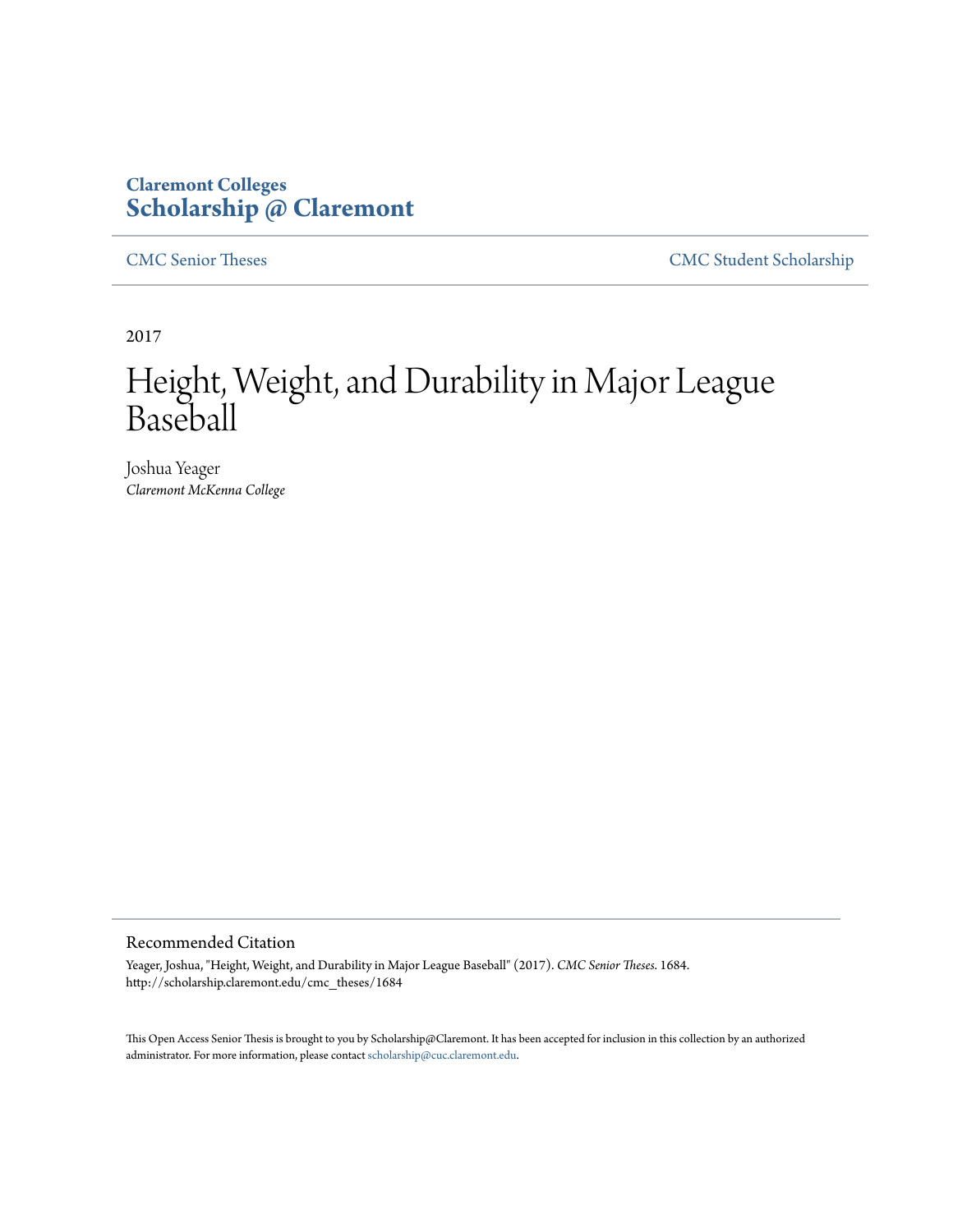Claremont McKenna College

## **HEIGHT, WEIGHT AND DURABILITY IN MAJOR LEAGUE BASEBALL**

SUBMITTED TO

### PROFESSOR HEATHER ANTECOL

BY

JOSHUA YEAGER

FOR

SENIOR THESIS

SPRING 2017

APRIL 24th, 2017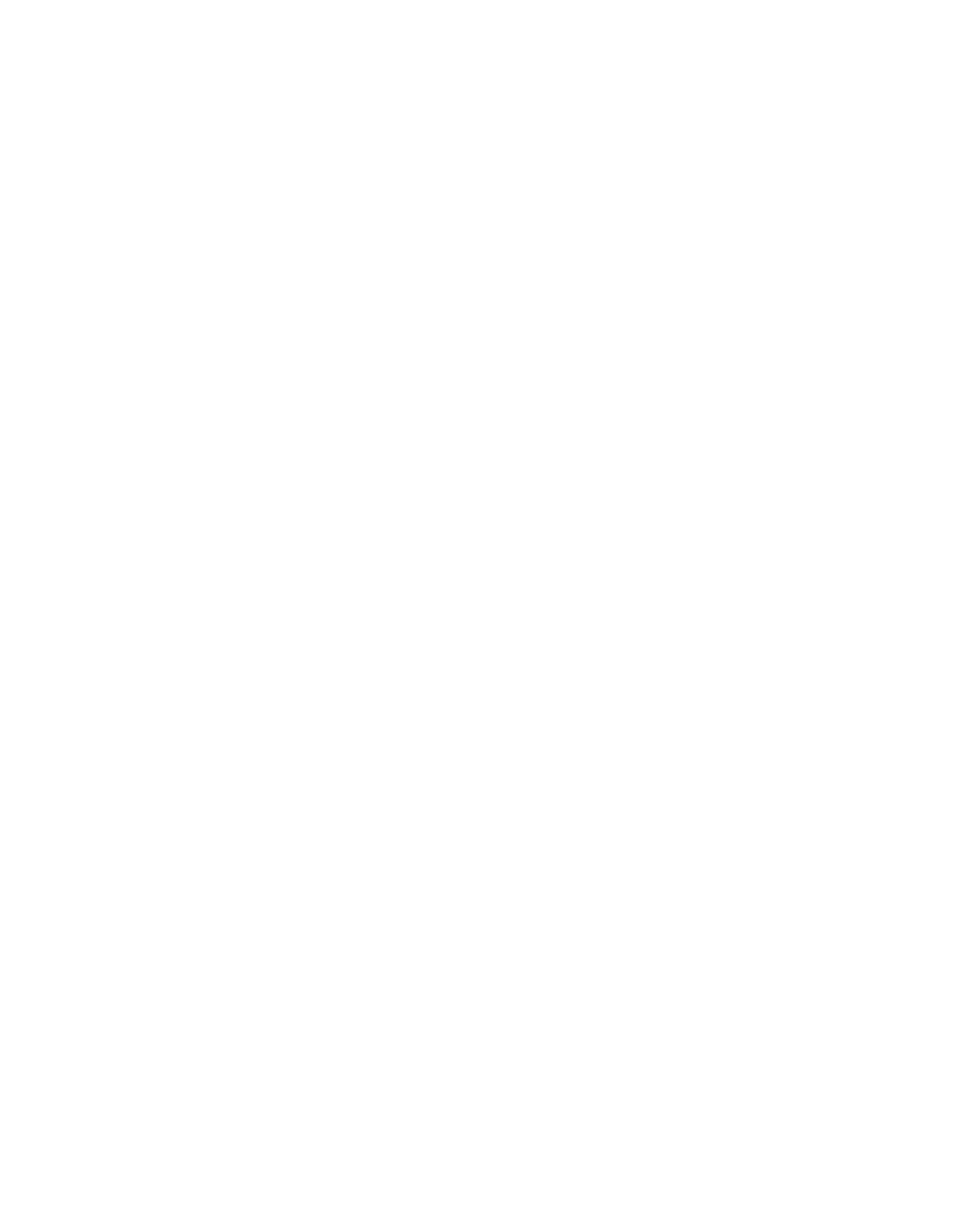## **Table of Contents**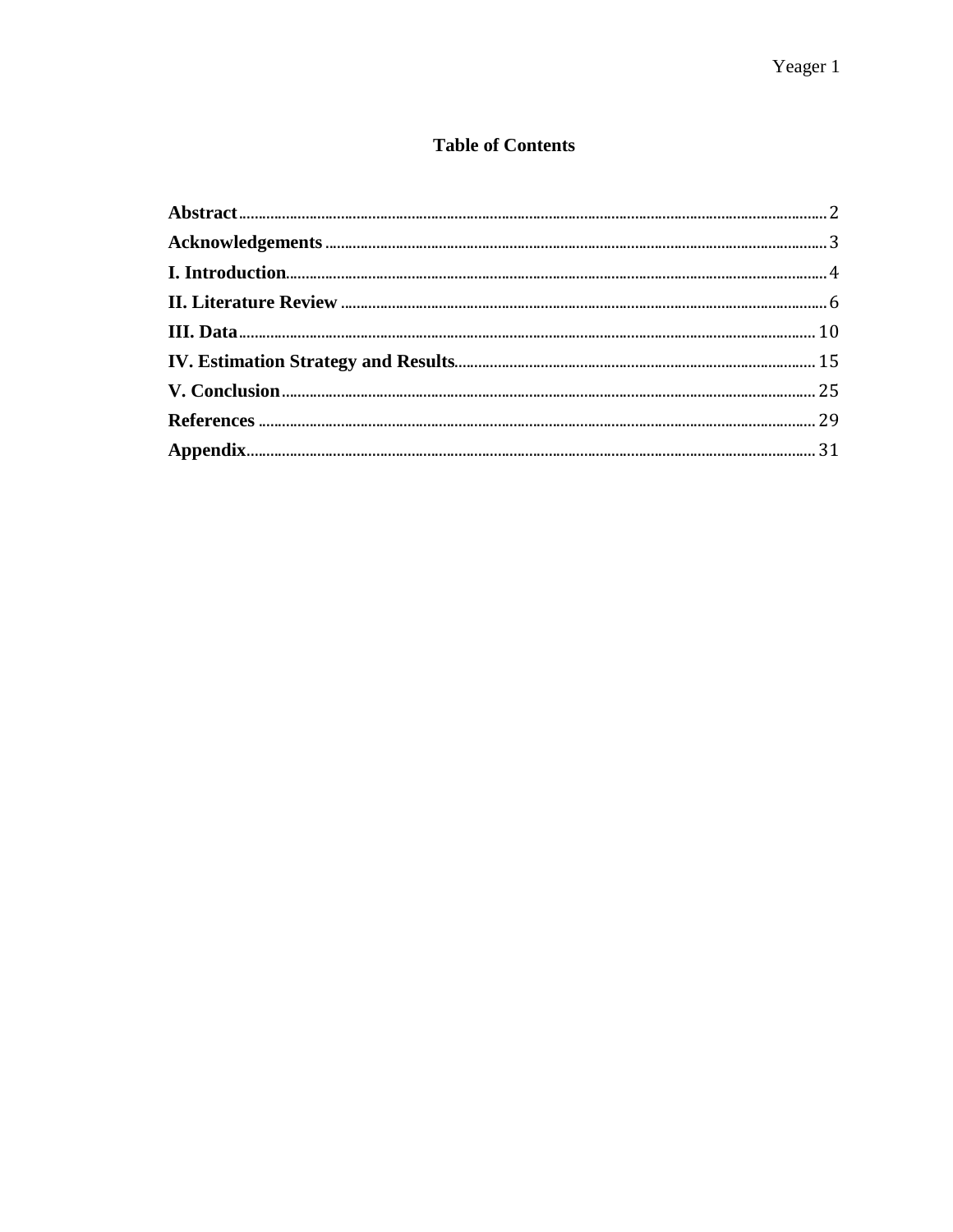#### **Abstract**

<span id="page-4-0"></span>Using data from the 2000-2016 Major League Baseball seasons, this paper looks at the determinants of durability amongst baseball athletes, durability is measured in games played for batters and innings pitched for pitchers, with a particular focus on height and weight. This paper finds evidence that lighter, shorter batters play significantly more games than taller, heavier batters. Additionally, amongst pitchers, there is only circumstantial evidence that height and weight are important determining factors of player durability. Finally, I find that starting pitchers increase the likelihood of becoming injured in the regular season by 10.3% and 21.8% if their hits per nine innings and home runs per nine inning totals, respectively increase by one.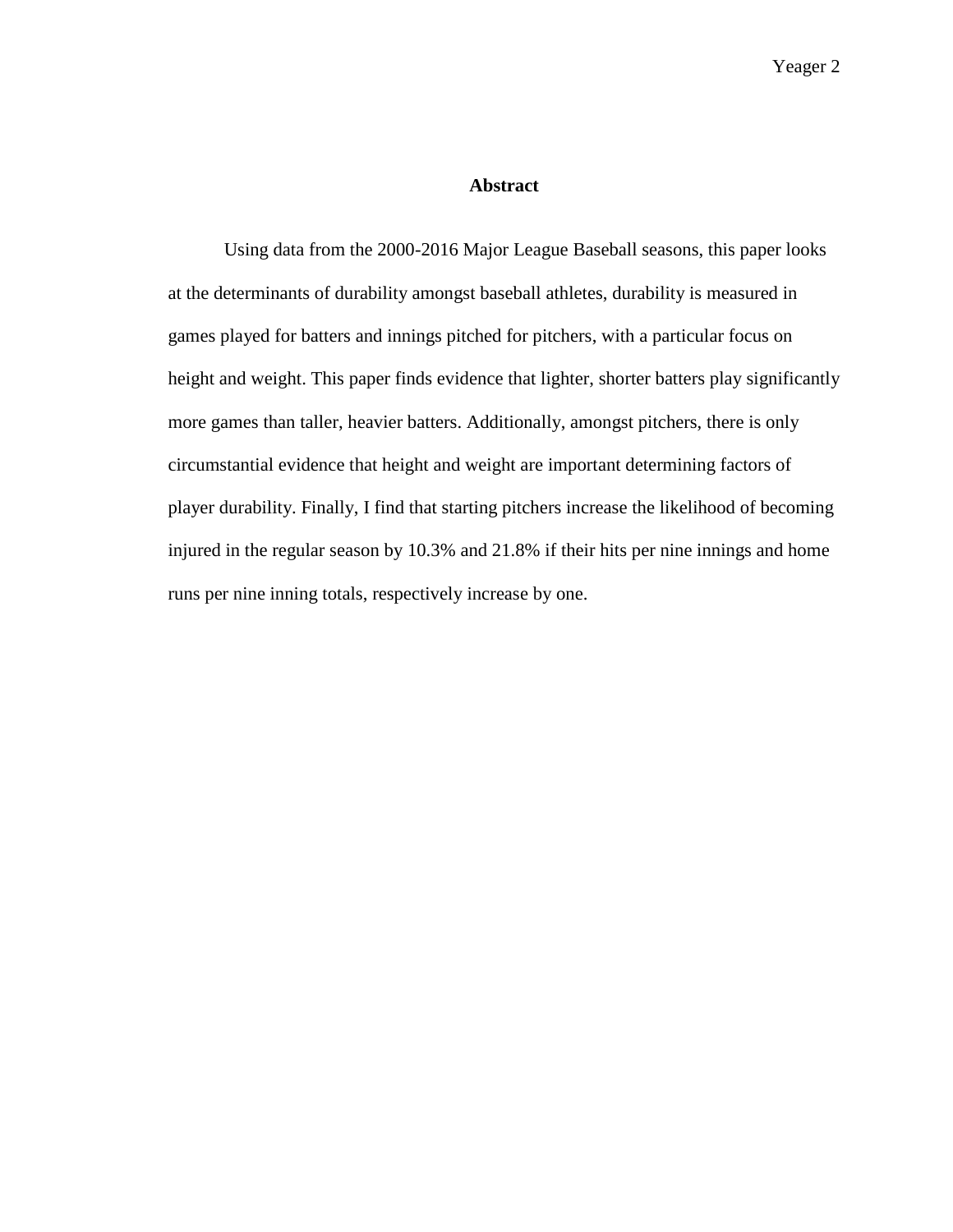#### **Acknowledgements**

<span id="page-5-0"></span>I would like to thank all of the people who have helped me achieve this academic milestone. Gary Cohen helped me pull the data from baseballcube.com. Professor Antecol offered unparalleled guidance throughout this semester and always went above the call of duty in order to make my paper the best it could be. My parents and extended family, who have continually taught me the importance of education. My uncles, grandpa and dad, for passing down the importance of baseball. Additionally, I would like to thank the Claremont McKenna community and Professor Brennan for helping me refine my writing throughout my time here.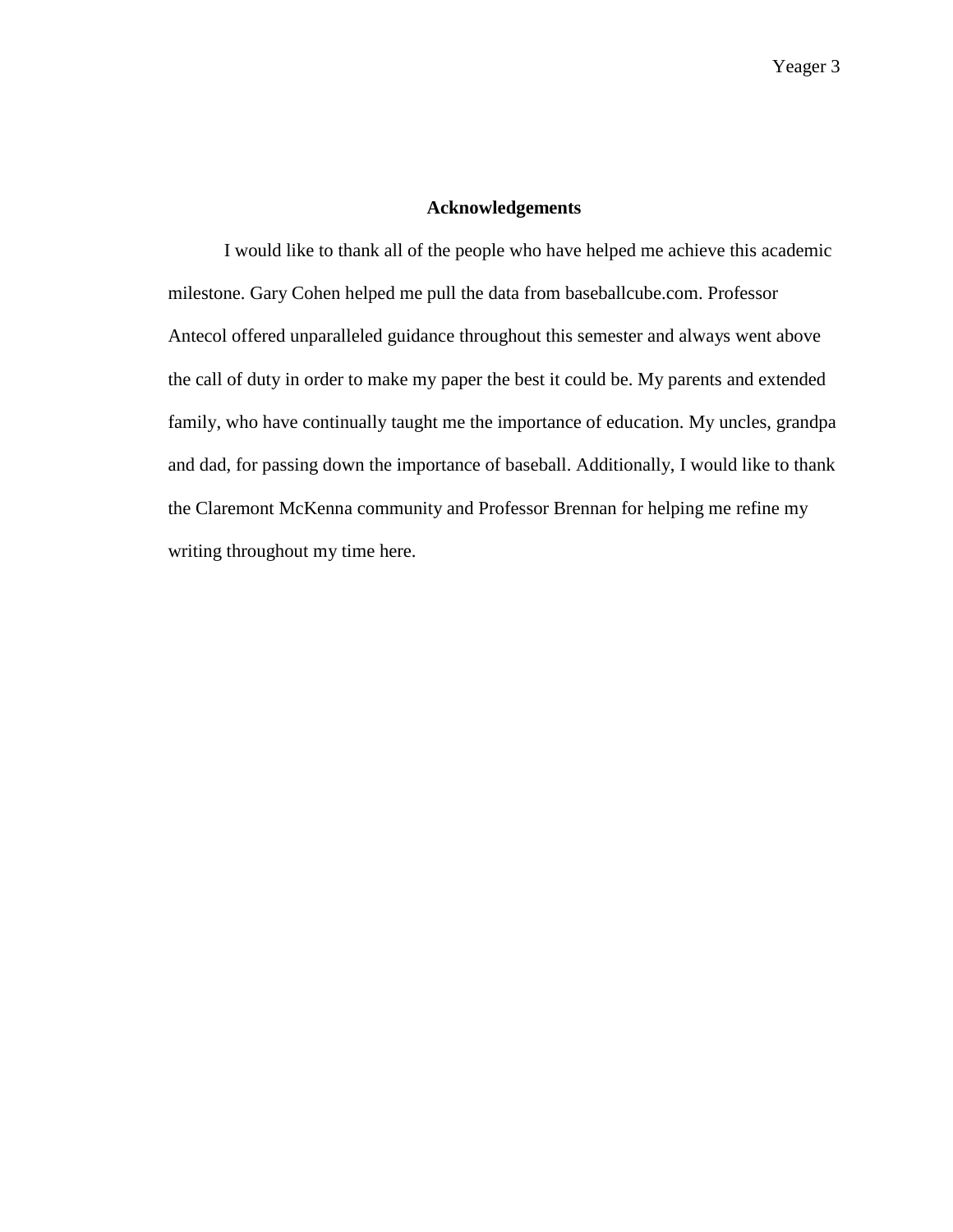#### <span id="page-6-0"></span>**I. Introduction**

In the United States, professional baseball is the second most popular sport in terms of revenue, bringing in 9.5 billion dollars each year (Maury Brown, 2016). Since the 1980s, baseball teams have become more competitive and balanced through draft pick compensations, revenue share agreements and laws like the Luxury tax which penalizes teams for spending over a certain threshold each year (Luis Delgado, 2015). Thus, baseball management has been forced to find new ways in order to stay ahead of the curve and beat their competition (Robb Karskamp et. al., 2016). In doing so, new practices regarding sabermetrics, or advanced baseball metrics, have been increasingly used (Baumer and Zimbalist, 2003). Advanced baseball metrics use mathematical formulas to determine the production capabilities of a player. Despite this, in some instances, many baseball clubs remain surprisingly old-fashioned in an era dominated by mathematical formulas and technological progress (Robb Karskamp, 2016).

Christopher Crawford (2017) and others argue that one of the largest misguided principles baseball organizations and scouts continue to use to determine the production capabilities of a player is their height and weight. Often, the height of a pitcher is used to determine his strength and how vulnerable he is to an increased workload, or innings pitched. Additionally, taller pitchers are believed to have increased control of the strike zone and may even be able to throw faster. Moreover, many position players in the league are expected to play more games and be more productive if they are taller, or heavier. Therefore, amongst all players, height and weight are two metrics used to perhaps unjustly determine the durability of athletes.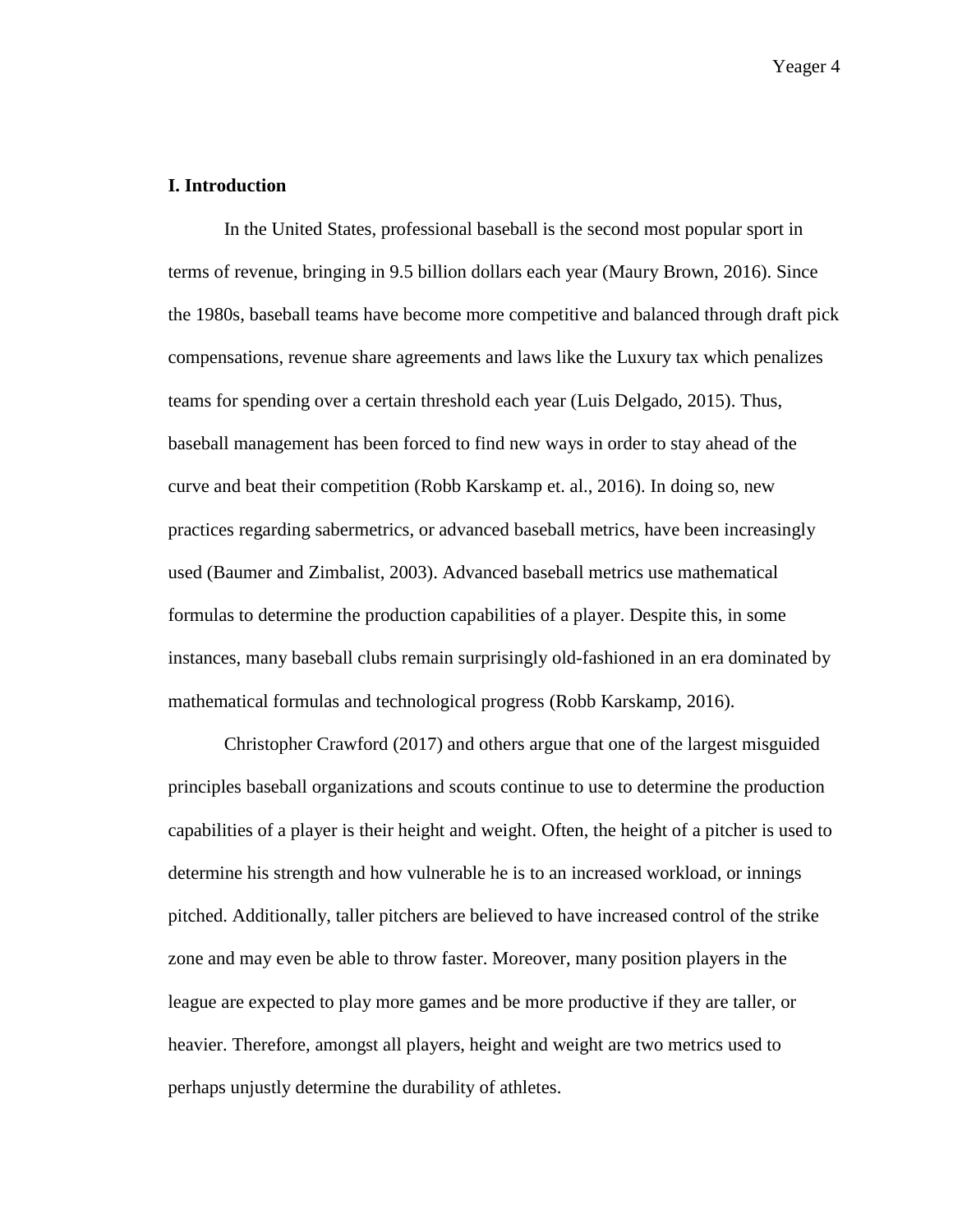In previous literature, many baseball enthusiasts and researchers have tried to determine the effect of a baseball player's height and weight on their productivity. Glen Greenberg (2010) finds that tall pitchers are equally as effective as short pitchers in terms of their strikeouts and earned run averages. Additionally, Hamburg (1999) finds no statistical significance towards height on the batting average of a player, while McLennan (2010) finds that players who are taller and heaver have increased OPS (variable definitions are defined in Table 8). Finally, Gassko (2006) finds that shorter players have higher OBP and fewer strikeouts, while heavier, taller players have higher home run totals. Despite all of the literature and research on baseball, to the best of my knowledge, no study has examined the effect of height and weight on a player's durability.

The purpose of this paper is to determine if pitchers and batters in the Major League Baseball are more durable based on their weight and height as well as other productivity metrics. Traditionally, baseball players have predisposed stereotypes by position (Christopher Crawford, 2017). Pitchers are expected to be taller so their arms do not wear out over time, while batters are expected to be heavier and taller in order to be productive and last throughout the regular season. These stereotypes could potentially disadvantage shorter, lighter players who do not fit them and may also hurt the productivity of teams that overemphasize these metrics, since these stereotypes predominately use starting players who are less durable. It is important to analyze if coaches and scouts are correct in using specific types of players because they believe they are less likely to break down.

Specifically, I use Major League Baseball data for every player from seasons between 2000-2016. I investigate pitcher's and batter's height separately, as well as the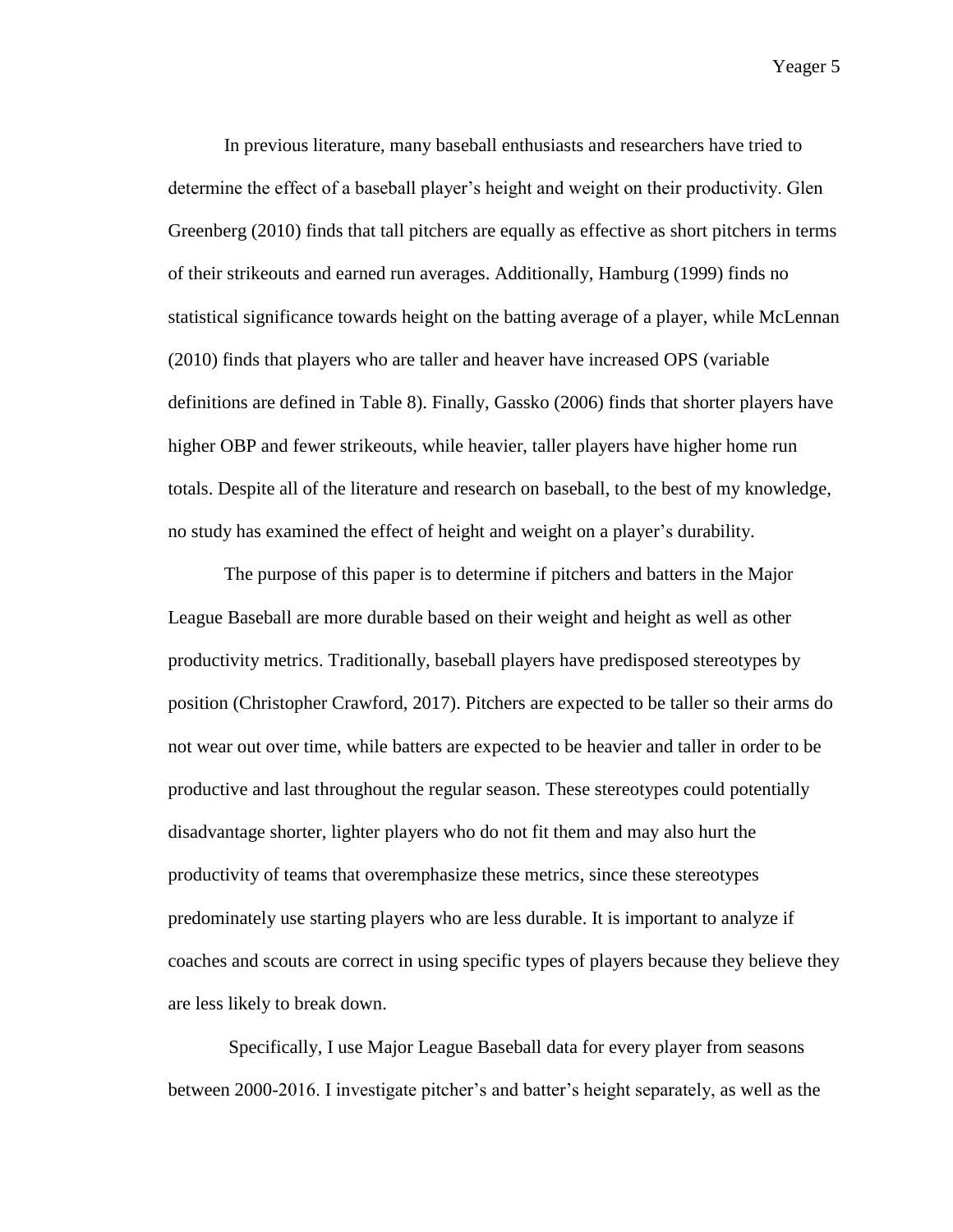interaction between these variables in order to determine the joint effects height and weight have on a player's durability. I argue that this study is important as it helps inform baseball clubs about how to maximize their potential and make the best decisions they can toward determining which players start in games. If a baseball player's height and weight do not influence their durability throughout the regular season, baseball clubs should not rely on these metrics to determine which athletes play in games. Alternatively, if height and weight are important metrics with respect to a player's durability, scouts should continue to use these measures to create the most productive team possible.

This paper finds support that short and light batters play more games than other players. However, I find only circumstantial evidence that weight and height influence durability of pitchers (starters and relievers). These results suggest that, amongst batters, height and weight discrimination against short and lighter batters should not exist since these players play more games relative to all other players. Moreover, it does not appear that height and weight should be used to determine which pitchers should play in games.

The remainder of the paper is organized as follows. Section II discusses the existing literature. The data is presented in Section III. Section IV presents the estimation strategy and results. The conclusions are presented in the final section.

#### <span id="page-8-0"></span>**II. Literature Review**

There is a large amount of academic literature that uses baseball statistics to assess different questions surrounding players and management, as baseball data is concrete and readily available. For example, BaseballReference.com and a multitude of other sites have baseball statistics dating back to the  $18<sup>th</sup>$  century. A number of studies have used height and weight to determine productivity and strength of players in the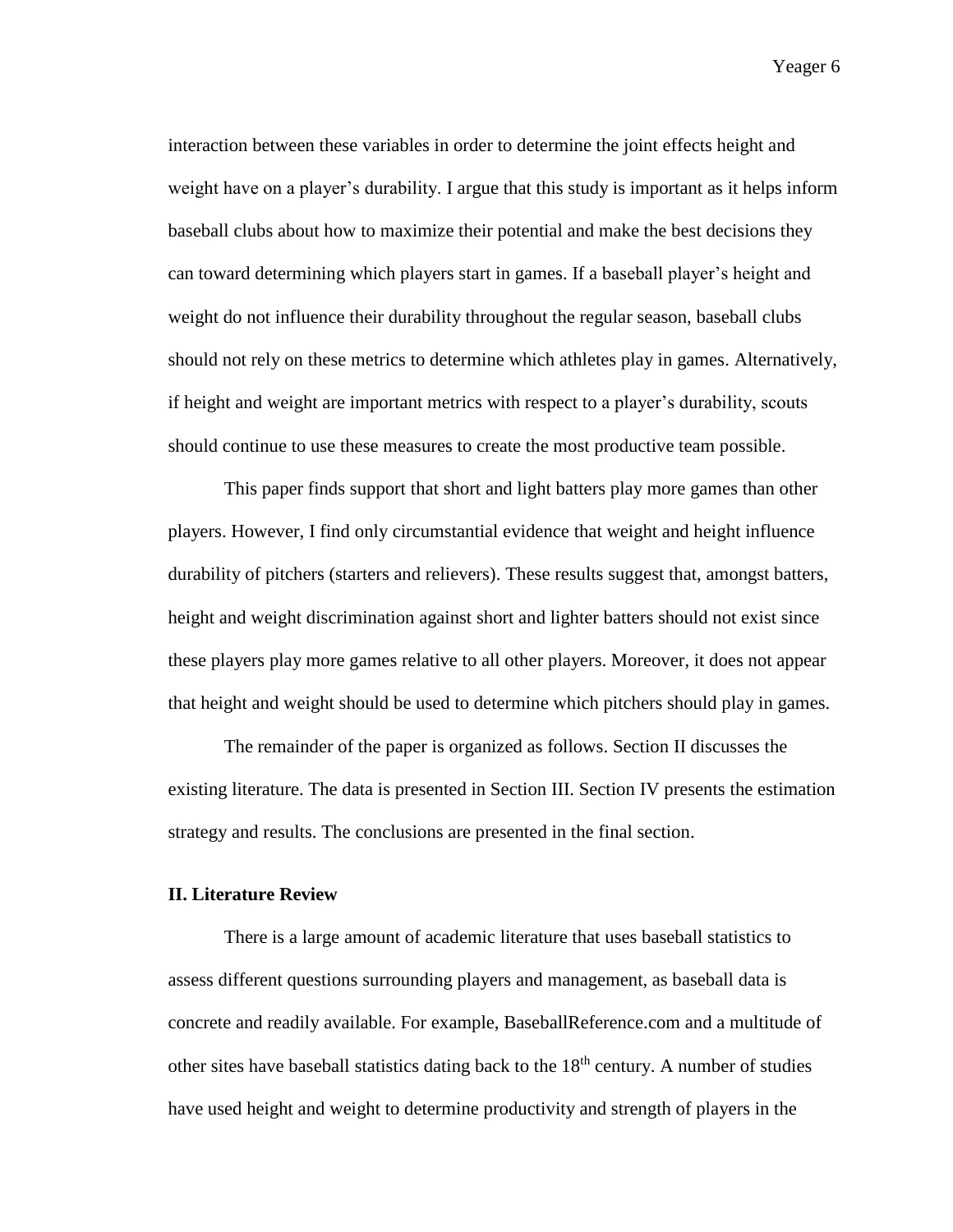MLB. Glen Greenberg (2008) looks at the effectiveness of pitchers and their height. He uses pitcher data from 1990-2007 and finds that height does not determine pitchers' productive capabilities. In his research, he uses traditional baseball metrics like earned run average and strikeouts. However, he does not study if pitchers are more durable based on their height and weight profiles. Since the inception of the MLB, players have become taller and heavier. Specifically, Bill Petti (2014) states that in the 1870's the average player was 68.9 inches and 168.4 pounds, while in 2016 an average player was 73.7 inches and 190.6 pounds. This suggests that heavier and taller players make better athletes in baseball. Moreover, this alludes to the idea that taller and heavier athletes are more productive, but evidence on this assertion is mixed.

Hamburg and Mines (1999) find that height and weight are not statistically significant in determining the batting average of a hitter. However, weight is statistically significant in determining the number of home runs hit. On the other hand, McLennan (2010) finds that height and weight show little correlation to any traditional baseball metrics in the MLB including earned runs, earned runs+, home runs allowed and strike outs. Moreover, for hitters he finds that increased height and weight have a statistical correlation to slugging percentage, OPS, BB%, HR% and K%. Hamburg's findings suggest that height and weight are more important and relevant to a batter than a pitcher. Intuitively, this could be true since batters play every day, but pitchers throw once every few days. The higher number of games could prove more difficult and strenuous for heavier and taller batters than for heavier and taller pitchers.

Gassko (2006) also discusses the correlation between height and the production of hitters using data spanning over seventy years. He finds unsurprisingly, taller and heavier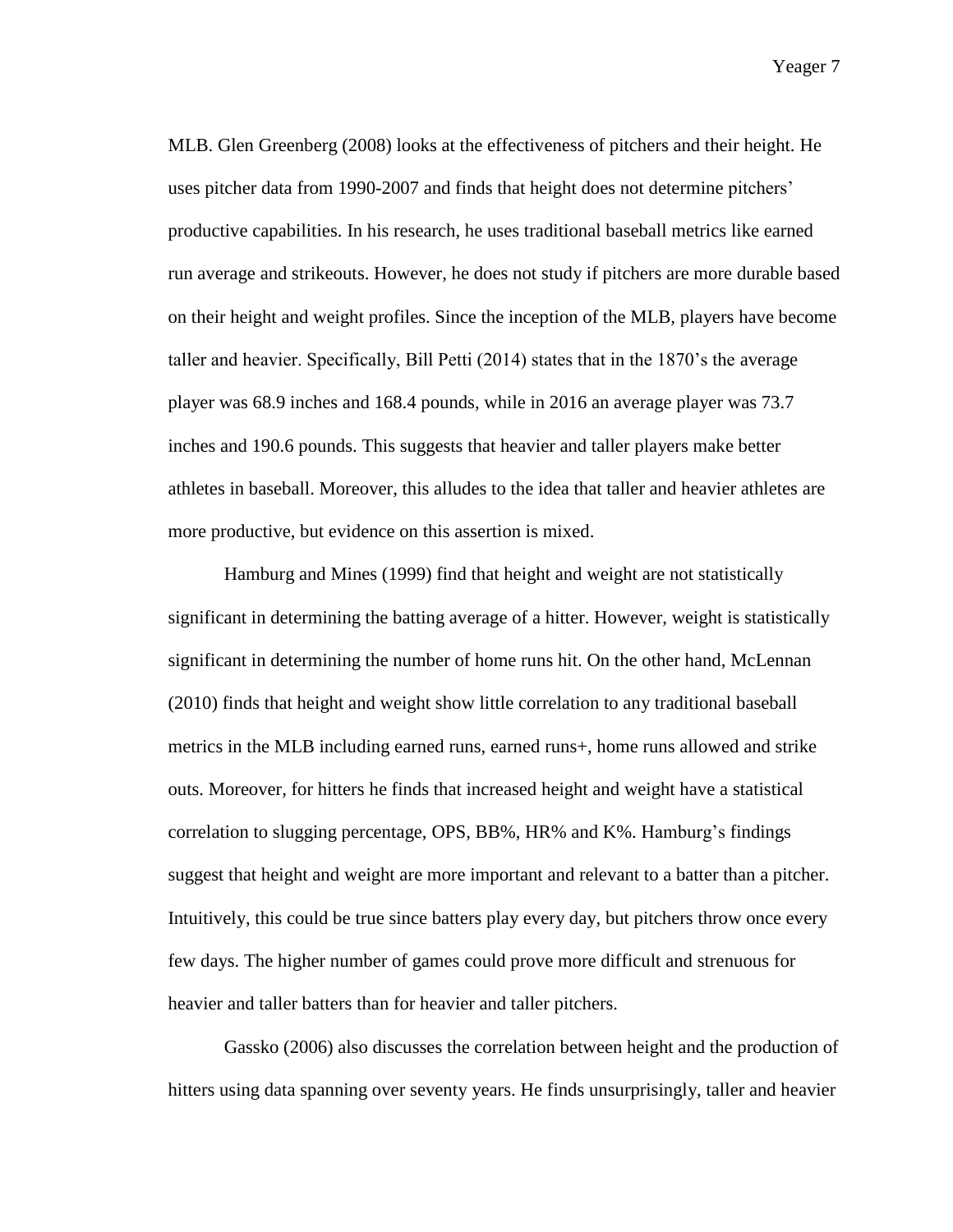hitters hit more doubles and homeruns than shorter and thinner batters, but also strike out more. Additionally, he finds that shorter players have more hits and a higher OBP, since their strike zone is smaller and more difficult for pitchers to locate. For heavier players, Gassko (2006) expects that an extra 9.5 pounds will lead to an expected increase by one home run. This may seem insignificant, but if a player weighs fifty pounds more than another player and stays in the league for fifteen years, he will garner 75 more home runs solely based on his increased size. Moreover, Gassko finds that an increase in player's height has little significance in strike out rates or walks. Additionally, he finds that larger players hit .7 more doubles and .25 more triples for each additional ten pounds. Concluding, Gassko gives an example of a 6'3", 216-pound player and a 5'9", 160-pound player where the only difference between the two players is their weight and height. He finds that the taller player is expected to hit five more doubles and six more home runs, while only having two fewer triples. While his results are statistically significant, Gassko (2006) finds that height and weight make up a small fraction of the overall production of a player.

Pitchers performance based on height and weight proves more difficult to gage than it is for batters. Gassko (2007) finds that short pitchers under 5'11" and heavy pitchers who are at least 21 pounds overweight seem to stay in the league longer than tall or light pitchers. Gassko believes this could be true because scouts have selection biases towards what a stereotypical pitcher looks like, so athletes that do not fit the norm have to be better than average. He also finds that tall pitchers above 6'5" have .48 more strikeouts per game than other pitchers. Logically, this makes sense as a taller pitcher throws the ball at a higher angle, which could lead to an increase in the speed of their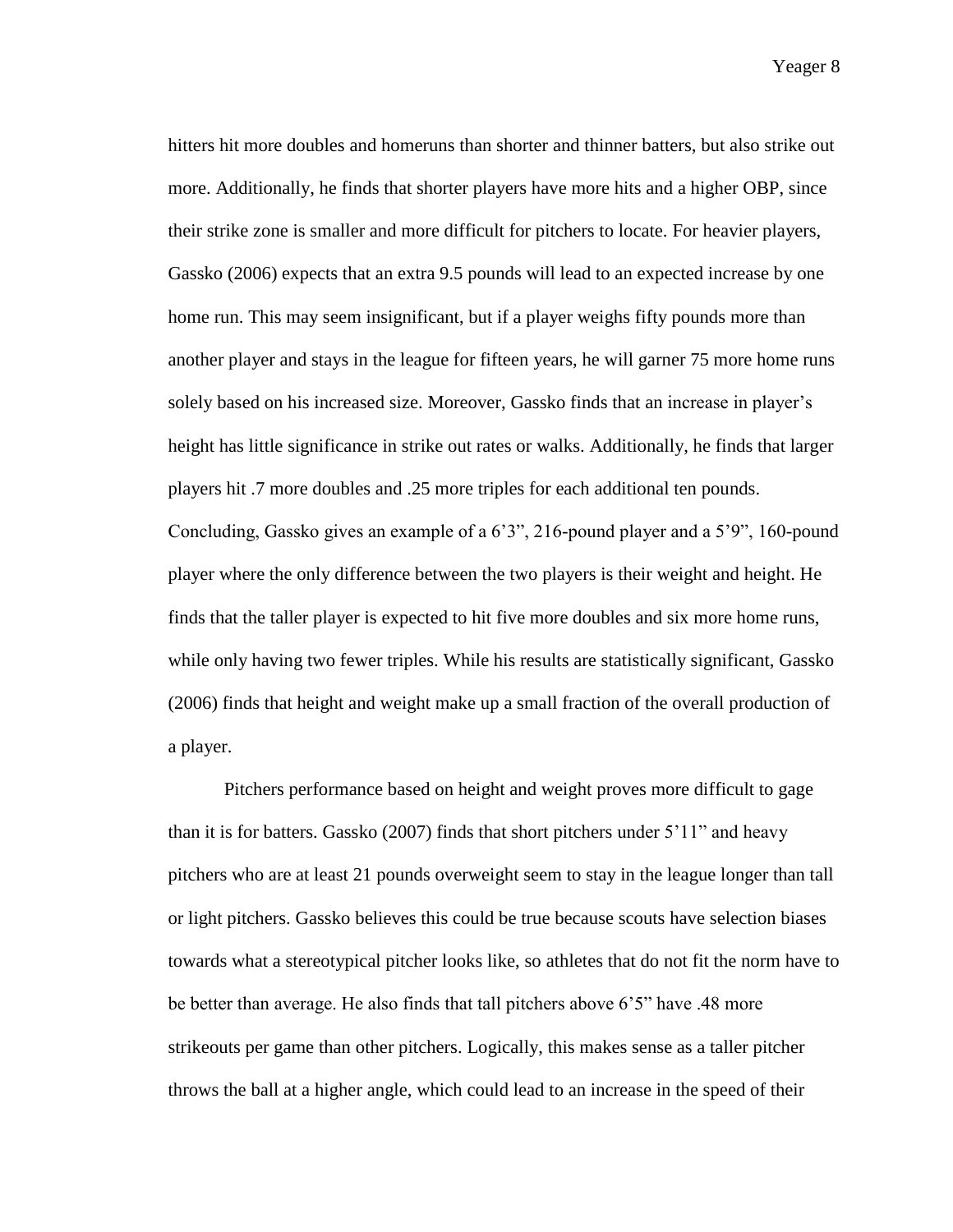pitches. Additionally, Gassko finds that light pitchers are 50% more likely than a pitcher of average weight to pitch in the bullpen, alluding to the fact that baseball organizations probably put lighter pitchers in a reliever role because they believe they are more likely to break down.

Alan Nathan (2009) discusses the correlation between swing speed in the MLB and an athlete's mass. He finds that if an athlete has about 50% of their weight as muscle, every 10% increase in muscle mass translates to roughly a 3.9% increase in bat speed. Therefore, Nathan argues that an increase in mass can lead to an increase in production for baseball athletes. However, Katherine Foley (2016) believes differently. Specifically, she argues that the Laws of Physics state it is easier to move something smaller than something bigger. Thus, larger athletes have more mass to move. These athletes may receive less momentum or velocity since Foley (2016) argues kinetic energy= (1/2)(mass) (volume). Taken together, it seems that an increase in mass has inconclusive results on bat speed.

The aforementioned existing literature suggests that height and weight impact batters more heavily than pitchers. With an increase in weight, hitters are expected to hit with significantly more power, while taller pitchers have marginal benefits with respect to their strikeout statistics. Despite strong evidence that height and weight impact a player's productivity, to the best of my knowledge, there is no literature that discusses the impact that height and weight have on the durability of a player. This is incredibly important, since scouts continue to use height and weight as metrics to determine the longevity and durability of players. Thus, shorter, lighter pitchers and taller, heavier batters are thought to be more susceptible to breaking down in a strenuous 162 game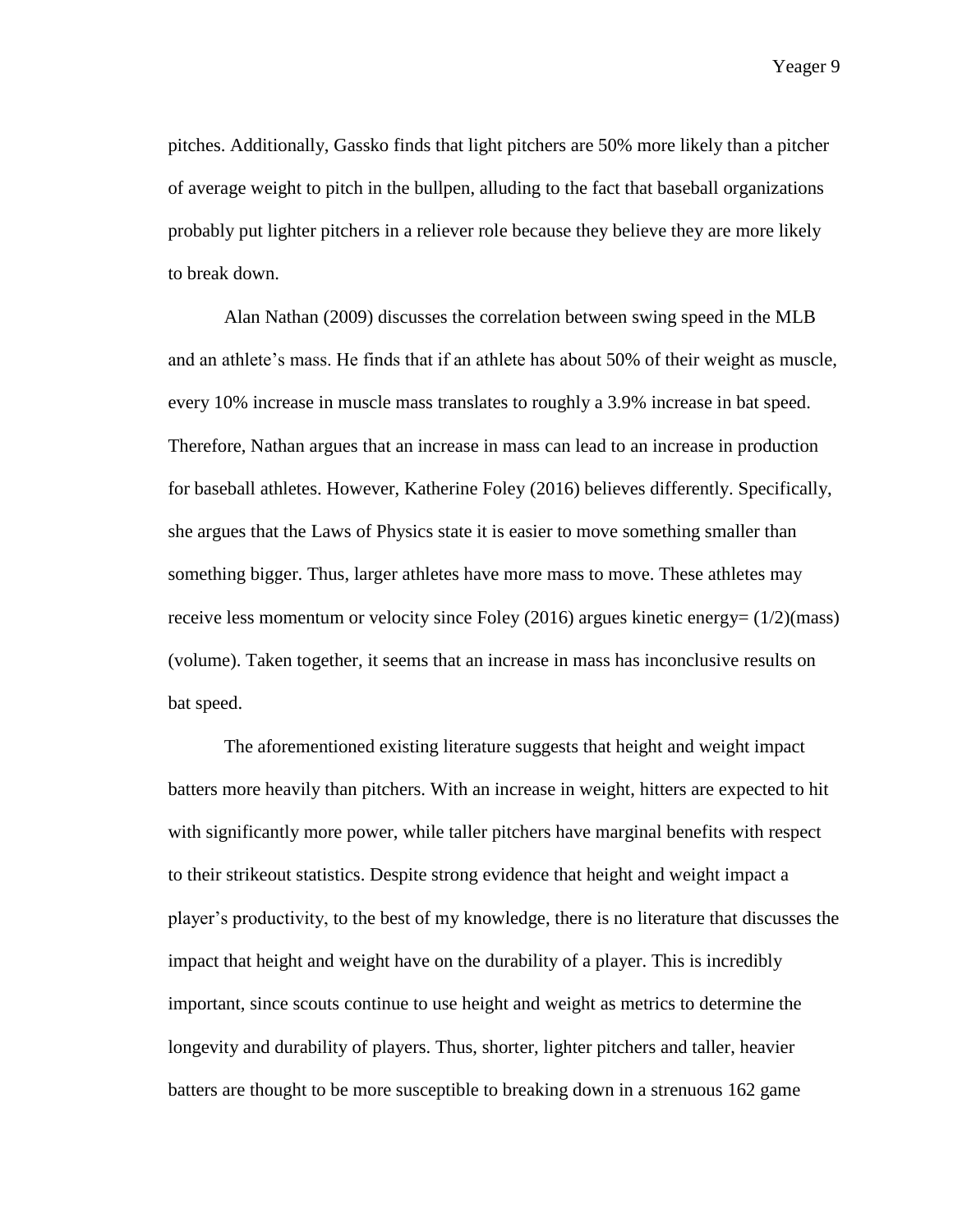season. These biases remain unfair to athletes, since many scouts and front offices appear to neglect, or choose not to sign athletes that fit these profiles (Christopher Crawford, 2017). Therefore, it is imperative to determine if the stereotypes baseball front offices employ to sign tall, short, heavy or, light athletes is misguided, or if these players truly are less durable than their average sized counterparts.

#### <span id="page-12-0"></span>**III. Data**

l

The data I use in my empirical analysis comes from baseballcube.com and includes information on every baseball player from 2000-2016. Batters and pitchers are separated in the data sets. This data comprises 18,297 entries for batters and 12,107 entries for pitchers. Moreover, the pitcher data is broken amongst two groups for relievers and starters. In the data there are 7,592 relievers and 4,515 starting pitchers. I confirm the sample of batters in my data by using the mean number of batters across each team in the league by season. 1 I also employ this method to ensure my sample of pitchers is reasonable.<sup>2</sup> While I find I have a balanced sample of batters, I have a larger sample of pitchers. One possible reason my data set includes more pitchers than the mean number of pitchers is because baseball clubs often put in younger, less experienced athletes to see if they are ready for the workload in the major league. Thus, this inflates the total number

<sup>&</sup>lt;sup>1</sup> The MLB has a 40-man roster with 30 teams, making roughly 1,200 individual data points per season. Since I used 16 years of data this gives a rough estimate of 19,200 player data points.

 $2$  Traditionally, the MLB has a 12-man roster for their pitchers. With 30 teams and 16 years of data this would make roughly 5,760 player data points.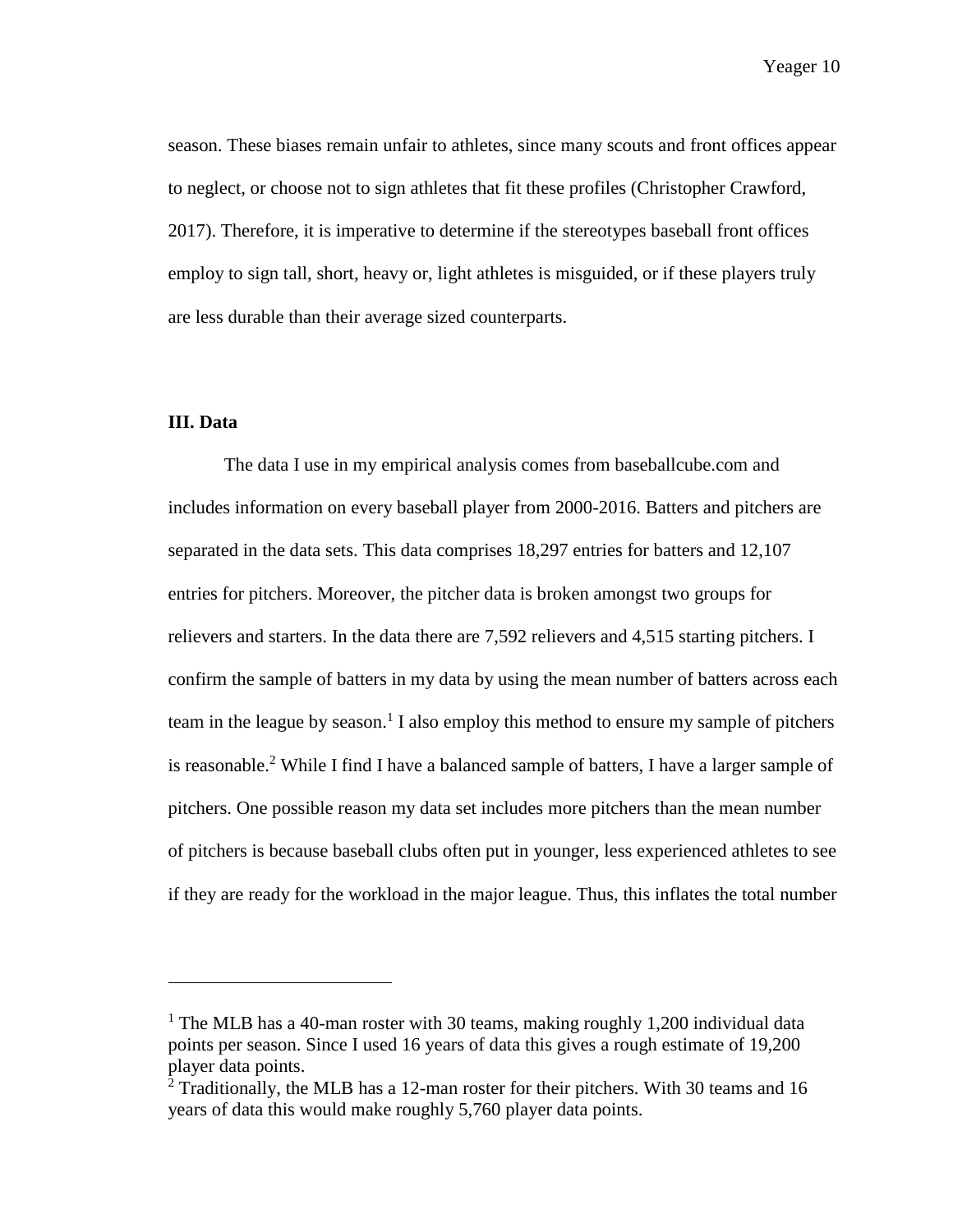of pitchers in my data. In my data specifically, if information for athletes was missing from the baseballcube.com, I manually inputted these variable values from baseballreference.com. 3 I also confirmed that the data from baseballcube.com is consistent with the data from baseballreference.com to ensure the data provided is accurate. This data is ideal for my paper, as it includes height and weight, two difficult metrics to get from other baseball sites, as well as detailed information on durability and player's performance characteristics.

In order to measure durability of batters and pitchers, I look at the amount of games played for batters and innings pitched for pitchers. I look at the amount of games played for batters, as this metric allows me to determine how reliable and consistent they are. It is a better metric than at bats, since the total amount of at bats a player has is partially driven by the offensive production of the team they play on. Additionally, I use innings pitched for pitchers to determine their durability, since innings pitched allows me to determine how consistently they are playing. Looking at these metrics as durability metrics, I then use individual height, measured in inches and weight measured in pounds to assess if these are driving determinants of a player's durability. In addition to these two measures, I create a set of indicators for height and weight, where height is measured in inches and weight is measured in pounds. Specifically, short equals 1 if a pitcher is below 6'0", or if a batter is below 5'9", and zero otherwise. Similarly, tall equals 1 if a batter or pitcher is taller than 6'6", and zero otherwise. For weight, I create two indicator variables

 $\overline{a}$ 

<sup>&</sup>lt;sup>3</sup> baseballreference.com is regarded as the most reputable database. It has more cumulative and specific results than the official MLB site.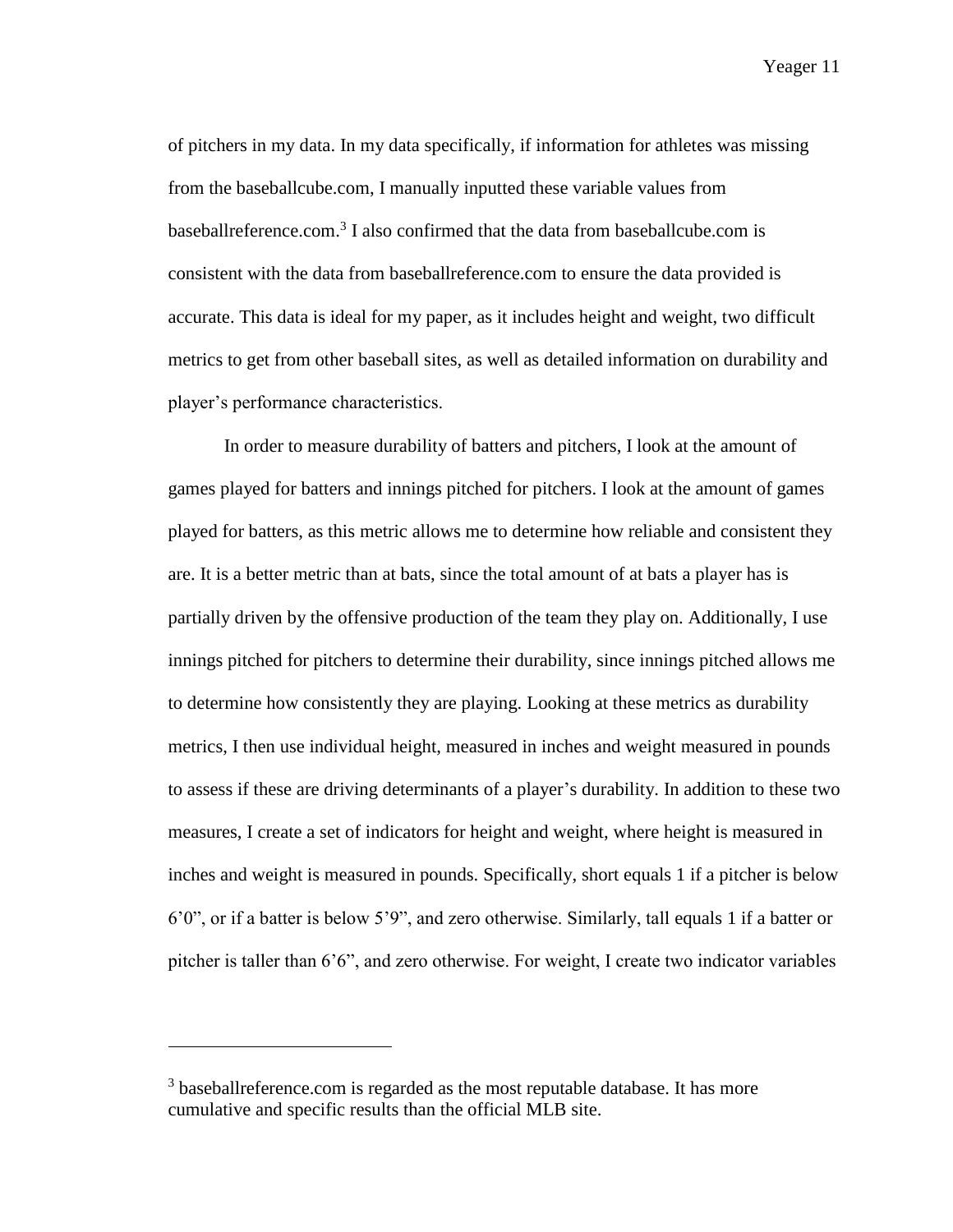as follows. Light equals 1 if the player weights less than 160 pounds, and zero otherwise. Similarly, heavy equals 1 if the player weighs more than 230 pounds, and zero otherwise. Very few batters, or pitchers are in the extreme categories for these height and weight specifications.

I create an age variable based on the player's birthdate and the season the athletes played in. For example, if a player was born in 1976 and played in Season 2001, age is calculated as 25. Additionally, I create an indicator variable for relievers that equals 1 if the player has at least two saves and equals zero if the player has fewer than two saves.

I also have a number of productivity measures for players. In particular, for batters these include, (At Bats, Runs, Hits, Doubles Hit, Triples Hit, Home Runs Hit, Runs Batted In, Stolen Bases, Caught Stolen, Bases on Balls, Intentional Bases on Balls, Strikeouts, Sacrifice Hits, Sacrifice Fly Balls, Hit by Pitch, Double Played Grounded into, Batting Average, Slugging Average, On Base Percentage and On Base Percentage + Slugging Percentages). For pitchers, these include, (Wins, Losses, Games Pitched, Complete Games, Shutouts, Games Finished, Saves, Hits Allowed, Runs Allowed, Earned Runs Allowed, Bases on Balls Allowed, Intentional Bases on Balls Allowed, Strikeouts, Wild Pitches, Balks, Hits per Nine Innings, Home Runs per Nine Innings, Walks per Nine Innings, Strikeouts per Nine Innings and WHIP=(BB+H/IP)). See data appendix in Table 8 for detailed variable definitions.

#### **III.1 Summary Statistics**

Table 1 presents summary statistics for batters, while Table 2 presents summary statistics for starters and relievers, respectively. There are several noteworthy patterns.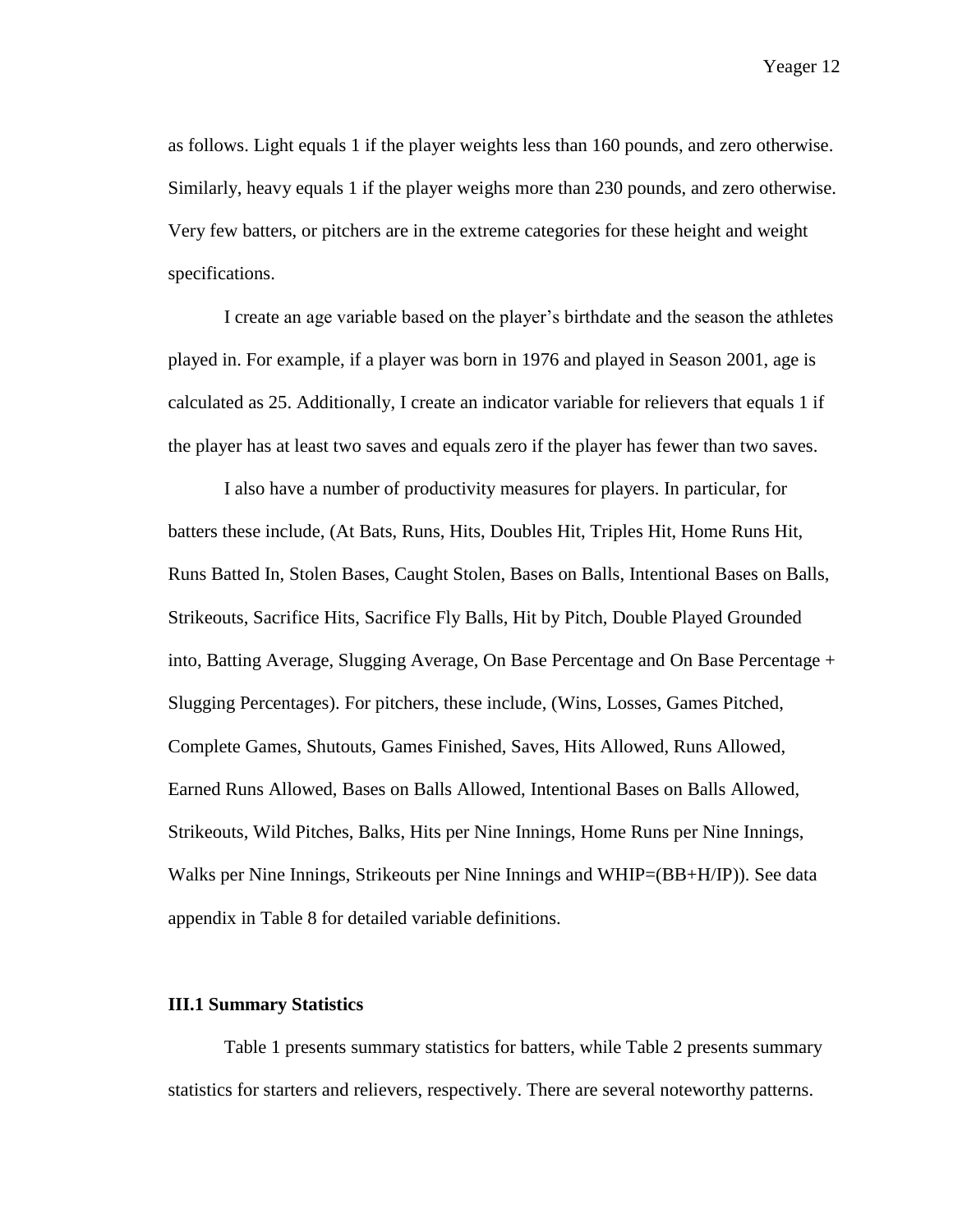First, batters are approximately 6'1"  $\frac{1}{2}$  and 194.5 pounds, relievers are 6'2"  $\frac{1}{4}$  and 196.2 pounds, and starters are 6'2" ¾ and 197.5 pounds. The Center for Disease Control and Prevention (2016) states that the male average for height in the United States is approximately 5'9''½ with an average weight of 199.5. Therefore, baseball players are significantly taller than the average male, but roughly the same weight. This suggests that baseball players are in better shape than the national average since they are taller, but have similar weights as an average American. I look into this idea further by taking the average BMI of baseball players in my data set, where BMI= weight  $(kgs)/$  ht<sup>2</sup> (meters). In my data from 2000 to 2016, the average MLB Batter has a BMI of 25.1, while relievers and starters both have a BMI of 24.8. However, the average American male has an average BMI of 29.0, which is overweight, and almost on the verge of becoming obese. <sup>4</sup> Thus, it seems height, weight, and BMI are important metrics in the screening process for the MLB.

As a first attempt to see if height and weight influence a player's durability, I present average games played for batters and number of innings pitched for pitchers by height and weight in Table 3. It can be seen that the effect of height appears to be larger for batters than pitchers. Specifically, short batters play 72 games on average while tall batters play 27 games. On the other hand, for short and tall starters, the difference is 121 innings pitched versus 110 innings pitched. Additionally, the difference between short and tall relievers is 31 innings pitched versus 29 innings pitched. These summary

 $\overline{a}$ 

<sup>4</sup> Calculated from U.S. National Institute of Health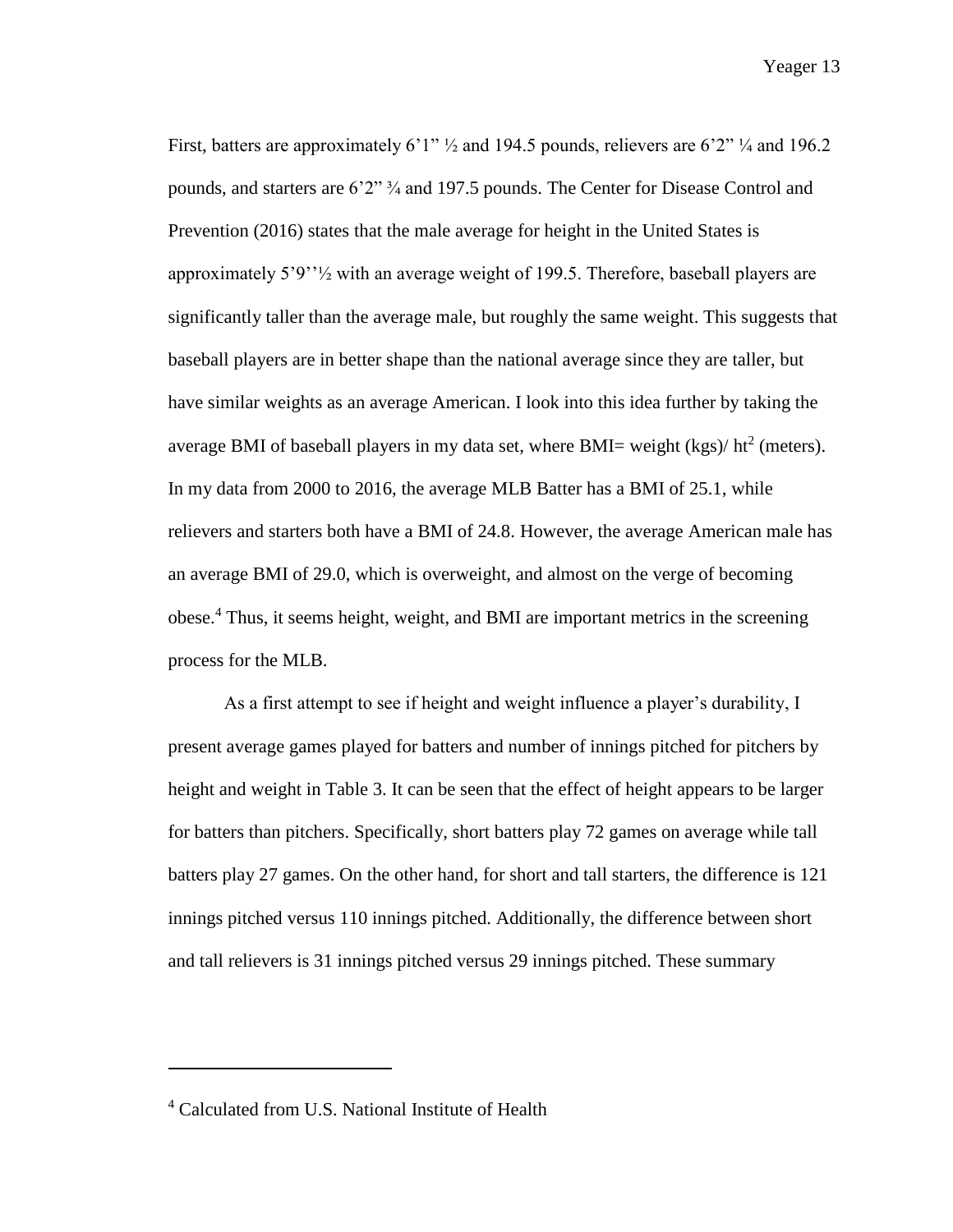statistics demonstrate that short players seem to be more durable than tall players, potentially disproving common stereotypes that assume shorter batters are less durable.

Moreover, weight seems to have a smaller impact than height, irrespective of player position. It can be seen that the effect of weight appears to be larger for batters than pitchers. Specifically, light batters play 57 games on average while heavy batters play 49 games. On the other hand, the difference between light and heavy starters is 131 innings versus 106 innings. Moreover, amongst relievers the difference between light and heavy is 27 innings pitched versus 31 innings pitched. This provides potential evidence that lighter baseball players are more durable than heavy baseball players, as relievers pitch roughly the same amount of innings, irrespective of a relievers weight.

When height and weight are interacted to form a joint variable, players in these groups have greater differences in durability than players in individual height and weight categories. Short and light batters play 77 games, but tall and heavy batters only play 36 games. On the other hand, short and light starting pitchers pitch 131 innings, but tall and heavy starting pitchers only pitch 100 innings. Amongst relievers, short and light pitchers pitch 29 innings, but tall and heavy pitchers pitch 25 innings. Therefore, when both height and weight are looked at, it seems that all baseball players who are short and light are more durable than their heavier, taller counterparts.

Another important note is the difference in potential quality between starters and relievers displayed in Table 2. Interestingly, relievers seem to be less effective pitchers since they have higher efficiency numbers in categories like Whip, Walks per Nine Innings, Home Runs per Nine Innings, Strikeouts per Nine Innings and Hits per Nine Innings. Reliever's values for these categories are, (1.62, 4.57, 1.43, 7.21, 11.16) but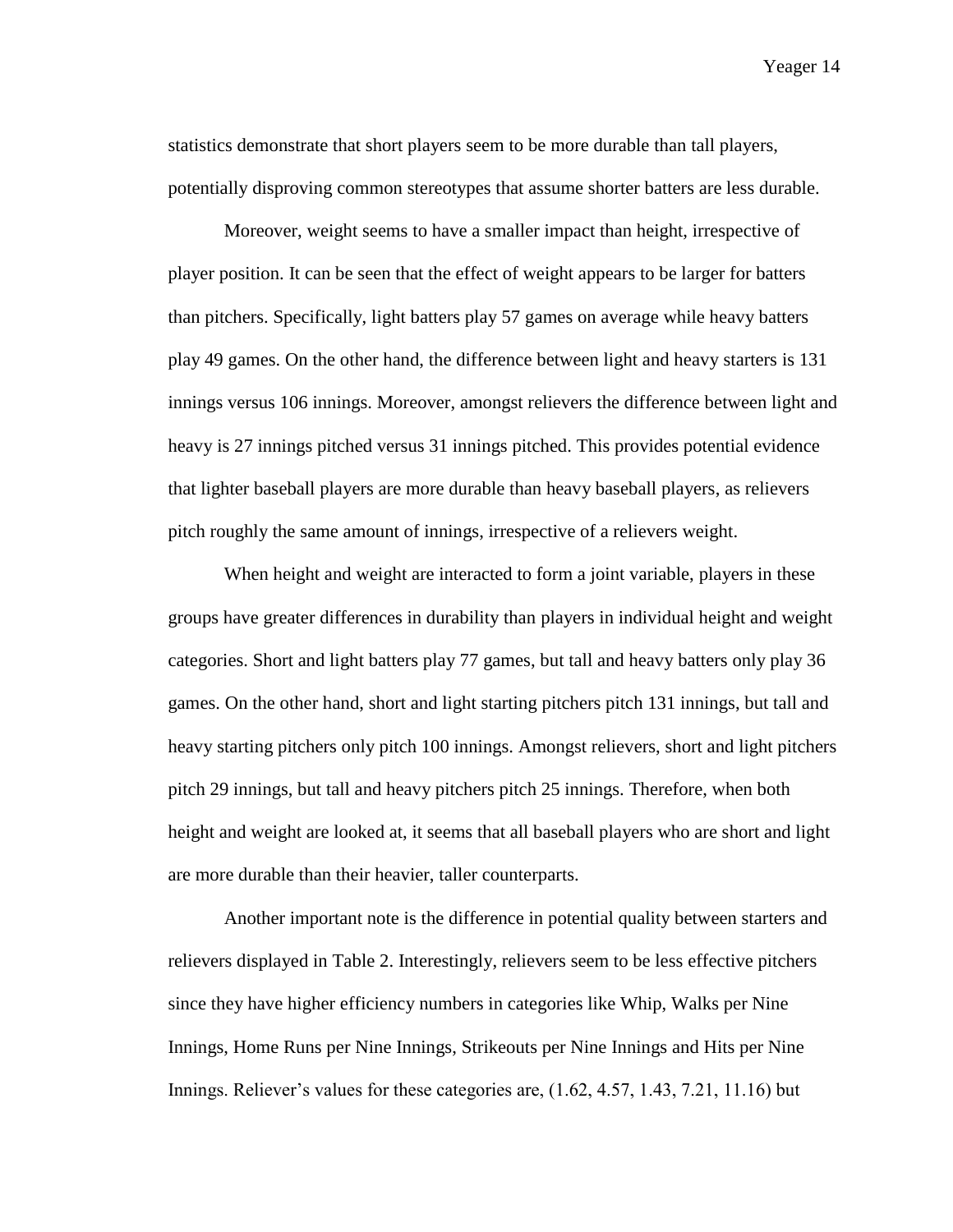batter's values for these categories are, (1.43, 3.33, 1.18, 6.48, 9.59) respectively. Therefore, relievers only strike out more batters than starters, but universally starters can be perceived as more effective by allowing fewer players on base and fewer home runs.

The remainder of the paper formally analyses these patterns between batters, starters and relievers to determine if height and weight are important determinants of a player's durability.

#### <span id="page-17-0"></span>**IV. Estimation Strategy and Results**

#### *IV.1 Determinants of Durability for Batters*

In order to determine if height and weight are key determinants of a player's durability, I estimate a model of the following form:

$$
Y_{pt} = \alpha + \gamma H_{pt} + \mathcal{O}W_{pt} + \beta PC_{pt} + U_b + Y_t + E_{pt}
$$
 (1)

where Y is games played, H is the player's height in inches, W is the player's weight in pounds, PC is a vector of player characteristics (Age, Runs, Hits, Doubles, Triples, Home Runs, Runs Batted In, Stolen Bases, Caught Stolen, Walks, Intentional Walks, Strike Outs, Sacrifice Hits, Sacrifice Fly's, Hit by Pitch, Times Grounded into Double Plays, Batting Average, On Base Percentage, On-base Plus Slugging), U is a vector of team fixed effects, Y is a vector for year fixed effects and E is the error term.

Column 1 of Table 4 presents the results of equation (1) with height and weight as separate variables. Perhaps surprisingly, taller players play fewer games. For example, a 6'6" player would play roughly two games less than a 6'0" player, potentially due to injury. This proves contradictory to common beliefs since scouts often think taller batters should play more games because they are believed to be more productive. Additionally,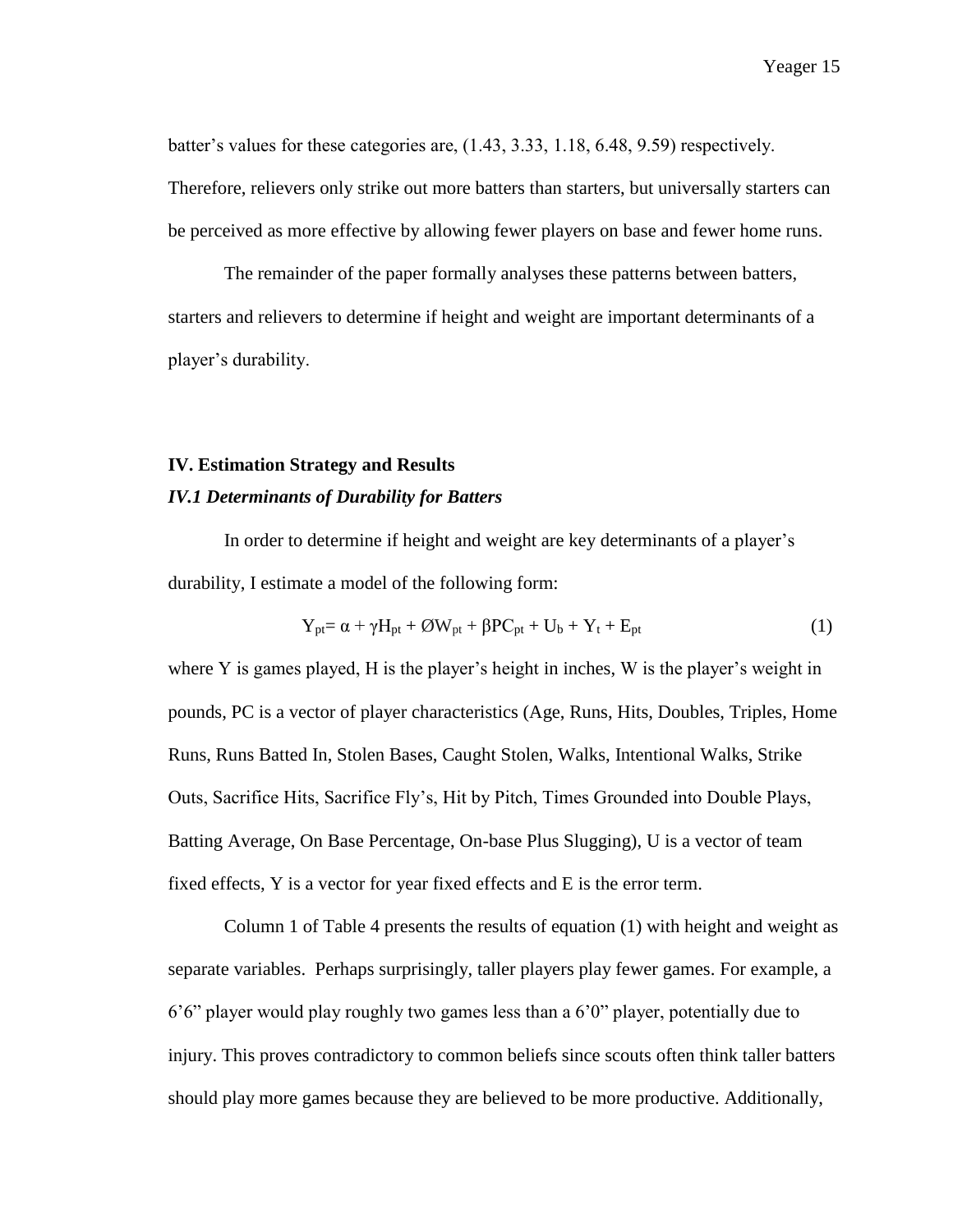heavier players also play fewer games. For example, if a player is roughly seventy pounds heavier than another player, they will play two fewer games. Therefore, both weight and height are important metrics to determine a batter's durability.

However, the relationship between weight and height and player durability may not be linear. In an attempt to address this, I re-estimate equation (1) by replacing weight with an indicator variable for light and heavy (the omitted category is average height). A player is considered light if they weigh less than 160 pounds and heavy if they weigh more than 230 pounds (an average weight lies between these two values). Moreover, I replace height with indicator variables for short (less than 5'9") and tall (greater than 6'6") and the omitted category is average height (between 5'9" and 6'6"). I refer to this as specification 2, and the results are presented in Column 2 of Table 4. While light batters play 2.6 more games than their average counterparts, heavier batters play .9 fewer games relative to their average counterparts. Similarly, short batters play 1 more game than average height batters, although the effect for short is less precisely estimated. Moreover, tall batters play 2.2 more games than average height batters. This evidence continues to go against the stereotype that shorter and lighter players are more likely to break down. Moreover, it seems that shorter, lighter players are actually more durable.

This leads to my third specification which allows for an interaction effect between height and weight. Specifically, I add interactions to short and light players and tall and heavy players. I am unable to add an interaction for tall and light and short and heavy as there are no players in these categories. Column 3 of Table 4 shows that a batter who is short and light plays an additional 3.4 games relative to their average height and weight counterpart, although the effect is less precisely estimated. Additionally, batters who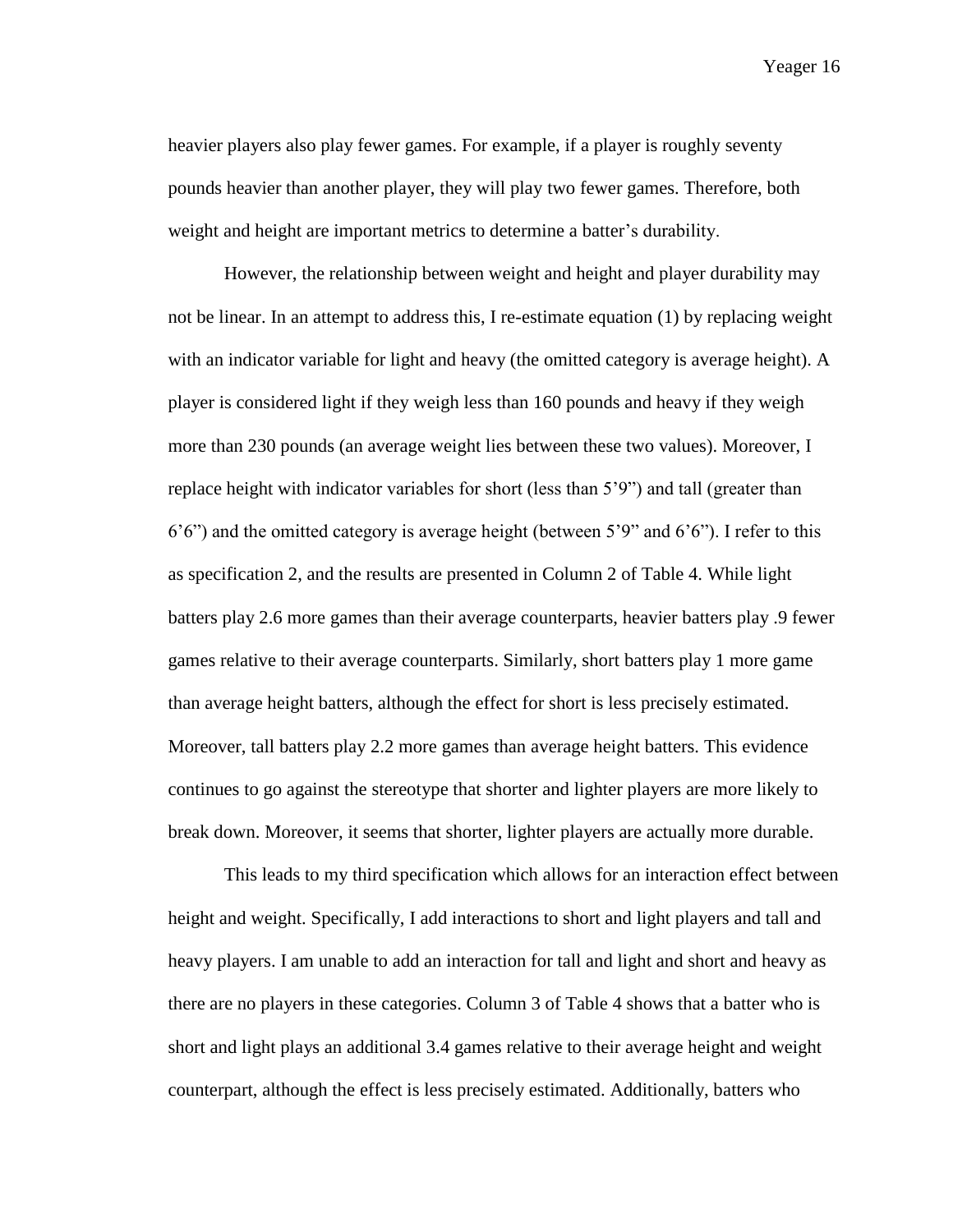were both tall and heavy played 2.66 fewer games than normal sized players. Across the board, these results continue to express that shorter, lighter players are more durable than heavier, taller batters and their average sized peers.

Before turning to the analysis of pitchers, I point out some interesting patterns with respect to player characteristics, particularly homeruns. Given the results for these measures are similar across specifications I focus on the results for specification 1 in column 1 of Table 4. Perhaps surprisingly, batters who earn more home runs play fewer games. It seems as if this batter is being penalized for adding runs to the scoreboard. However, it is quite likely that players who are more likely to hit home runs are also more susceptible to injury and breaking down. Thus, these home run hitters are most likely forced to sit during long stretches of the season due to injury. This explains how offensive power could be viewed as a detriment to durability within the MLB. Since power hitters are most likely heavier and taller in order to generate power, this means many power hitters are less durable. The patterns for the remaining player characteristics are in line with previous literature.

#### *IV.II Determinants of Durability amongst Starting Pitchers & Relievers*

In order to determine if height and weight are key determinants of a pitcher's durability, I estimate a model of the following form:

$$
Y_{ip} = \alpha + \gamma Hpt + \textcirc Wpt} + \beta PC_{pt} + U_b + Y_t + E_{pt} (2)
$$

where Y is number of innings pitched, PC is a vector of player characteristics (Wins, Losses, Games Played, Games Started, Complete Games, Games Finished, Shutouts, Saves, Hits Allowed, Homeruns Allowed, Runs Earned Runs Allowed, Walks Allowed,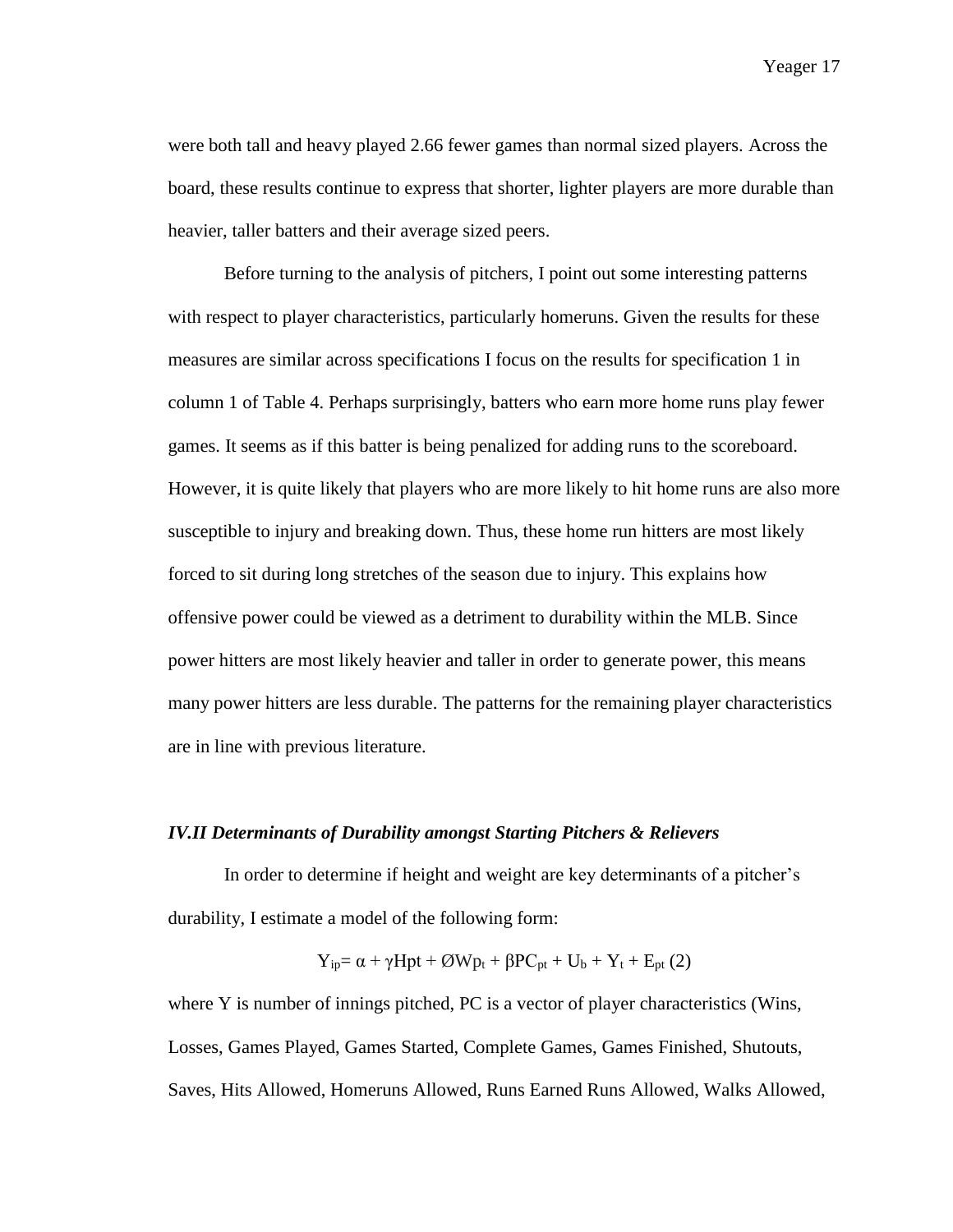Wild Pitches Allowed and Strikeouts), U is a vector of team fixed effects, Y is a vector for year fixed effects and E is the error term.

Table 5 of Column 1 presents the results of equation (2) where I estimate the individual effects of height and weight on pitcher's durability. Perhaps surprisingly, both height and weight results were statistically insignificant and had small coefficients. Thus, these results have almost zero bearing on the durability of baseball starting pitchers. However, age was highly statistically significant with a coefficient of .1. Thus, if a starting pitcher's age increases by 1, he will play .1 more games throughout the regular season. These results are interesting since many players deal with injuries as they get older. However, these results imply that starting pitchers improve their ability during their time in the league, thus resulting in baseball organizations allowing them to pitch more games, which offsets any injuries or loss in durability they may experience later in their career.

However, the relationship between weight and height and starter durability may not be linear. In an attempt to address this, I re-estimate equation (2) by replacing weight with indicator variables for light and heavy (the omitted category is average weight). A player is considered light if they weigh less than 160 pounds and heavy if they weigh more than 230 pounds. Additionally, I replace height with indicator variables for short (less than 5'9") and tall (greater than 6'6"). I refer to this as specification 2, and the results are presented in column 2 of Table 5. While light starting pitchers play .05 more innings than their average size counterparts, heavier starting pitchers pitch .6 fewer innings than their average sized counterparts. Similarly, short starting pitchers pitch .5 fewer innings than their average sized counterparts, while taller starting pitchers pitch .1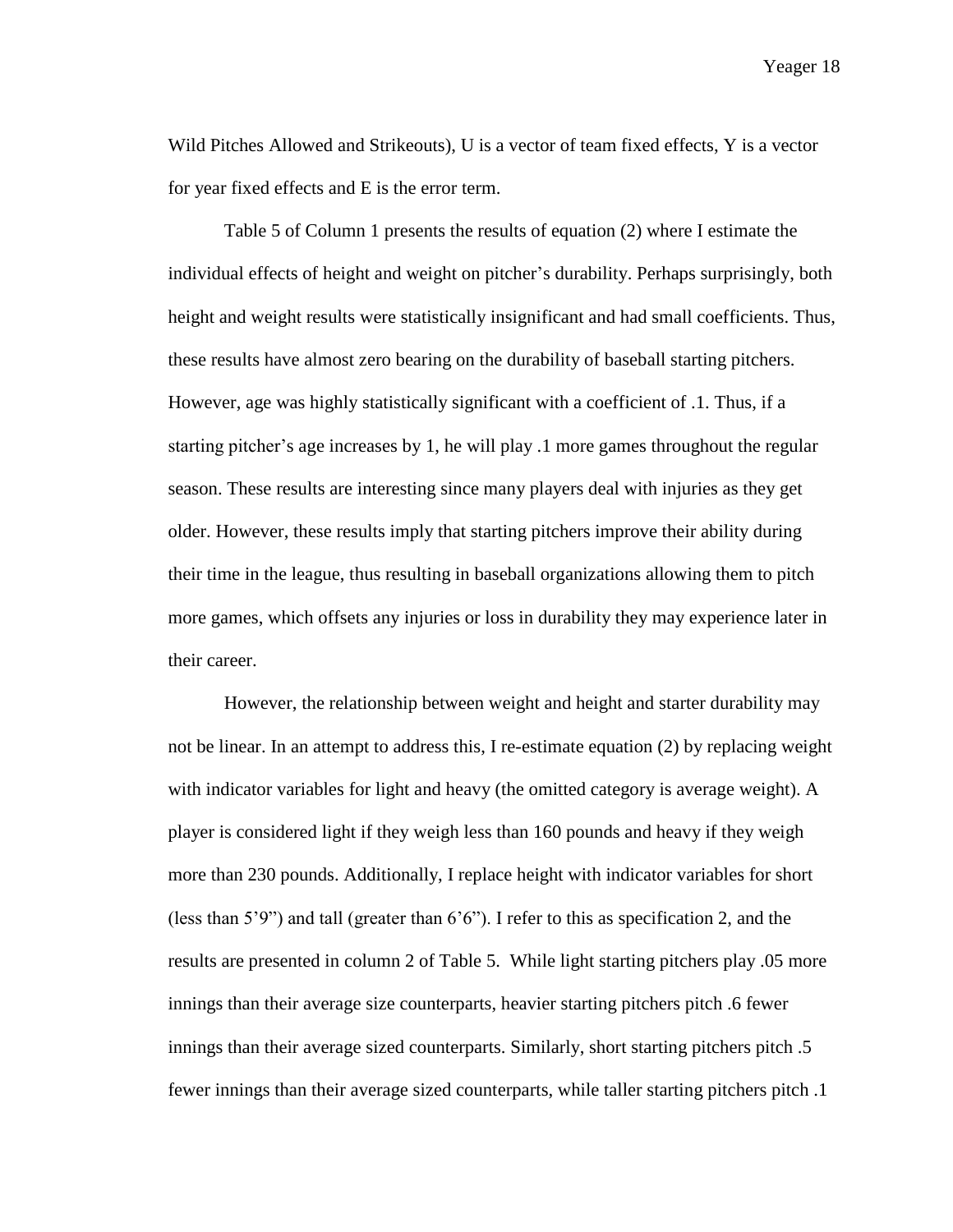more innings than their average sized counterparts. However, amongst short, tall, heavy and light batters, the effects were less precisely estimated. Therefore, in this second specification, there is inconclusive evidence to determine if height and weight are good determinants to the durability of a starting pitcher.

This leads to my third specification which allows for an interaction effect between height and weight. Specifically, I add interactions for short and light players and tall and heavy players. I am unable to add an interaction for tall, light and short, heavy as there are no players in these categories. Column 3 of Table 5 shows that a starting pitcher who is short and light plays 1.7 more games relative to their average weight and height counterparts, although the effect is less precisely estimated. Additionally, tall and heavy starting pitchers pitch 1 fewer innings relative to their average weight and height counterparts. These results offer mixed results that height and weight are good determinants of durability given the small sample size of these results.

The model I used for my relievers is displayed in Table 6. It is similar to the above model for starting pitchers, but without shutouts in the vector of player characteristics. Everything else is similar to the starting pitcher model above. Column 1 of Table 6 presents the results of equation (2). Perhaps unsurprisingly, height and weight have little effect on the durability of relievers, measured by innings pitched. Therefore, when all relievers are looked at, height and weight are poor determinants in measuring the durability of relievers.

However, the relationship between weight, height and reliever durability may not be linear. In an attempt to address this, I re-estimate equation (2) by replacing weight with indicator variables for light and heavy. Additionally, I replace height with indicator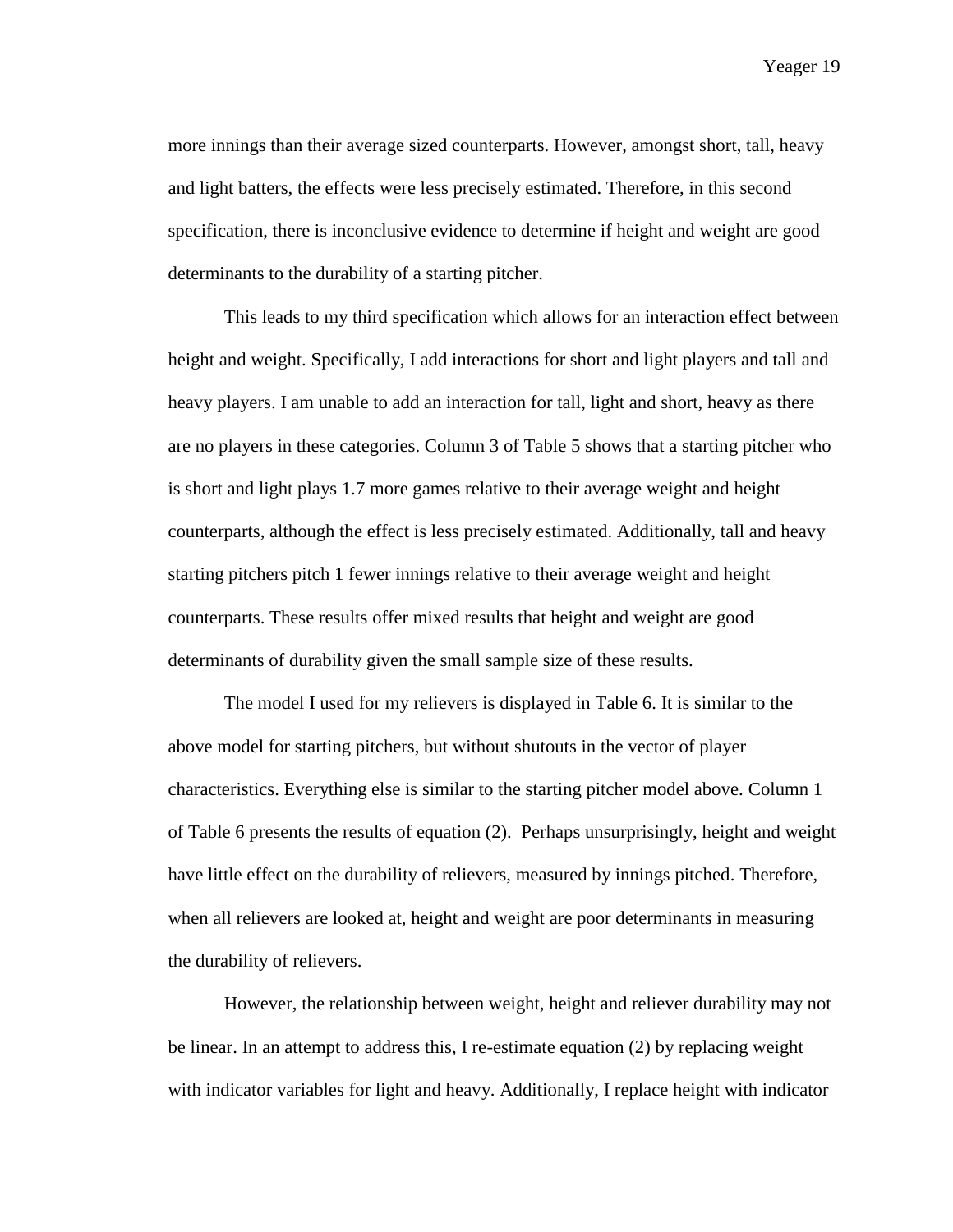variables for short and tall. These variables are the same for starting pitchers. I refer to this as specification 2, and the results are presented in Colum 2 of Table 6. While light relievers pitch .3 more innings than their average counterparts, heavier relievers pitch .7 fewer innings than their average counterparts, although the effect for light relievers is less precisely estimated. Similarly, short players pitch .4 fewer innings than their average counterparts and tall relievers pitch only .05 more innings than their average counterparts, although the effect for tall relievers is less precisely estimated. Therefore, there seems to be inconclusive evidence that height and weight are good determinants for durability amongst these relievers.

This leads me to my third specification which allows for an interaction effect between height and weight. Specifically, I add interactions to short and light players and tall and heavy players. I am unable to add an interaction for tall and light and short and heavy, as there are not players in these categories. Column 3 of Table 6 shows that a reliever who is short and light pitches .03 fewer innings than their normal sized counterparts, and a reliever who is tall and heavy pitches the same amount as their normal sized counterparts. Throughout my specifications for relievers, there seems to be inconclusive evidence that size plays a strong contributing factor towards a reliever's durability.

Before turning to the determinants of injury amongst starting pitchers, I point out some interesting patterns with respect to reliever's production characteristics, specifically focusing on saves and home runs. It seems as if relievers are penalized for saving a game, thus winning the game for their team. With each ten saves, a reliever pitches one less inning, a very perplexing result. This may be because the dataset for relievers includes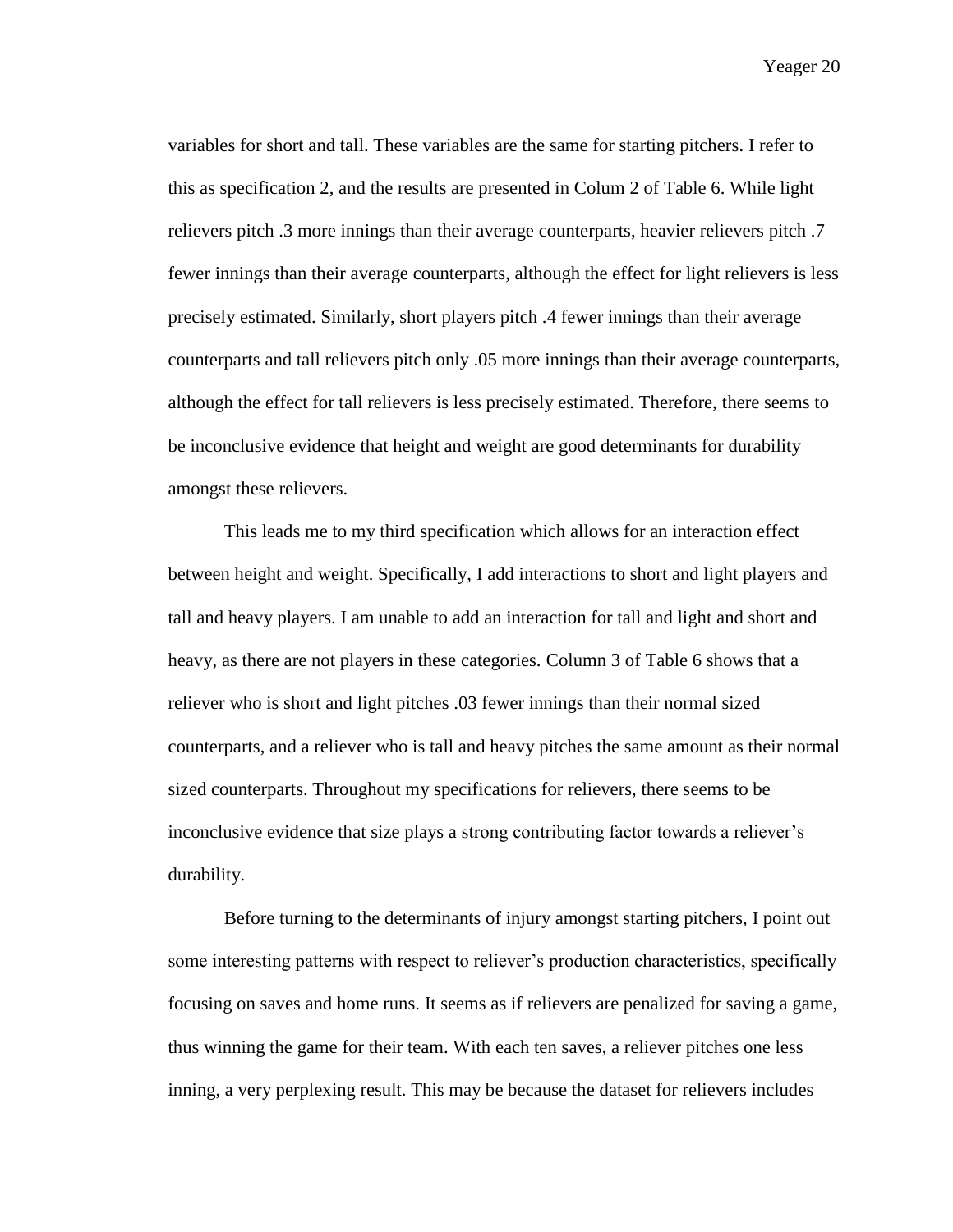relievers who pitch in the middle of games who do not typically earn saves on their statistics sheet. As a result, this would artificially decrease the amount of innings pitched needed to garner a save. Moreover, home runs display counterintuitive results. Relievers who give up a home run pitch roughly .6 more innings in all three specifications. This seems as if relievers are incentivized to give up home runs because baseball organizations allow them to pitch more.

#### **IV.III Determinants of Injury for Starting Pitchers**

An alternative measure for durability is injury. This type of measure is only available for starting pitchers in my data. A starting pitcher is determined to be injured if they pitched less than 100 innings and not injured if they pitch more than 100 innings. I then estimate the effect of weight and height on the probability of becoming injured as follows:

$$
Y_{pt} = \alpha + \gamma Hpt + \mathcal{O}Wp_t + \beta PC_{pt} + U_b + Y_t + E_{pt}
$$
 (3)

where Y is an indicator variable for injured player p in season t. All other variables are as previously defined in equation (2), with the exception that player characteristics controlled for are limited to (Wins, Losses, Games, Games Started, Complete Games, Games Finished, Shutouts, Saves, Runs Allowed, Earned Runs Allowed, Walks Allowed, Strike outs per nine innings and Home Runs per nine Innings). This model is a probit model and presents the marginal effects and marginal standard errors towards the likelihood that starting pitchers will become injured.

The results for equation (3) are presented in Table 7 Column 1. Interestingly, weight and height have little effect on the likelihood that a starting pitcher will become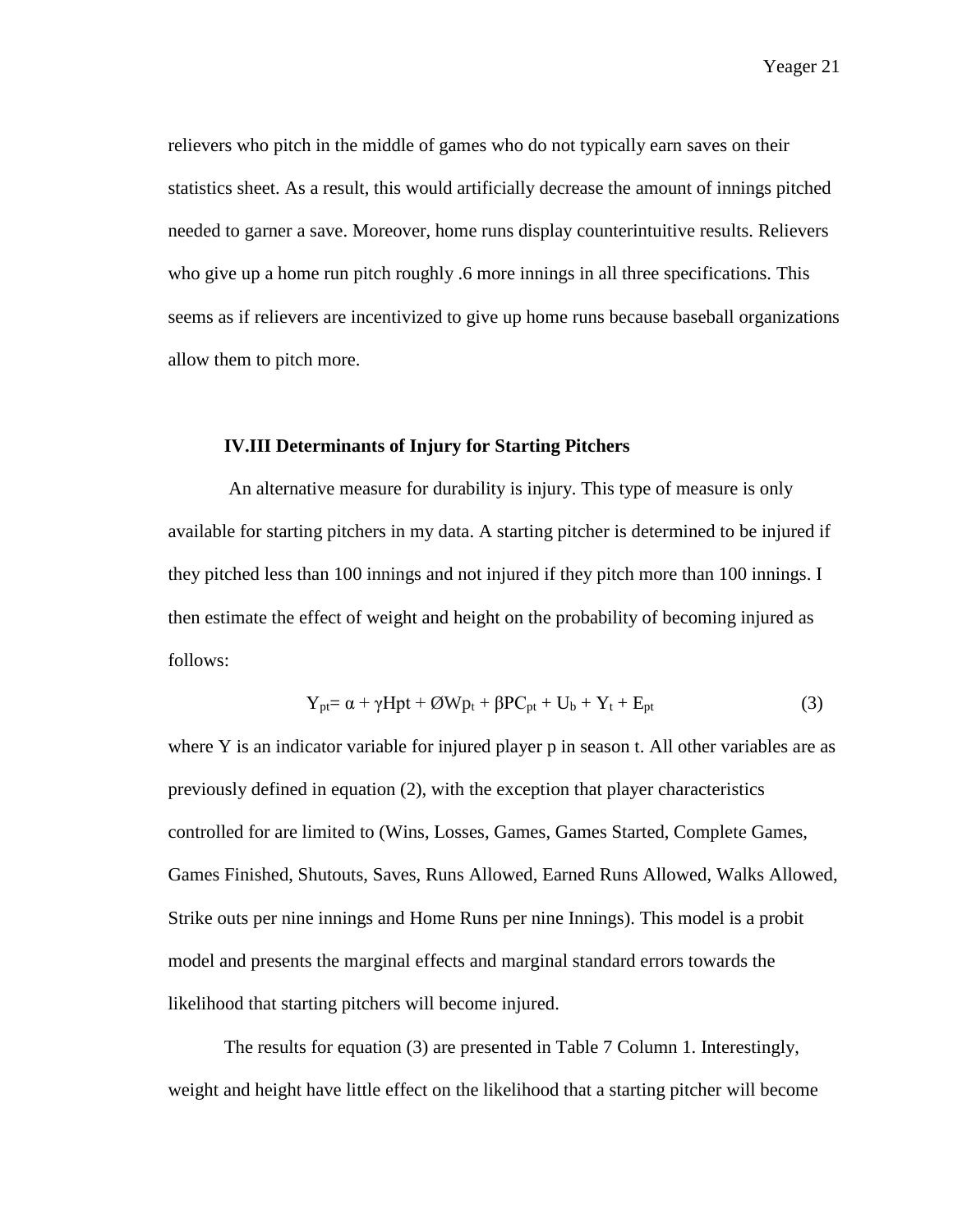injured throughout the regular season. Each additional increase in pound and inch of a player has a .0001 and .0006 marginal effect towards the likelihood that a player will become injured. Therefore, individually, height and weight have little effect towards determining if a starting pitcher will become injured. This seems to contradict common stereotypes that shorter, lighter pitchers are less durable than heavier, taller pitchers.

However, the relationship between height and weight and the likelihood of a starting pitcher becoming injured may not be linear. In an attempt to address this, I reestimate equation (3) by replacing weight with indicator variables for light and heavy. Additionally, I replace height with indicator variables for short and tall. The indicator variables thresholds are the same as Equation 1 and Equation 2. I refer to this as specification 2 and the results are presented in Column 2 of Table 7. Tall starting pitchers have a likelihood of becoming injured 8.6% of the time, but short pitchers actually become injured 1.9% less than their average sized counterparts. Additionally, light players have a likelihood of becoming injured 2.9% less than their average sized counterparts, while heavy starting pitchers have a likelihood of becoming injured 1.4% less than their average sized counterparts. Therefore, tall starting pitchers become injured significantly more often than all other pitchers.

This leads to my third specification, which allows for an interaction effect between height and weight. Specifically, I add interactions for short, light players and tall, heavy players. I am unable to add an interaction for tall, light players and short, heavy players as there are no players in these categories. Colum 3 of Table 7 shows that a starting pitcher who is short and light is 4% more likely to become injured than his normal sized counterparts. Additionally, a starting pitcher who is tall and heavy is 9.8%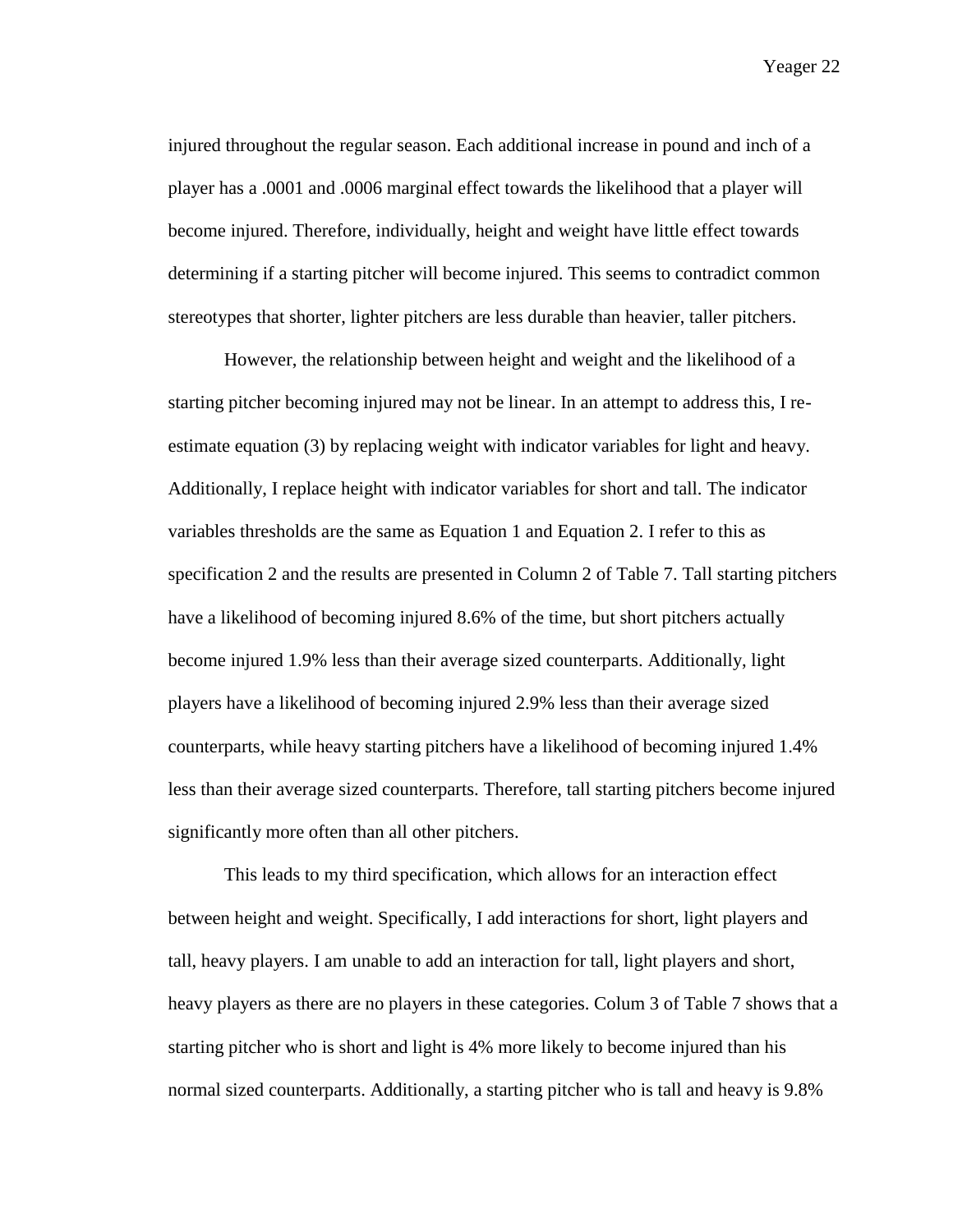more likely to become injured than his normal sized counterparts. These results express that shorter, lighter starters are more durable than heavier, taller starters, but not normal sized players.

Additionally, I point out some interesting dynamics that significantly increase the likelihood that all starting pitchers will become injured. Traditionally, starting pitchers are expected to become more susceptible to injury the longer each inning lasts in duration and overall pitches. Pitchers become tired if the duration of their inning lasts an additional fifteen or twenty pitches, since they have little time to recover until the next inning. Therefore, according to Table 7, all starting pitchers are more likely to break down when their hits allowed per nine innings and home runs allowed per nine innings increases. When these production values increase, a pitcher's start lasts longer and more of the opponent's batters successfully reach base, which extends the duration of the inning. Hits per nine innings coefficient is . 10, while home runs per nine innings coefficient is .21. Thus, if a pitchers Hits per Nine and Home Runs per Nine increase by 1 from the mean, the pitcher is 10.3% and 21.8% more likely to become injured. Thus, a starting pitcher can increase his durability by becoming more efficient on the mound and allowing fewer base runners to score. Additionally, these results imply that more dominant or efficient starting pitchers are less likely to become injured since their hits per nine innings and home runs per nine inning totals are usually low.

If a starting pitcher records a save, this also highly increases the likelihood that he will become injured. During the regular season, a starting pitcher will likely pitch once every five games in order to ensure that he receives proper rest for his starts. However, occasionally in a high stakes game, or a game where many of the relievers have pitched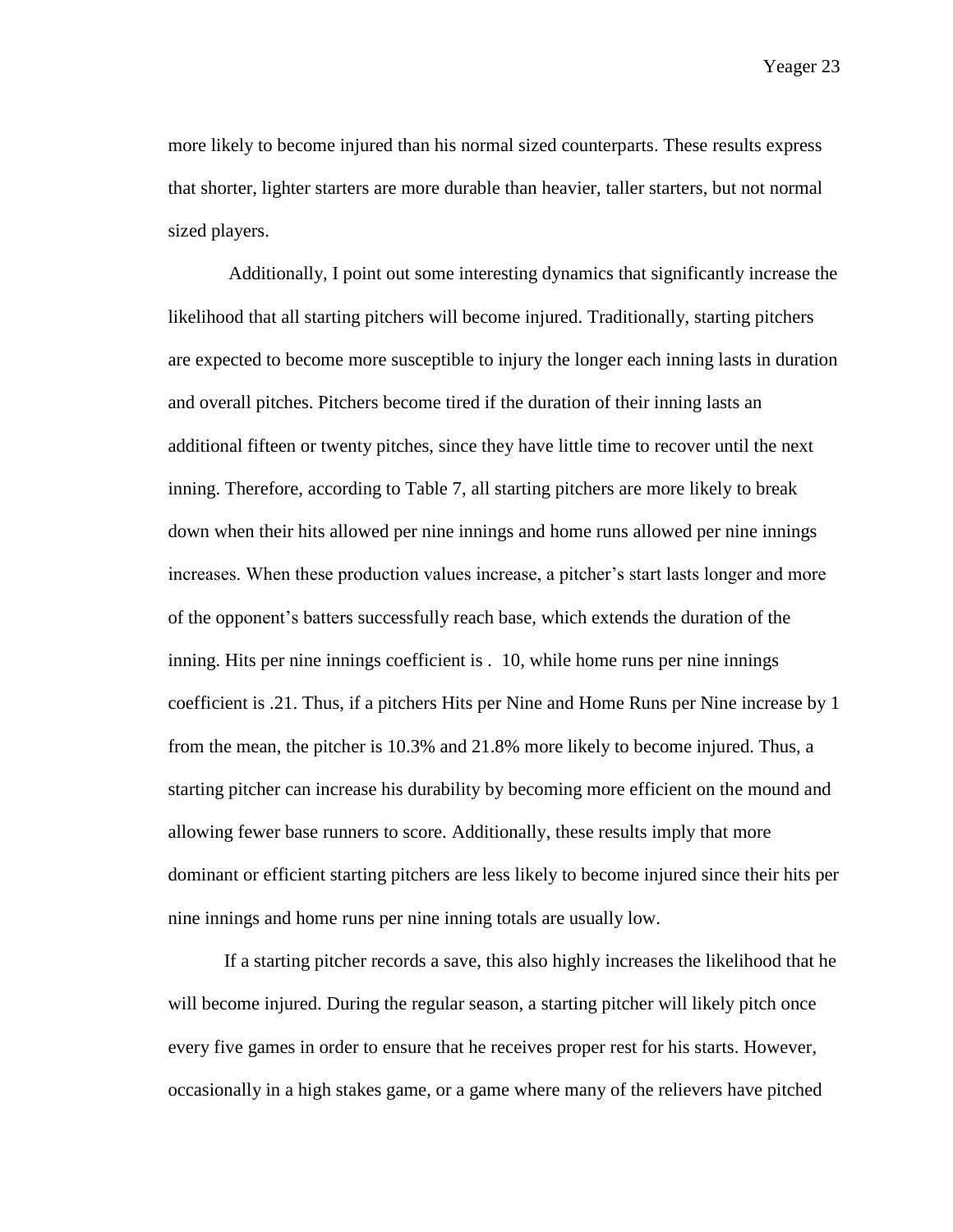recently, a general manager will put in one of his starting pitchers on the starting pitcher's rest day. However, if a general manager alters with one of his starters' rest schedules, my results show they are much more likely to become injured. If a starting pitcher receives a save by altering with his rest schedule, this increases his likelihood of becoming injured by 2.7%. Therefore, baseball organizations should universally try to minimize starting pitchers' role as a reliever in order to ensure their durability throughout the regular season.

#### **IV.VI Potential Biased Data**

Throughout my data and regressions, there are many shortcomings that can be amended to achieve more accurate results in the future. For example, in my batter data, there was no variable for injured players, which makes it difficult to determine if players played fewer games because they hurt themselves, or because their production fell and they were replaced with an alternative athlete. Although this is a problem in the data set, to my knowledge, there are no baseball sites or sources that have a database of MLB injuries alongside their height, weight and production characteristics.

The pitching data also has some biases that could skew the results and misrepresent my findings. Innings pitched might not be the best metric for determining durability, but was used because it was the best alternative available. In the future, to get precise results, it could be more accurate to use cumulative pitches instead of innings pitched. By looking at cumulative pitches instead of innings, this would adjust the data for pitchers that throw fewer pitches in an inning. Some pitchers have quick innings, while others have long innings that add additional strain. Additionally, I did not control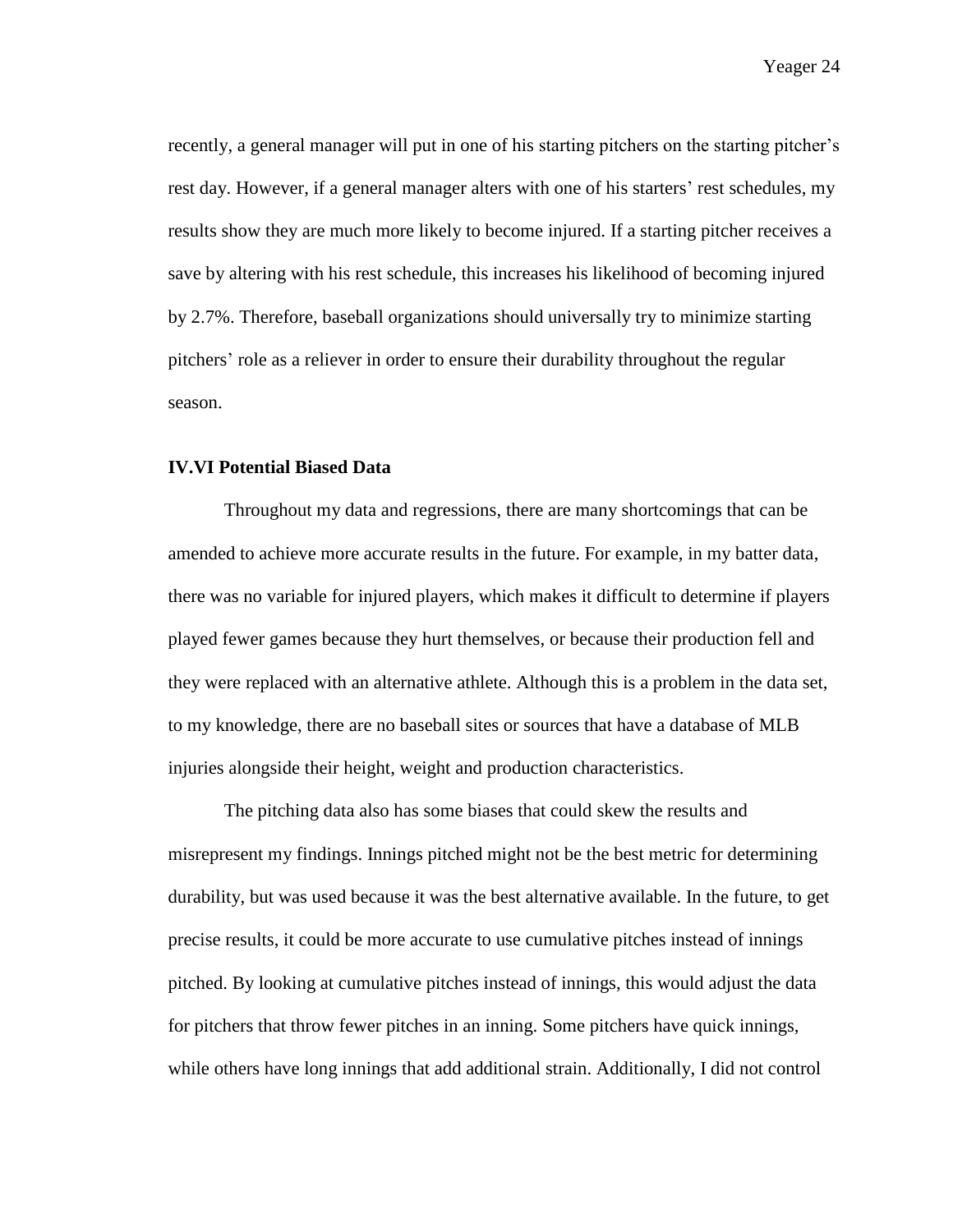for seasonal trends in innings pitched. For example, in 1980 there were fifty-six pitchers with over two hundred innings pitched, while in 2016 there were only fifteen. Although I did not use 1980 results in my data, this explains that pitchers have seen a reduction in their workload in the  $21<sup>st</sup>$  century. By not adjusting for seasonality in pitching data, biasness could occur.

 Another potential concern is how I created my indicator variables for both starters and relievers. If a pitcher had more than two saves, he was a reliever, but if he did not, he was a starter. This could have biased results if this was an inappropriate cut off. Some relievers could have zero saves if they pitched in the middle of games. Thus, they could have inadvertently been put in the starting pitcher data. However, there was no better way to control for this, as online data does not account for this metric. Another indicator variable that could have skewed results is my injured variable. Any starter who pitched less than one hundred innings was considered injured, as this roughly equated to pitchers throwing for half of the season. Although one hundred innings is an extremely conservative estimate in order to eliminate some biasness, I cannot say with certainty that all pitchers who pitched fewer than 100 innings were in fact injured. Many could have been resting or given few starts as they transitioned to a longer workload. Again, there was no way to account for these unforeseen difficulties within the data set. In order to have better and more accurate results in the future, it would be important to adjust for these potential biased characteristics.

#### <span id="page-27-0"></span>**V. Conclusion**

Baseball organizations often discriminate against shorter, lighter batters because they are believed to be less durable. Holding the production of two players constant, taller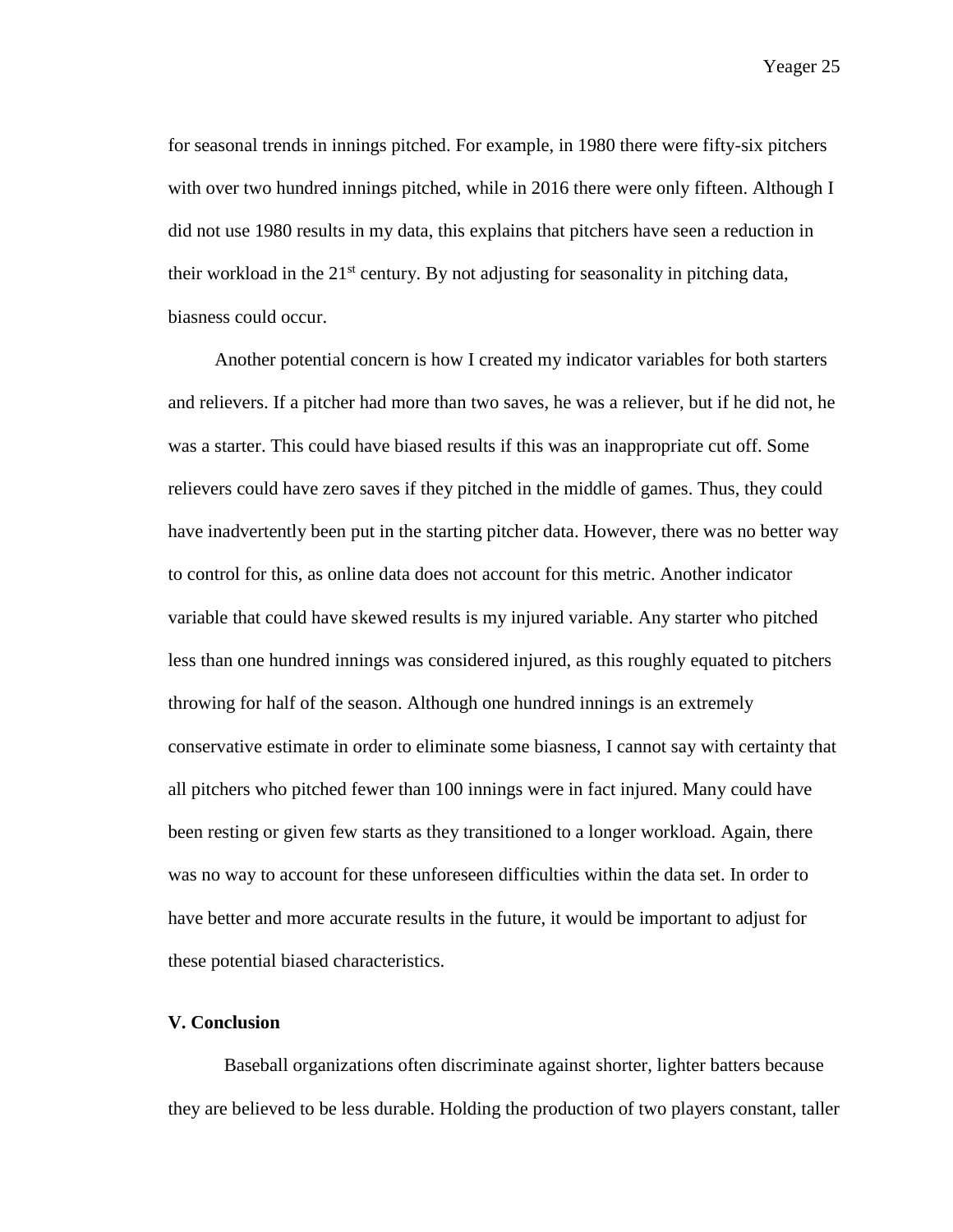or heavier players are often chosen instead of shorter, lighter players. Thus, shorter, lighter players have to outperform taller, larger players in order to counteract the discrimination in the league. This remains a central issue as baseball is one the United States' most popular sports and is a growing industry.

Looking at the literature of this topic, countless people have done research to determine if height and weight are determinants of the production of a baseball player. Glen Greenberg (2008) uses pitcher data from 1990-2007 and finds that a player's height has little impact on their production metrics like ERA and strikeouts. Moreover, Gassko (2006) finds that shorter players have more hits and a higher OBP, while heavier players have higher home run totals. Thus, height and weight are two determinants towards productivity in the MLB, but little literature discusses their importance towards durability. This paper adds to existing literature by determining if height and weight are determinants to a player's durability and not just a player's productivity, where durability is defined as games played for batters and innings pitched for pitchers.

The results of this study support the hypothesis that short and light batters and pitchers are not actually less durable, but only perceived to be less durable by scouts and baseball organizations. A baseball player's height and weight are overemphasized in choosing which athletes are signed to baseball organizations and given starting roles. Moreover, in many cases, shorter athletes are actually more durable than taller athletes. Amongst batters, a 6'6" player would play roughly two games less than a 6'0" player, potentially due to injury. In my second specification for batters, short and light players play 1.0 and 2.6 more games than normal players throughout the regular season, disproving the common notion that these players are less durable. Moreover, the tall and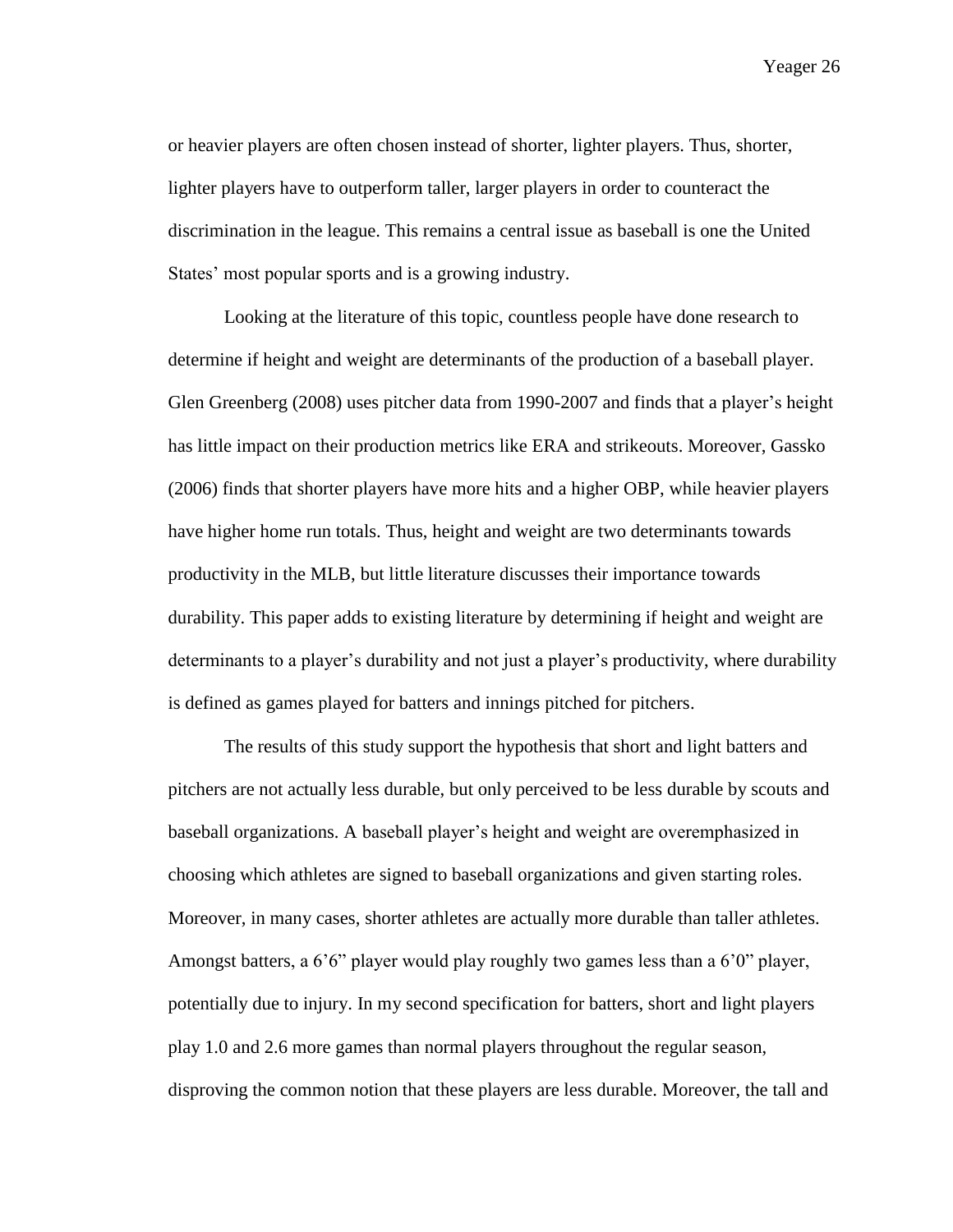heavy batters play 2.2 and 1.9 fewer games than their normal sized peers. Additionally, in specification 3, there seems to be even more evidence that shorter batters are more durable, as these batters play 3.1 more games than their average sized peers. Across the board, shorter and lighter batters seem to be more durable than their normal sized and heavier, taller counterparts.

Amongst starting pitchers and relievers, there is only circumstantial evidence that height and weight have an effect on a player's durability within the MLB. Amongst starters, in the first specification, individual weight and height are poor determinants in explaining the durability of starters. Additionally, short and light players pitch only 1.7 more innings than normal sized pitchers. Alternatively, amongst relievers in all three specifications, the coefficients in innings between different height and weight groups is small and predominately negligible. Therefore, there is little evidence that height and weight are good determinants for the durability of MLB pitchers.

Height and weight are interesting metrics in baseball, as they unfortunately sometimes help or inhibit the success of a player. For one, increased weight leads to higher production categories for home runs and OPS (Hamburg, 1999). Additionally, an increase in height can lead to an increase by .48 per nine innings for pitchers (Gassko). Therefore, both height and weight are found to help the production capabilities of an athlete. Baseball organizations and clubs constantly have to make choices between performance and durability on their rosters, as shorter, skinnier players are more durable, but heavier, taller players are often believed to be more productive, but are now found to potentially be less durable. In order for the MLB to counteract height and weight discrimination, when the production of two different sized players are equal, they should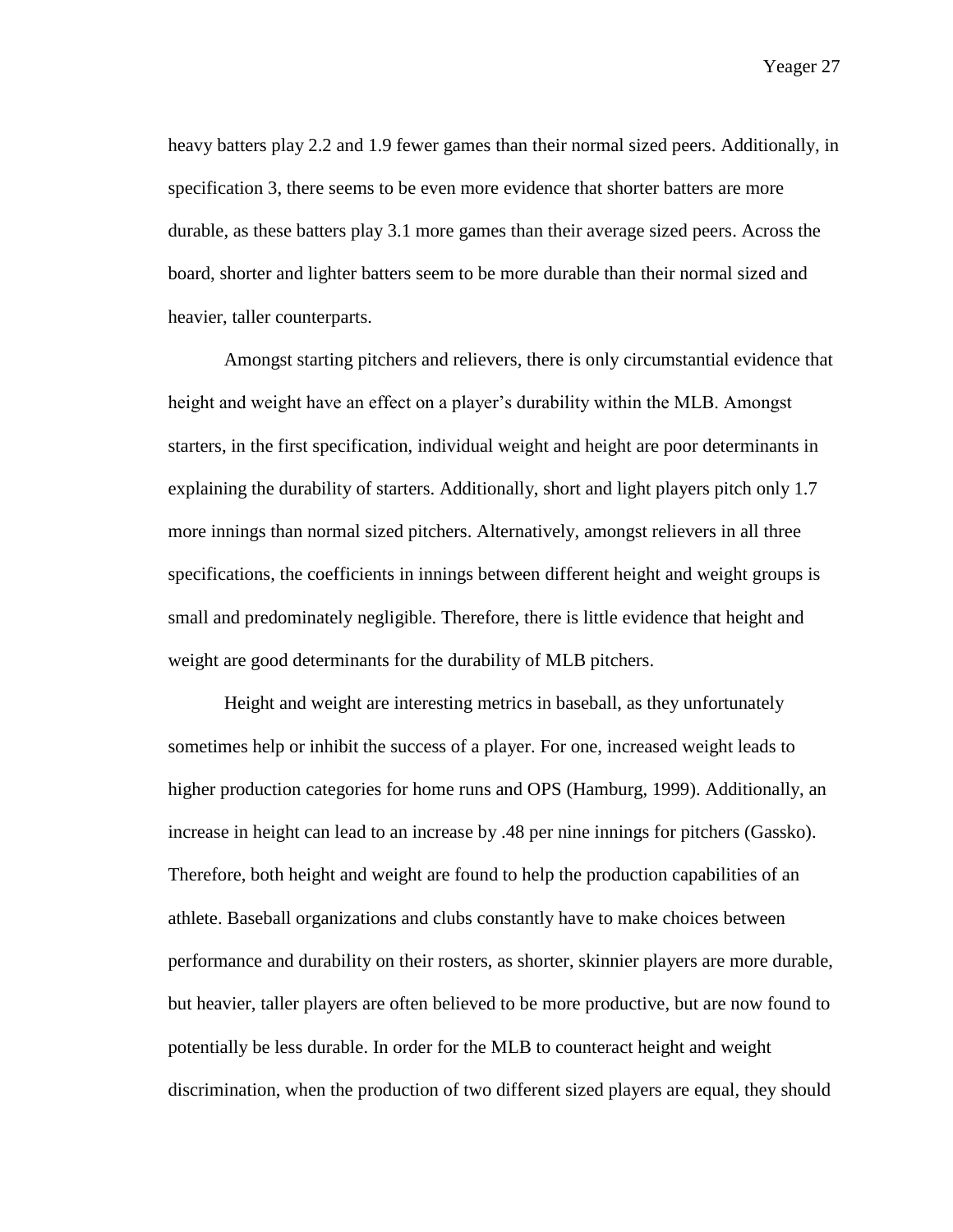start the shorter and lighter player, as they typically will be more durable. If this is done, the MLB could become even more dominant in international competitions because their players will have relatively similar productive capabilities, but higher levels of durability.

Further studies could build on this paper by including more years of data before 2000. This could further the accuracy of future papers, and allow for more robust results in interactive variables like short, light players and tall, heavy players which both had relatively small sample sizes. Given all of these results amongst batters, starters and relievers, baseball clubs should try to recognize that height and weight are overplayed factors in determining which athletes play in games. Baseball organizations should ensure that shorter and lighter players have an equal chance in playing in the major league, compared to their normal sized and taller, heavier counterparts. This will ensure that baseball clubs are as economically efficient as possible with their resources and remain competitive amongst a sea of other baseball organizations.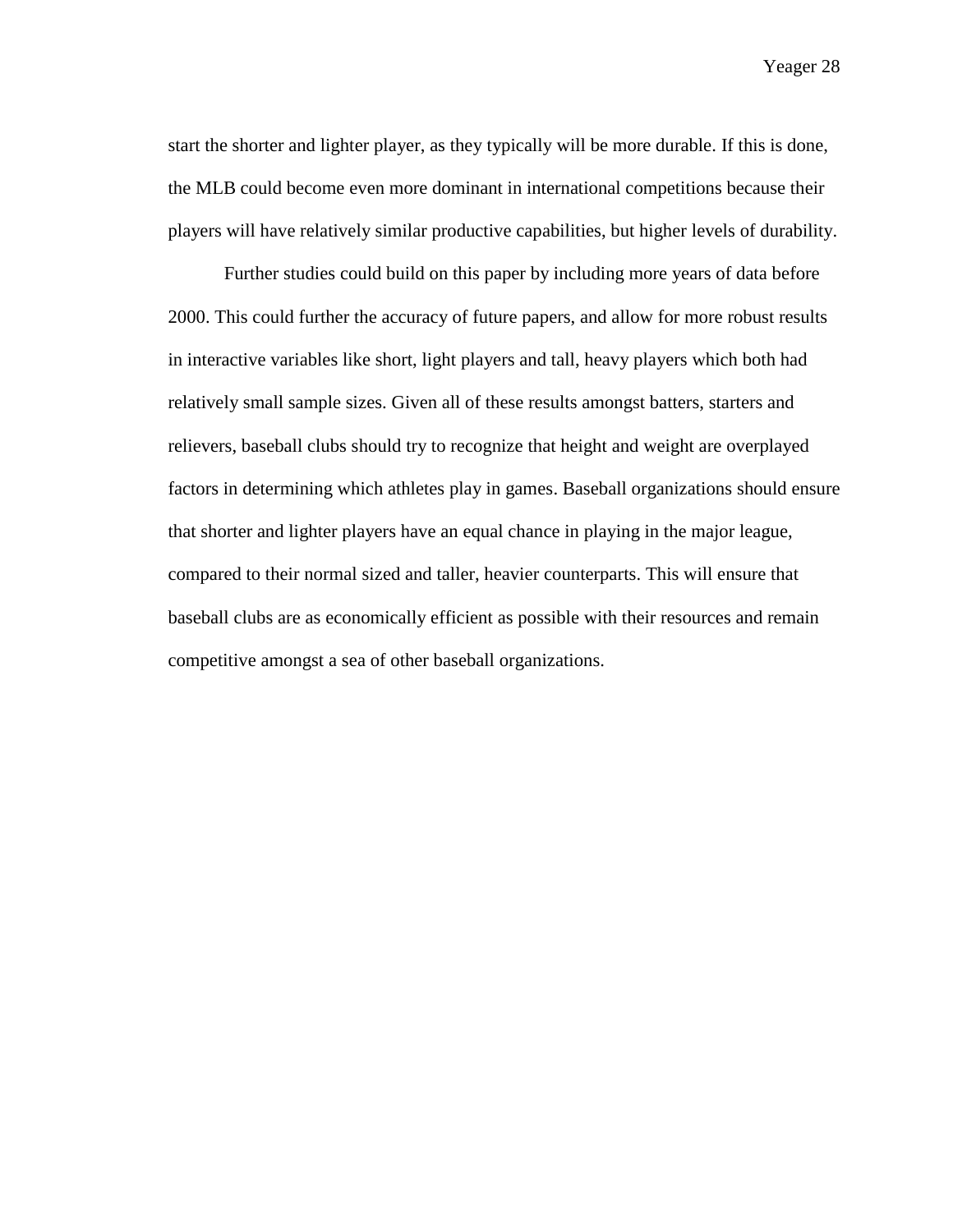#### **References**

- <span id="page-31-0"></span>Baumer, Benjamin, and Andrew S. Zimbalist. *The sabermetric revolution: assessing the growth of analytics in baseball*. Philadelphia: U of Pennsylvania Press, 2014.
- "Body Measurements." *Centers for Disease Control and Prevention*. Centers for Disease Control and Prevention, 15 July 2016.
- Brown, Maury. "MLB Sees Record Revenues For 2015." *Forbes*. Forbes Magazine, 04 Dec. 2015. Web.
- Calculate Your Body Mass Index." *National Institutes of Health*. U.S. Department of Health and Human Services, n.d.
- Crawford, Christopher. "Why Aren't There More Fat Baseball Players?" *VICE Sports*. Bleacher Report, 31 Jan. 2017.
- Delgado, Luis. "Explaining the Luxury Tax in Major League Baseball." *SportingCharts.com*. N.p., n.d. Web. 16 Apr. 2017.
- Foley, Katherine Ellen. "Are heavier baseball player's better hitters? Basically, no, says physics." *Quartz*. Quartz, 11 Oct. 2016. Web. 16 Apr. 2017.
- Gassko, David. "Does Size Matter (Part 6)." *The Hardball Times*. N.p., 09 Nov. 2006.
- Gassko, David. "Does Size Matter (Part 5)." Hardball Times, 08 July. 2007. Web.
- Gassko, David. "Does Size Matter (Part 4)." Hardball Times, 14 Oct. 2008. Web.
- Greenberg, Glen. "Does a Pitcher's Height Matter?" *Does a Pitcher's Height Matter? | Society for American Baseball Research*. N.p., n.d. Web.
- Hamburg, Lydia, and Terence M. Mines. "Correlations For Weight, Height And Two Measures Of Batting Performance." *Perceptual and Motor Skills* 88.2 (1999):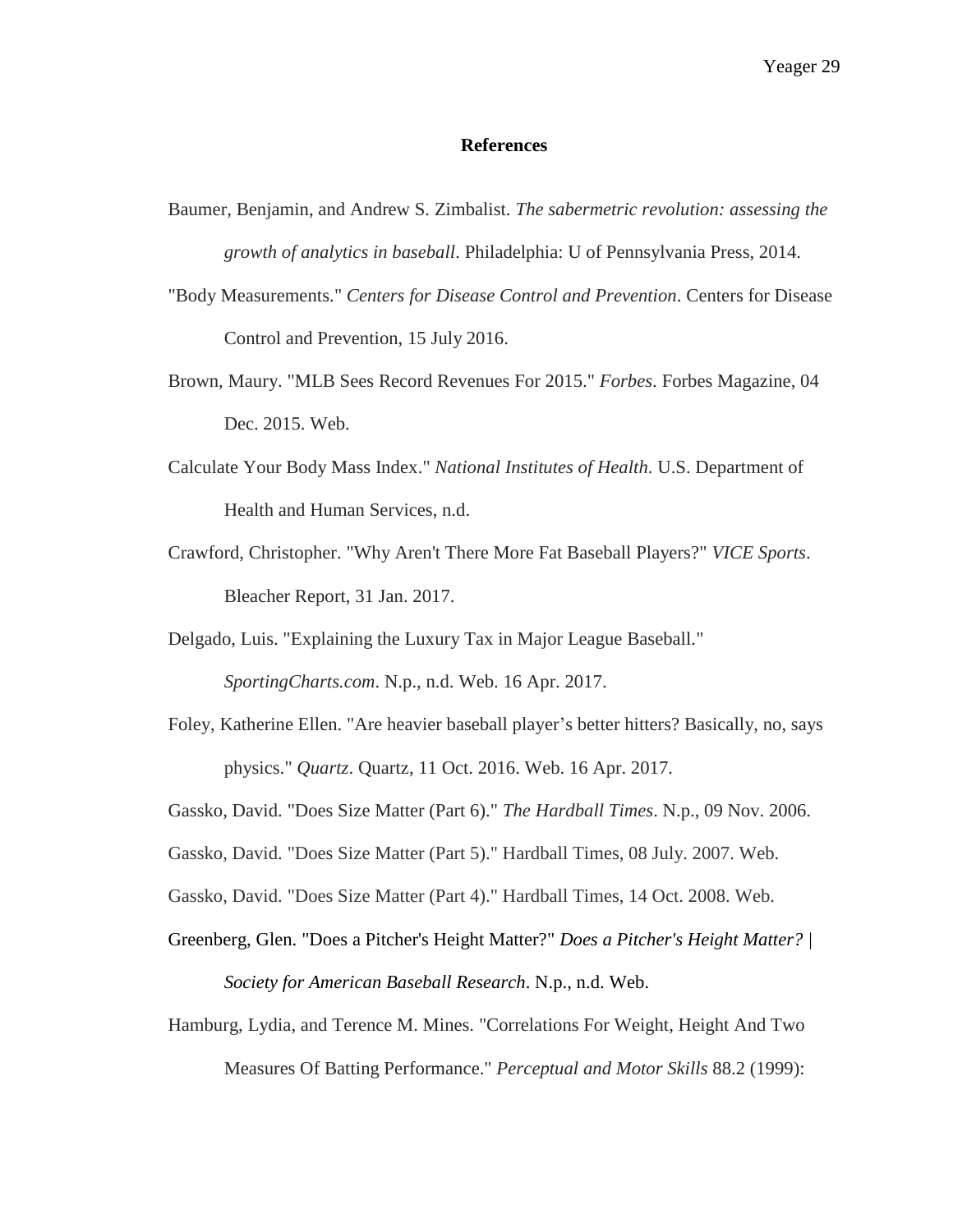- Karkamp, Robb. "The Great Analytics Rankings." *ESPN*. ESPN Internet Ventures, n.d. Web. 18 Apr. 2017.
- Lee, Christopher. "Baseball Player Height By Position." *Baseball Player Height By Position*. N.p., 24 Mar. 2010. Web. 03 Apr. 2017.
- McLennan, Jim. "Baseball Players: Does Size Matter?" *AZ Snake Pit*. AZ Snake Pit, 05 July 2010. Web
- "MLB Stats, Scores, History, & Records." *Baseball-Reference.com*. N.p., n.d. Web. 18 Apr. 2017.
- Nathan, Alan. "Swing Speed vs. Bat and Batter Mass." *Sports Engineering* (2017): n. pag. Web.
- Petti, Bill. "The Changing Size of MLB Players (1870-2010)." *Beyond the Box Score*. Beyond the Box Score, 19 Apr. 2011. Web. 16 Apr. 2017.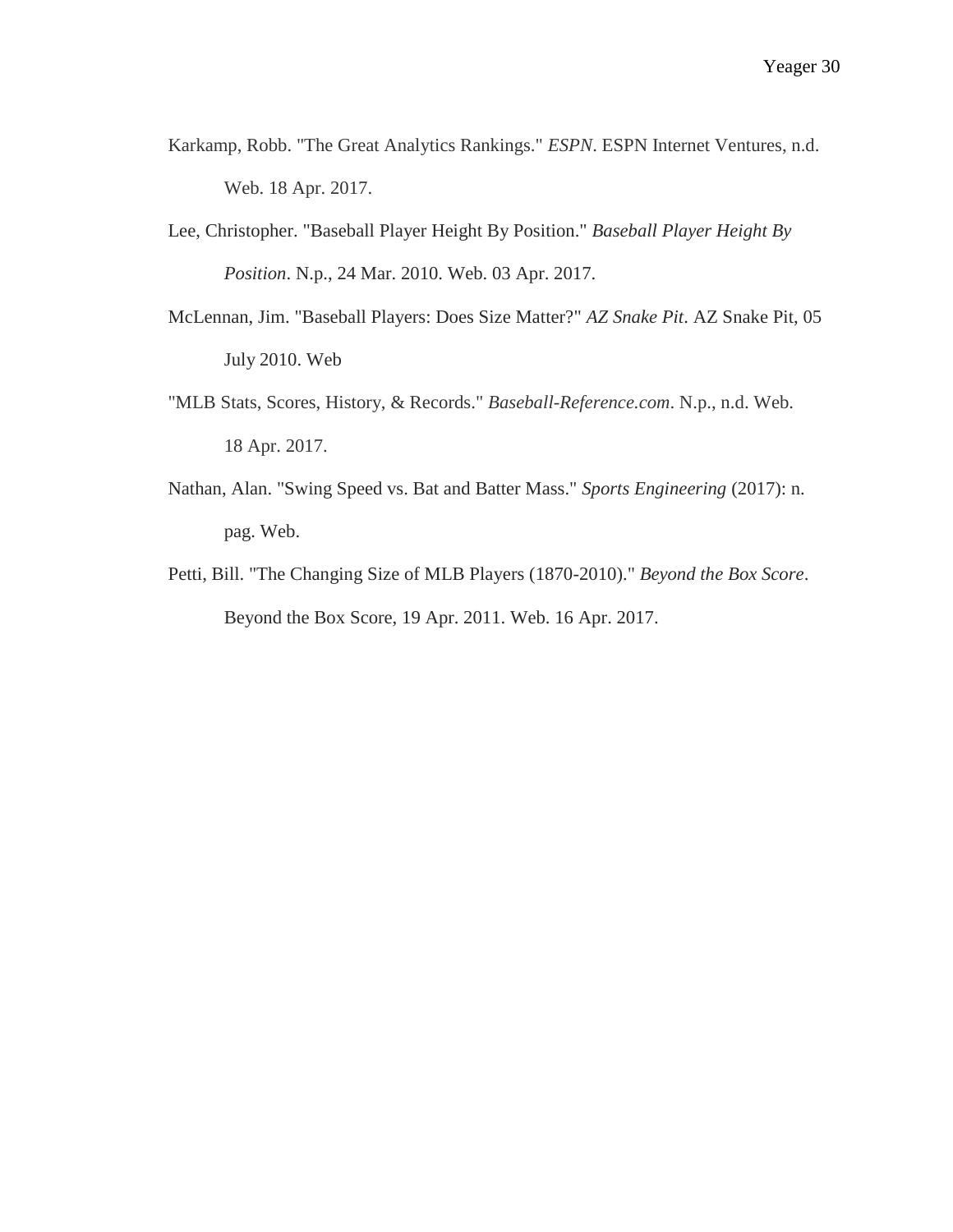## **Appendix**

## <span id="page-33-0"></span>**Table 1: Batter Summary Statistics**

|                | Mean (Std. |
|----------------|------------|
| Variable       | Dev)       |
| Games          | 54.737     |
| Played         | (49.724)   |
| Height         | 73.403     |
|                | (2.242)    |
| Weight         | 194.575    |
|                | (20.502)   |
| Short          | 0.042      |
|                | (0.200)    |
| Normal Weight  | 0.929      |
|                | (0.127)    |
| Tall           | 0.029      |
|                | (0.168)    |
| Light          | 0.026      |
|                | (0.158)    |
| Normal Height  | 0.936      |
|                | (0.085)    |
| Heavy          | 0.038      |
|                | (0.190)    |
| Short & Light  | 0.008      |
|                | (0.090)    |
| Tall & Heavy   | 0.008      |
|                | (0.089)    |
| At Bats        | 154.411    |
|                | (191.457)  |
| Runs           | 20.583     |
|                | (28.821)   |
| Hits           | 40.292     |
|                | (53.950)   |
| <b>Doubles</b> | 8.038      |
|                | (11.273)   |
| <b>Triples</b> | 0.840      |
|                | (1.742)    |
| Home Runs      | 4.678      |
|                | (8.194)    |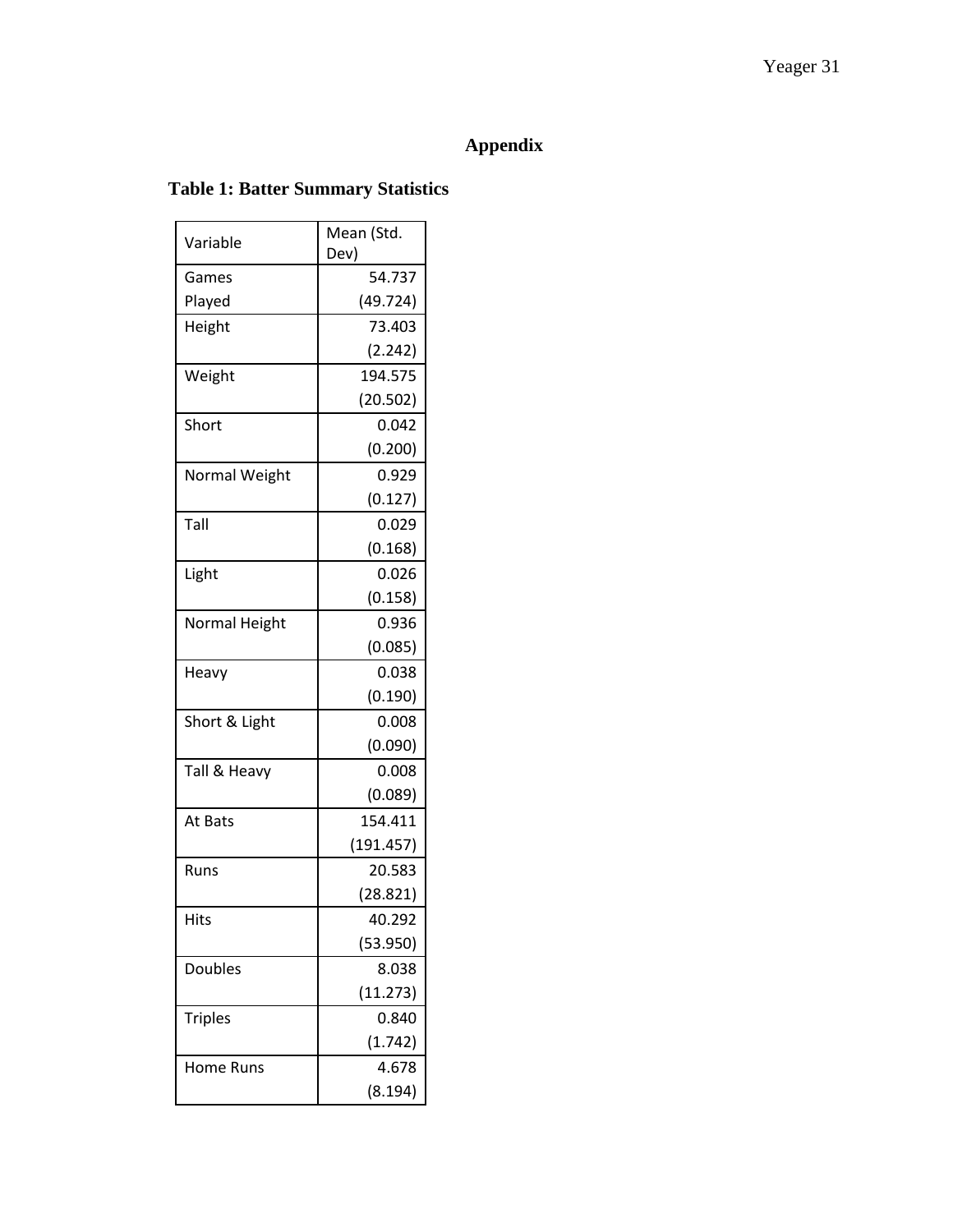| <b>Runs Batted In</b>    | 19.598    |
|--------------------------|-----------|
|                          | (28.485)  |
| Caught Stolen            | 1.051     |
|                          | (2.170)   |
| Walks                    | 14.523    |
|                          | (21.629)  |
| <b>Intentional Walks</b> | 1.129     |
|                          | (2.949)   |
| <b>Strike Outs</b>       | 31.391    |
|                          | (38.070)  |
| <b>Sacrifice Hits</b>    | 1.421     |
|                          | (2.513)   |
| Sacrifice Fly's          | 1.223     |
|                          | (2.066)   |
| Hit By Pitch             | 1.561     |
|                          | (2.895)   |
| Slugging                 | 0.280     |
|                          | (0.220)   |
| On Base                  | 0.245     |
| Percentage               |           |
|                          | (0.755)   |
| OPS                      | 520.149   |
|                          | (363.680) |
| <b>Observations</b>      | 18297     |

## **Table 2: Pitcher Summary Statistics by Type of Pitcher**

| Variable        | <b>Starters</b> | <b>Relievers</b> |
|-----------------|-----------------|------------------|
|                 | Mean (Std.      | Mean (Std.       |
|                 | Dev)            | Dev)             |
| Innings Pitched | 112.844         | 29.612           |
|                 | (66.496)        | (24.840)         |
| Height          | 74.710          | 74.264           |
|                 | (2.054)         | (2.098)          |
| Weight          | 197.572         | 196.211          |
|                 | (21.203)        | (20.615)         |
| Short           | 0.047           | 0.089            |
|                 | (0.212)         | (0.285)          |
| Normal Height   | 0.871           | 0.862            |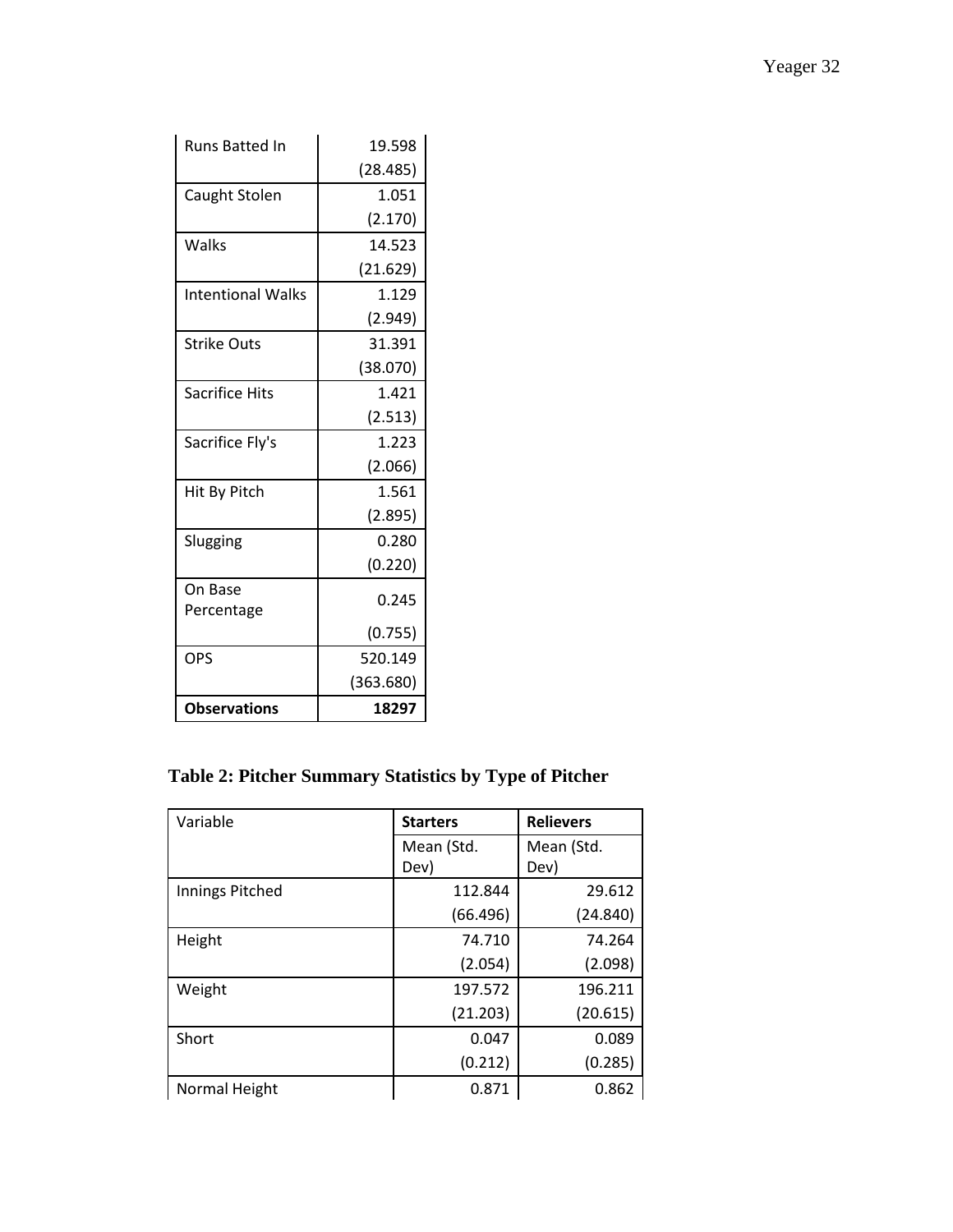|                            | (0.107)  | (0.968)  |
|----------------------------|----------|----------|
| Tall                       | 0.082    | 0.049    |
|                            | (0.275)  | (0.216)  |
| Light                      | 0.072    | 0.072    |
|                            | (0.258)  | (0.259)  |
| Normal Weight              | 0.872    | 0.888    |
|                            | (0.124)  | (0.119)  |
| Heavy                      | 0.056    | 0.040    |
|                            | (0.231)  | (0.196)  |
| Short & Light              | 0.014    | 0.022    |
|                            | (0.115)  | (0.148)  |
| Tall & Heavy               | 0.020    | 0.009    |
|                            | (0.141)  | (0.093)  |
| Wins                       | 6.653    | 1.481    |
|                            | (5.099)  | (1.915)  |
| Losses                     | 6.619    | 1.500    |
|                            | (3.899)  | (1.784)  |
| Games                      | 22.259   | 28.665   |
|                            | (11.627) | (24.835) |
| <b>Games Started</b>       | 18.042   | 0.146    |
|                            | (10.669) | (0.452)  |
| <b>Complete Games</b>      | 0.583    | 0.001    |
|                            | (1.147)  | (0.011)  |
| Shutouts                   | 0.237    | 0.001    |
|                            | (0.574)  | (0.011)  |
| <b>Games Finished</b>      | 1.312    | 9.741    |
|                            | (3.413)  | (12.753) |
| Saves                      | 0.139    | 2.668    |
|                            | (1.214)  | (8.173)  |
| <b>Hits Allowed</b>        | 115.435  | 28.452   |
|                            | (64.821) | (22.368) |
| <b>Home Runs Allowed</b>   | 13.582   | 3.195    |
|                            | (8.177)  | (2.889)  |
| <b>Runs Allowed</b>        | 58.940   | 14.550   |
|                            | (31.562) | (10.913) |
| <b>Earned Runs Allowed</b> | 54.391   | 13.369   |
|                            | (29.104) | (10.043) |
| <b>Walks Allowed</b>       | 38.266   | 12.242   |
|                            | (22.390) | (10.090) |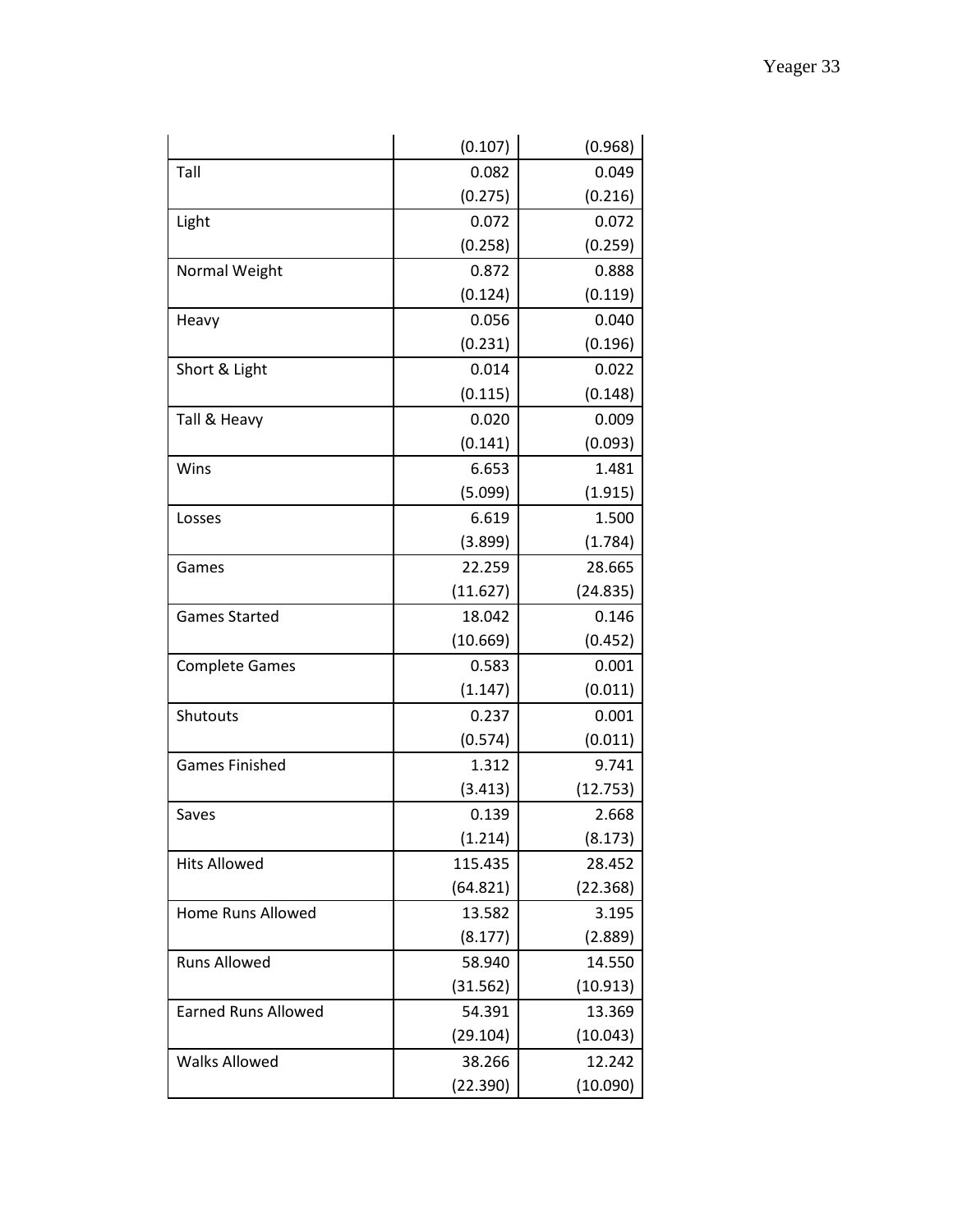| Strikeout                  | 83.820                    | 25.807                |
|----------------------------|---------------------------|-----------------------|
|                            | (57.846)                  | (24.443)              |
| Wild Pitches               | 3.543                     | 1.437                 |
|                            | (3.221)                   | (1.825)               |
| <b>Balks</b>               | 0.383                     | 0.112                 |
|                            | (0.722)                   | (0.366)               |
| <b>Earned Runs Allowed</b> | 4.754                     | 5.763                 |
|                            | $\mathbf{A}$ $\mathbf{B}$ | $\sqrt{2}$ $\sqrt{2}$ |

|                                     | (0.722) | (0.366)  |
|-------------------------------------|---------|----------|
| <b>Earned Runs Allowed</b>          | 4.754   | 5.763    |
|                                     | (1.586) | (7.214)  |
| Whip                                | 1.433   | 1.626    |
|                                     | (0.262) | 0.994    |
| Walks per Nine Allowed              | 3.333   | 4.576    |
|                                     | (1.274) | (4.325)  |
| Home Runs Per Nine Allowed          | 1.183   | 1.432    |
|                                     | (0.542) | (4.377)  |
| Strikeouts Per Nine Allowed         | 6.483   | 7.211    |
|                                     | (1.719) | (3.241)  |
| Hits Per Nine Allowed               | 9.597   | 11.163   |
|                                     | (1.793) | (16.048) |
| <b>Observations (All Variables)</b> | 4515    | 7592     |

## **Table 3: Durability by Height and Weight**

Strikeout

Wild Pitches

|               | <b>Batters</b>           | <b>Starters</b> | Relievers  |  |
|---------------|--------------------------|-----------------|------------|--|
|               | Mean (Std.<br>Mean (Std. |                 | Mean (Std. |  |
| Variables     | Dev.)                    | Dev.)           | Dev.)      |  |
| Short         | 72.438                   | 120.715         | 30.582     |  |
|               | (50.388)                 | (66.276)        | (26.459)   |  |
| Normal        |                          |                 |            |  |
| Height        | 54.980                   | 111.384         | 29.605     |  |
|               | (49.808)                 | (65.926)        | (24.662)   |  |
| Tall          | 27.268                   | 109.874         | 29.402     |  |
|               | (34.388)                 | (69.967)        | (25.642)   |  |
| Light         | 57.255                   | 131.436         | 26.991     |  |
|               | (50.535)                 | (65.011)        | (24.566)   |  |
| Normal        |                          |                 |            |  |
| Weight        | 52.431                   | 108.015         | 29.714     |  |
|               | (46.876)                 | (63.801)        | (25.938)   |  |
| Heavy         | 49.742                   | 106.136         | 31.375     |  |
|               | 48.634                   | 67.484          | (24.333)   |  |
| Short & Light | 76.804                   | 131.737         | 29.317     |  |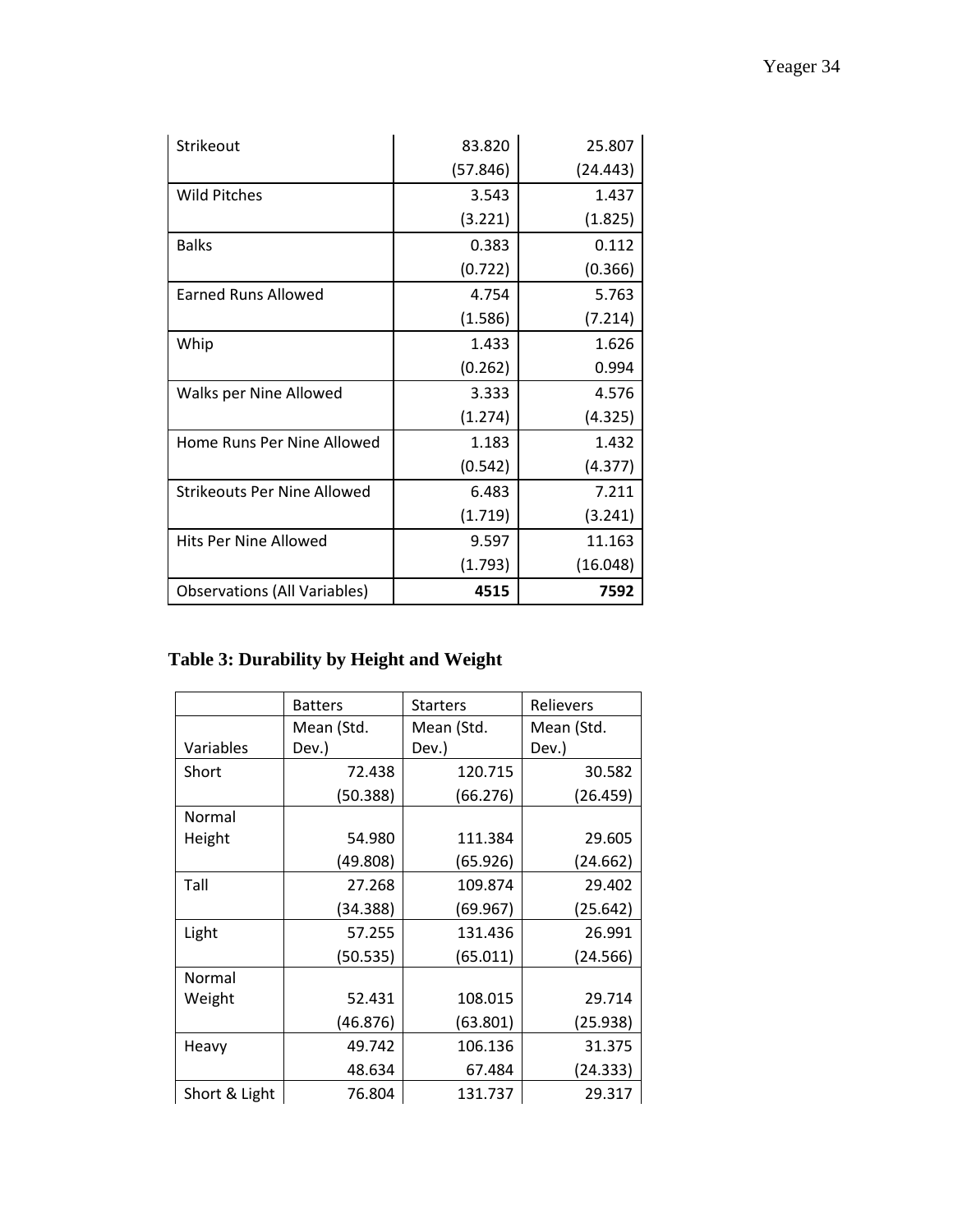|              | (55.123) | (66.231) | (26.521) |
|--------------|----------|----------|----------|
| Tall & Heavy | 36.177   | 100.505  | 24.909   |
|              | (43.586) | (65.994) | (22.326) |
| - - - -      |          | - -      |          |

Note: Durability measured as Games Played for Batters and Innings Pitched for Pitchers

## **Table 4: Determinants of Durability for Batters**

|                       | <b>Specification 1</b>   | <b>Specification 2</b>   | <b>Specification 3</b>   |
|-----------------------|--------------------------|--------------------------|--------------------------|
| G                     | Coefficients (Std. Err.) | Coefficients (Std. Err.) | Coefficients (Std. Err.) |
| Height                | $-0.297***$              |                          |                          |
|                       | (0.067)                  |                          |                          |
| Weight                | (0.037)                  |                          |                          |
|                       | 0.007                    |                          |                          |
| <b>Short Players</b>  |                          | $1.027**$                | 1.469***                 |
|                       |                          | (0.626)                  | (0.676)                  |
| <b>Tall Players</b>   |                          | $-2.292***$              | $-2.897***$              |
|                       |                          | (0.733)                  | (0.840)                  |
| <b>Heavy Players</b>  |                          | $-1.917***$              | $-2.355***$              |
|                       |                          | (0.649)                  | (0.711)                  |
| <b>Light Players</b>  |                          | $2.552***$               | $3.416***$               |
|                       |                          | (0.786)                  | (0.922)                  |
| Short & Light Players |                          |                          | 3.117                    |
|                       |                          |                          | (1.743)                  |
| Tall & Heavy Players  |                          |                          | (2.662)                  |
|                       |                          |                          | (1.723)                  |
| Age during Season     | $0.622***$               | $0.616***$               | $0.617***$               |
|                       | (0.030)                  | (0.029)                  | (0.029)                  |
| Runs                  | $-0.092***$              | $-0.078***$              | $-0.079***$              |
|                       | (0.029)                  | (0.029)                  | (0.029)                  |
| <b>Hits</b>           | $0.601***$               | $0.602***$               | $0.603***$               |
|                       | (0.016)                  | (0.016)                  | (0.016)                  |
| Doubles               | $-0.098***$              | $-0.103***$              | $-0.102***$              |
|                       | (0.042)                  | (0.042)                  | (0.042)                  |
| <b>Triples</b>        | $0.350***$               | $0.365***$               | $0.369***$               |
|                       | (0.109)                  | (0.109)                  | (0.109)                  |
| Home Runs             | $-0.700***$              | $-0.728***$              | $-0.726***$              |
|                       | (0.060)                  | (0.060)                  | (0.060)                  |
| Runs Batted In        | $0.104***$               | $0.098***$               | $0.098***$               |
|                       | (0.027)                  | (0.027)                  | (0.027)                  |
| <b>Stolen Bases</b>   | $-0.226***$              | $-0.227***$              | $-0.226***$              |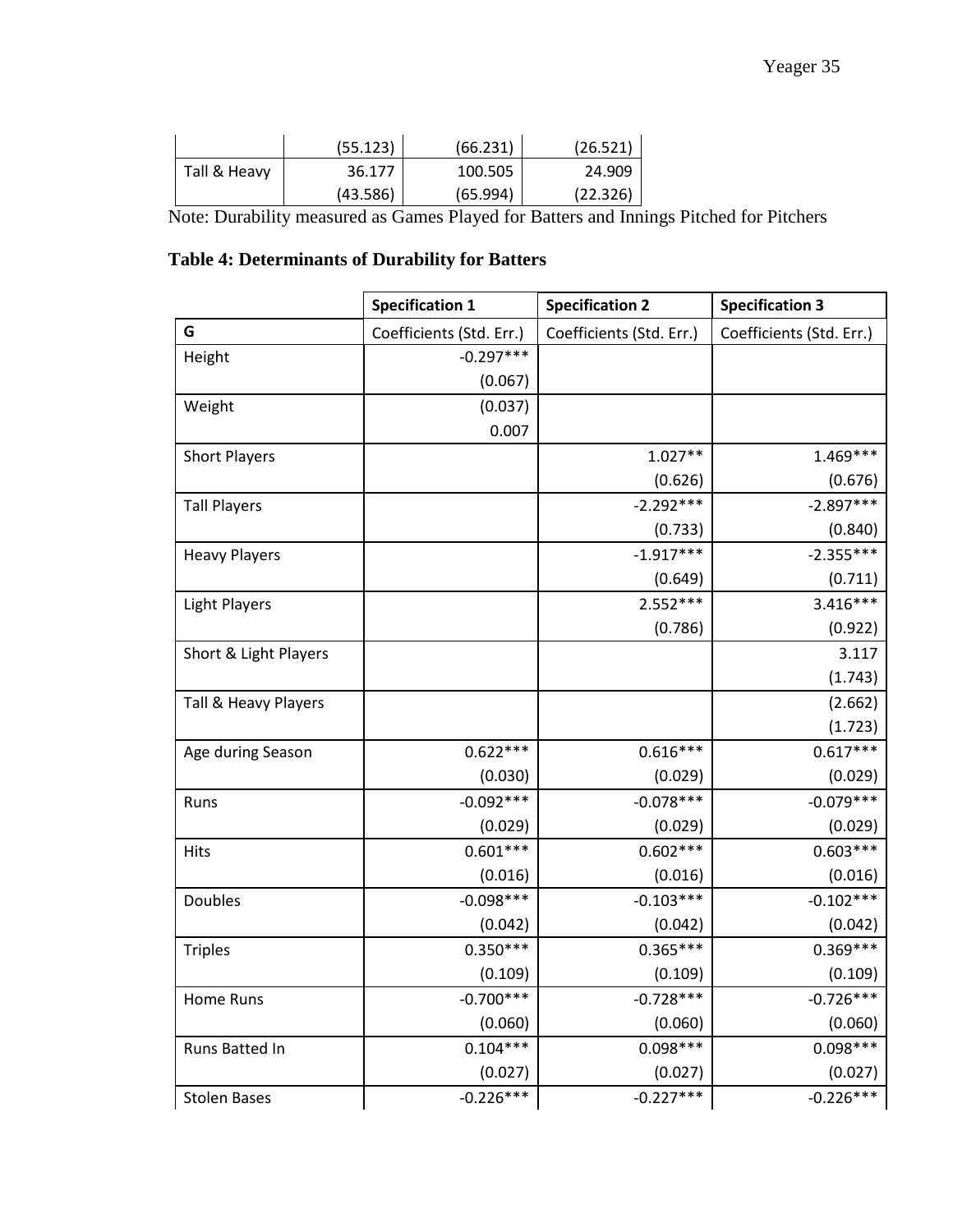|                          | (0.036)     | (0.036)     | (0.036)     |
|--------------------------|-------------|-------------|-------------|
| Caught Stolen            | $0.402***$  | $0.441***$  | $0.441***$  |
|                          | (0.103)     | (0.103)     | (0.103)     |
| Walks                    | $0.185***$  | $0.182***$  | $0.182***$  |
|                          | (0.017)     | (0.017)     | (0.017)     |
| <b>Intentional Walks</b> | $-0.111***$ | $-0.120***$ | $-0.119***$ |
|                          | (0.059)     | (0.059)     | (0.059)     |
| <b>Strike Outs</b>       | $0.358***$  | $0.356***$  | $0.355***$  |
|                          | (0.008)     | (0.008)     | (0.008)     |
| Sacrifice Hit            | $0.520***$  | $0.539***$  | $0.538***$  |
|                          | (0.054)     | (0.054)     | (0.054)     |
| Sacrifice Fly            | $0.545***$  | $0.559***$  | $0.560***$  |
|                          | (0.104)     | (0.105)     | (0.105)     |
| Hit by Pitch             | $0.388***$  | $0.402***$  | 0.399***    |
|                          | (0.058)     | (0.058)     | (0.058)     |
| <b>Times Grounded</b>    | $0.556***$  | $0.556***$  | $0.556***$  |
| into Double Plays        | (0.052)     | (0.052)     | (0.052)     |
| <b>Batting Average</b>   | $-8.285***$ | $-8.061***$ | $-8.021***$ |
|                          | (1.867)     | (1.869)     | (1.869)     |
| <b>Slugging Average</b>  | 26.139***   | 24.958***   | 24.844***   |
|                          | (6.032)     | (6.038)     | (6.037)     |
| On Base Percentage       | 24.681 ***  | 24.021 ***  | 23.899***   |
|                          | (5.603)     | (5.608)     | (5.607)     |
| On-base plus Slugging    | $-0.025***$ | $-0.024***$ | $-0.024***$ |
|                          | (0.005)     | (0.005)     | (0.005)     |

Note:\*\* is significant at the 10% level, \*\*\* is significant at the 5% level.

|  | <b>Table 5: Determinants of Durability amongst Starting Pitchers</b> |  |  |
|--|----------------------------------------------------------------------|--|--|
|  |                                                                      |  |  |

|                      | <b>Specification 1</b>   | <b>Specification 2</b>   | <b>Specification 3</b>   |
|----------------------|--------------------------|--------------------------|--------------------------|
| IP                   | Coefficients (Std. Err.) | Coefficients (Std. Err.) | Coefficients (Std. Err.) |
| Weight               | 0.001                    |                          |                          |
|                      | (0.005)                  |                          |                          |
| Height               | 0.019                    |                          |                          |
|                      | (0.054)                  |                          |                          |
| <b>Short Players</b> |                          | 0.444                    | $-0.210***$              |
|                      |                          | (0.449)                  | (0.520)                  |
| <b>Tall Players</b>  |                          | 0.088                    | 0.230                    |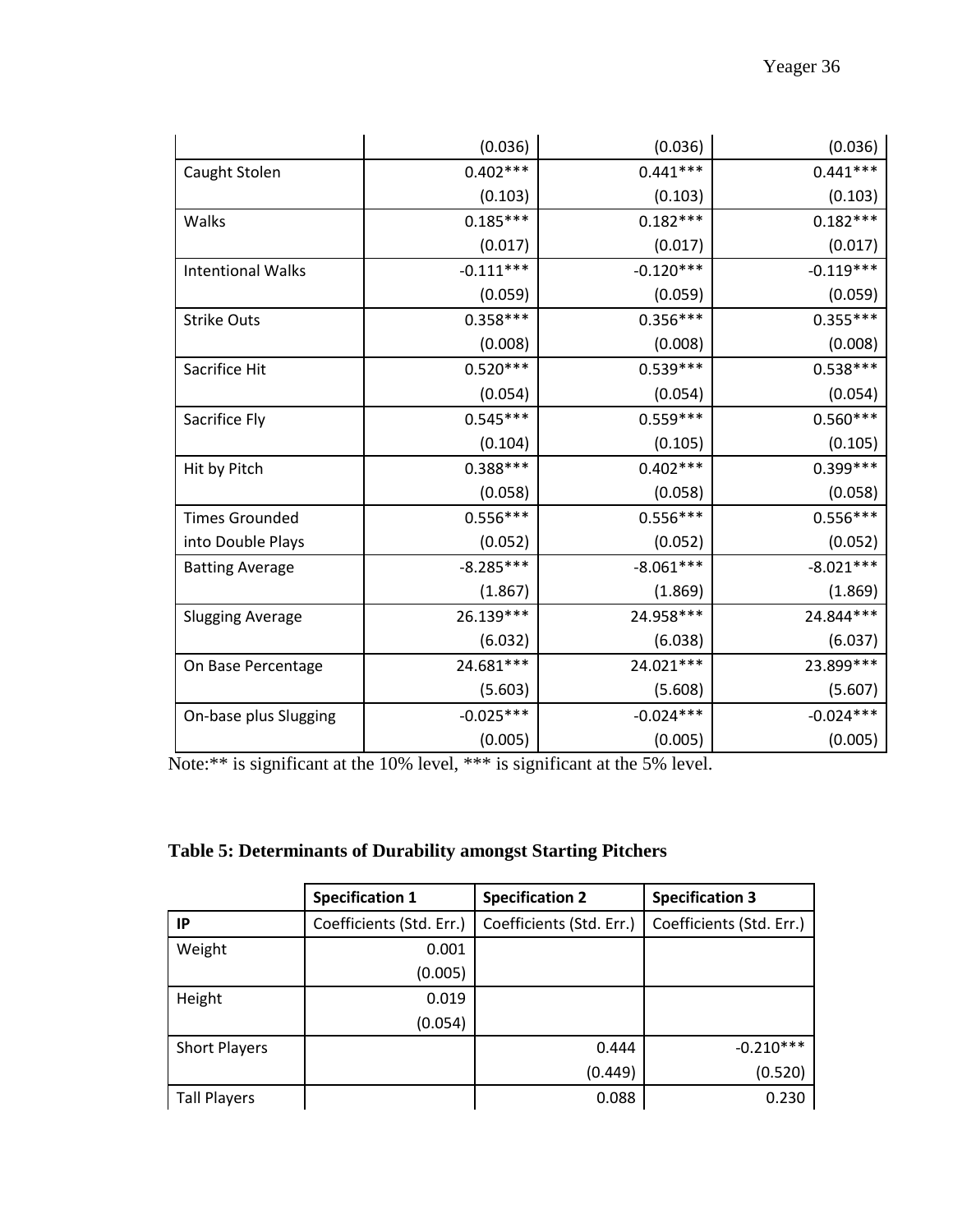|                       |             | (0.356)     | (0.396)     |
|-----------------------|-------------|-------------|-------------|
| <b>Heavy Players</b>  |             | 0.631       | $-1.156***$ |
|                       |             | (0.418)     | (0.502)     |
| <b>Light Players</b>  |             | 0.047       | 0.187       |
|                       |             | (0.370)     | (0.403)     |
| Short & Light         |             |             | 1.735       |
|                       |             |             | (0.911)     |
| Tall & Heavy          |             |             | 0.997       |
|                       |             |             | (1.033)     |
| Age                   | $0.094***$  | $0.094***$  | $0.095***$  |
|                       | (0.023)     | (0.023)     | (0.023)     |
| Wins                  | $0.814***$  | $0.811***$  | $0.814***$  |
|                       | (0.051)     | (0.052)     | (0.052)     |
| Losses                | 0.012       | 0.009       | 0.008       |
|                       | (0.055)     | (0.055)     | (0.055)     |
| Games                 | $0.692***$  | $0.694***$  | $0.692***$  |
|                       | (0.025)     | (0.025)     | (0.025)     |
| <b>Games Started</b>  | 2.665***    | 2.666***    | $2.664***$  |
|                       | (0.060)     | (0.060)     | (0.060)     |
| <b>Complete Games</b> | $3.047***$  | $3.037***$  | $3.043***$  |
|                       | (0.137)     | (0.137)     | (0.137)     |
| <b>Games Finished</b> | $0.287***$  | $0.286***$  | $0.289***$  |
|                       | (0.074)     | (0.074)     | (0.074)     |
| Shutouts              | 0.200       | 0.193       | 0.207       |
|                       | (0.243)     | (0.243)     | (0.243)     |
| Saves                 | $-0.792***$ | $-0.791***$ | $-0.796***$ |
|                       | (0.124)     | (0.124)     | (0.124)     |
| <b>Hits</b>           | $0.420***$  | $0.420***$  | $0.420***$  |
| Allowed               | (0.010)     | (0.010)     | (0.010)     |
| Home runs             | $0.268***$  | $0.269***$  | $0.266***$  |
| Allowed               | (0.026)     | (0.026)     | (0.026)     |
| Runs                  | $-0.189***$ | $-0.191***$ | $-0.192***$ |
| Allowed               | (0.032)     | (0.032)     | (0.032)     |
| <b>Earned Runs</b>    | $-0.249***$ | $-0.248***$ | $-0.247***$ |
| Allowed               | (0.033)     | (0.033)     | (0.033)     |
| Walks                 | $0.101***$  | $0.102***$  | $0.102***$  |
| Allowed               | (0.010)     | (0.010)     | (0.010)     |
| <b>Wild Pitches</b>   | 0.018       | 0.018       | 0.020       |
| Allowed               | (0.038)     | (0.038)     | (0.038)     |
| Strikeouts            | $0.159***$  | $0.159***$  | $0.159***$  |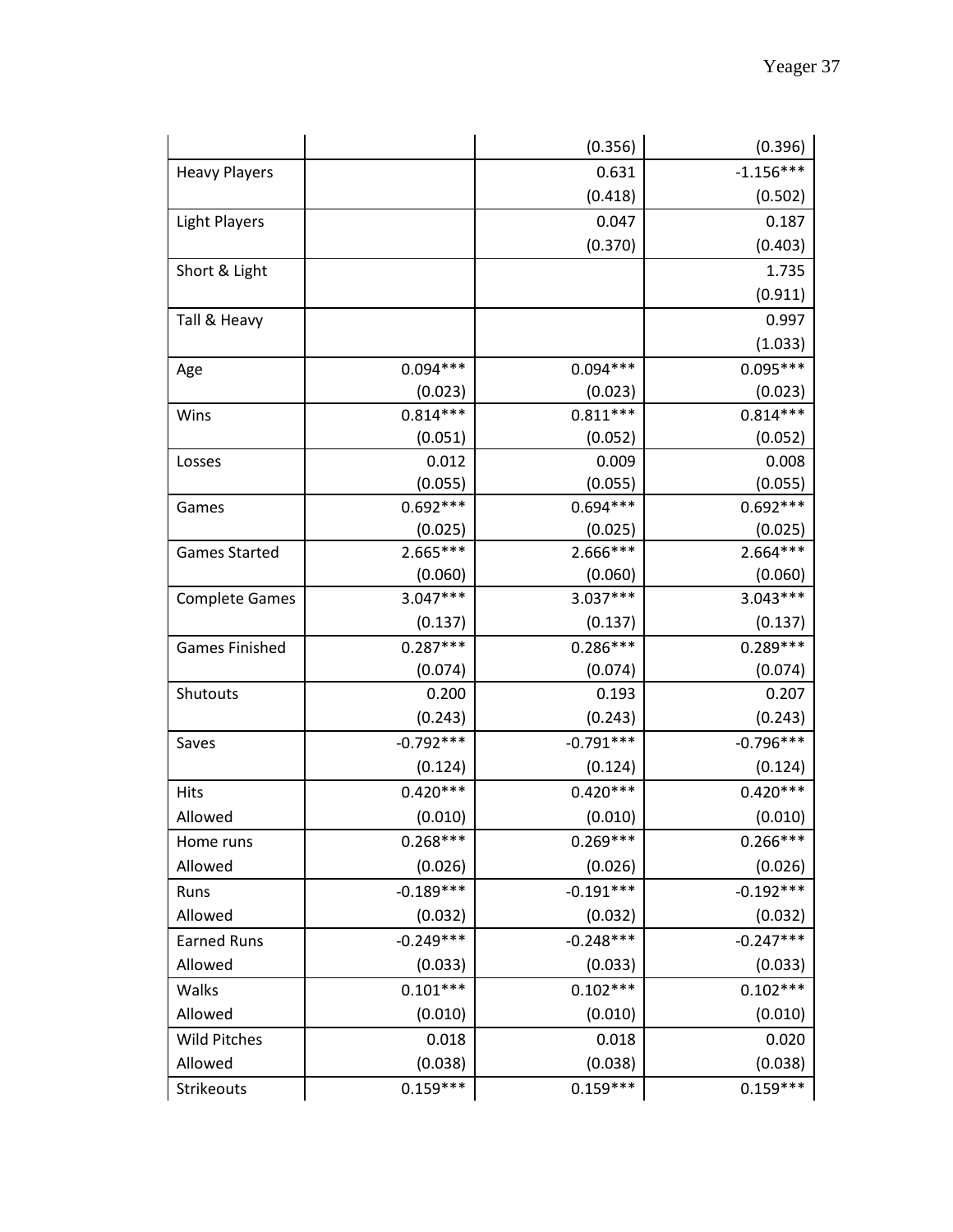| Toble 6. Determinants of Drugh!!!! for Deligrams |         |         |         |
|--------------------------------------------------|---------|---------|---------|
|                                                  | (0.004) | (0.004) | (0.004) |

**Table 6: Determinants of Durability for Relievers** 

|                      | <b>Specification 1</b> | <b>Specification 2</b> | <b>Specification 3</b> |
|----------------------|------------------------|------------------------|------------------------|
| IP                   | Coefficient (Std.      | Coefficient (Std.      | Coefficient (Std.      |
|                      | Error)                 | Error)                 | Error)                 |
| Weight               | $-0.009***$            |                        |                        |
|                      | (0.003)                |                        |                        |
| Height               | $0.052***$             |                        |                        |
|                      | (0.024)                |                        |                        |
| <b>Short Players</b> |                        | $-0.390***$            | $-0.383***$            |
|                      |                        | (0.156)                | (0.175)                |
| <b>Tall Players</b>  |                        | 0.050                  | 0.050                  |
|                      |                        | (0.204)                | (0.221)                |
| <b>Heavy Players</b> |                        | $-0.662***$            | $-0.661***$            |
|                      |                        | (0.225)                | (0.250)                |
| <b>Light Players</b> |                        | 0.323                  | 0.332                  |
|                      |                        | (0.174)                | (0.202)                |
| Short & Light        |                        |                        | (0.036)                |
|                      |                        |                        | (0.389)                |
| Tall & Heavy         |                        |                        | 0.001                  |
|                      |                        |                        | (0.568)                |
| Age                  | $-0.036***$            | $-0.038***$            | $-0.038***$            |
|                      | (0.011)                | (0.011)                | (0.011)                |
| Wins                 | $0.633***$             | $0.636***$             | $0.636***$             |
|                      | (0.035)                | (0.035)                | (0.035)                |
| Losses               | $-0.109***$            | $-0.107***$            | $-0.107***$            |
|                      | (0.036)                | (0.036)                | (0.036)                |
| Games                | $0.199***$             | $0.199***$             | $0.199***$             |
|                      | (0.006)                | (0.006)                | (0.006)                |
| <b>Games Started</b> | $1.215***$             | $1.210***$             | $1.210***$             |
|                      | (0.104)                | (0.104)                | (0.104)                |
| Complete             | 1.406                  | 1.544                  | 1.545                  |
| Games                |                        |                        |                        |
|                      | (3.758)                | (3.757)                | (3.757)                |
| Games                | $0.114***$             | $0.114***$             | $0.114***$             |
| Finished             |                        |                        |                        |
|                      | (0.013)                | (0.013)                | (0.013)                |
| Saves                | $-0.105***$            |                        |                        |
|                      | 0.016                  |                        |                        |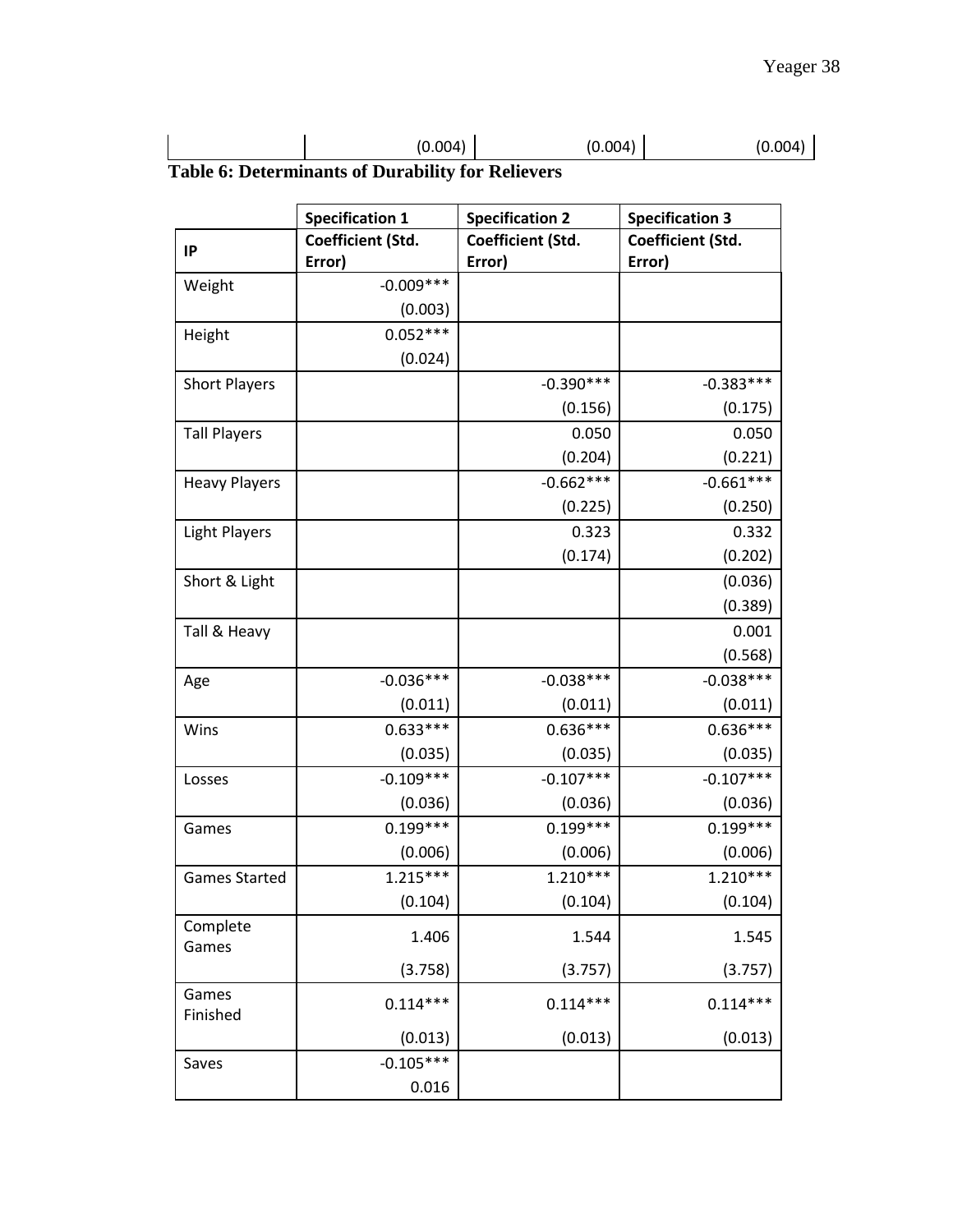| Hits                | $0.605***$  | $-0.105***$ | $-0.105***$ |
|---------------------|-------------|-------------|-------------|
| Allowed             | (0.007)     | (0.016)     | (0.016)     |
| Home runs           | $0.581***$  | $0.605***$  | $0.605***$  |
| Allowed             | (0.008)     | (0.007)     | (0.007)     |
| Runs                | $-0.114***$ | $0.286***$  | $0.286***$  |
| Allowed             | (0.031)     | (0.026)     | (0.026)     |
| <b>Earned Runs</b>  | $-0.250***$ | $-0.115***$ | $-0.115***$ |
| Allowed             | (0.032)     | (0.031)     | (0.031)     |
| Walks               | $0.207***$  | $-0.250***$ | $-0.250***$ |
| Allowed             | (0.010)     | (0.032)     | (0.032)     |
| <b>Wild Pitches</b> | $-0.141***$ | $0.208***$  | $0.208***$  |
| Allowed             | (0.031)     | (0.010)     | (0.010)     |
| <b>Strikeouts</b>   | $0.280***$  | $-0.138***$ | $-0.138***$ |
|                     | (0.005)     | (0.031)     | (0.031)     |

## **Table 7: Determinants of Injury for Starting Pitchers**

|               | <b>Specification 1</b> | <b>Specification 2</b> | <b>Specification 3</b> |
|---------------|------------------------|------------------------|------------------------|
|               | Coefficient (Std.      | Coefficient (Std.      | Coefficient (Std.      |
| Injured       | Error)                 | Error)                 | Error)                 |
| Weight        | $-0.001***$            |                        |                        |
|               | (0.000)                |                        |                        |
| Height        | 0.010                  |                        |                        |
|               | (0.010)                |                        |                        |
| Short         |                        | $-0.019$               | $-0.019$               |
|               |                        | (0.034)                | (0.039)                |
| Tall          |                        | $0.086***$             | $0.089***$             |
|               |                        | (0.107)                | (0.114)                |
| Light         |                        | $-0.029$               | $-0.029$               |
|               |                        | (0.031)                | (0.048)                |
| Heavy         |                        | $-0.014$               | $-0.014$               |
|               |                        | (0.040)                | (0.056)                |
| Short & Light |                        |                        | 0.040                  |
|               |                        |                        | (0.215)                |
| Tall & Heavy  |                        |                        | 0.098                  |
|               |                        |                        | (0.185)                |
| Age           | 0.000                  | $-0.003$               | $-0.003$               |
|               | (0.000)                | (0.003)                | (0.003)                |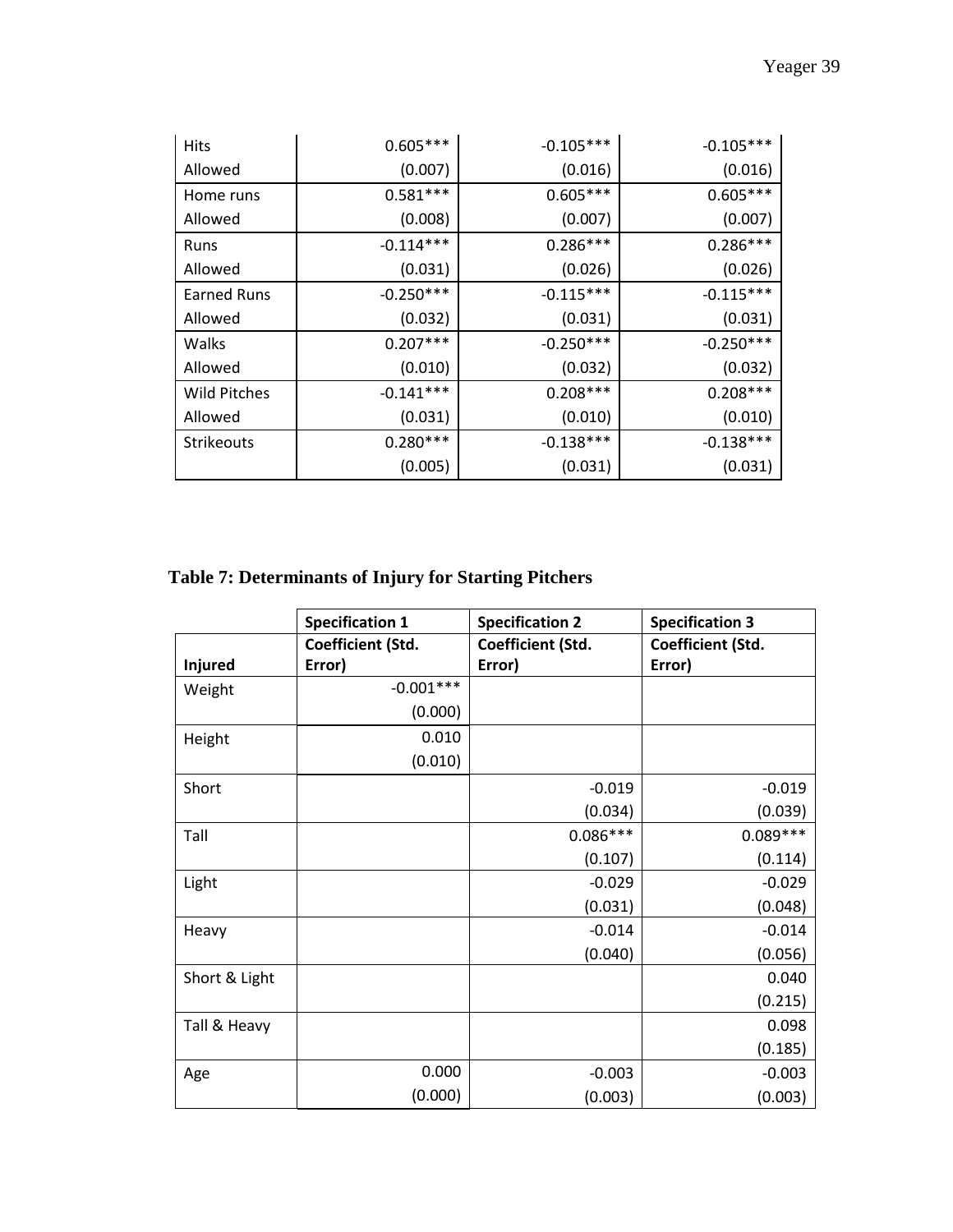| Wins                 | $-0.029***$ | $-0.029***$ | $-0.029***$ |
|----------------------|-------------|-------------|-------------|
|                      | (0.010)     | (0.007)     | (0.007)     |
| Losses               | $0.009***$  | $0.011***$  | $0.011***$  |
|                      | (0.001)     | (0.006)     | (0.006)     |
| Games                | $-0.019***$ | $-0.020***$ | $-0.020***$ |
|                      | (0.00)      | (0.004)     | (0.004)     |
| <b>Games Started</b> | $-0.080***$ | $-0.081***$ | $-0.081***$ |
|                      | (0.01)      | (0.014)     | (0.014)     |
| Complete             | $0.060***$  | $-0.060***$ | $-0.059***$ |
| Games                | (0.020)     | (0.024)     | (0.024)     |
| Games                | $-0.020***$ | $-0.015***$ | $-0.015***$ |
| Finished             | (0.010)     | (0.006)     | (0.006)     |
| Shutouts             | 0.050       | 0.054       | 0.054       |
|                      | (0.040)     | (0.042)     | (0.042)     |
| Saves                | $0.027***$  | $0.026***$  | $0.026***$  |
|                      | (0.00)      | (0.009)     | (0.009)     |
| <b>Runs Allowed</b>  | $-0.010***$ | $-0.007**$  | $-0.007**$  |
|                      | (0.001)     | (0.004)     | (0.004)     |
| <b>Earned Runs</b>   | $-0.010***$ | $-0.009***$ | $-0.009***$ |
| Allowed              | (0.001)     | (0.004)     | (0.004)     |
| <b>Walks Allowed</b> | $0.010***$  | $0.007***$  | $0.007***$  |
|                      | (0.001)     | (0.002)     | (0.002)     |
| Strike outs          | $0.015***$  | $0.060***$  | $0.070***$  |
| Per 9 innings        | (0.001)     | (0.008)     | (0.008)     |
| Hits per 9           | $0.104***$  | $0.106***$  | $0.108***$  |
| Innings              | (0.030)     | (0.025)     | (0.025)     |
| Home Runs            | $0.222***$  | $0.222***$  | $0.222***$  |
| Per 9 innings        | (0.05)      | (0.052)     | (0.053)     |

## **Table 8: Variable Definitions for Batters and Pitchers**

| <b>Batters</b>      | <b>Variable Name</b>                                       |
|---------------------|------------------------------------------------------------|
| Height              | Batter's Height in Inches                                  |
| Weight              | Batters Weight in pounds                                   |
| <b>Games Played</b> | # of games a batter played in the 162 Game Season          |
| <b>Team Name</b>    | MLB Team the batter played for                             |
| Age                 | Batter's Age during the season                             |
| At Bats             | The Amount of Times a Batter Faces a Pitcher               |
| Runs                | A run is scored when a batter returns safely to home plate |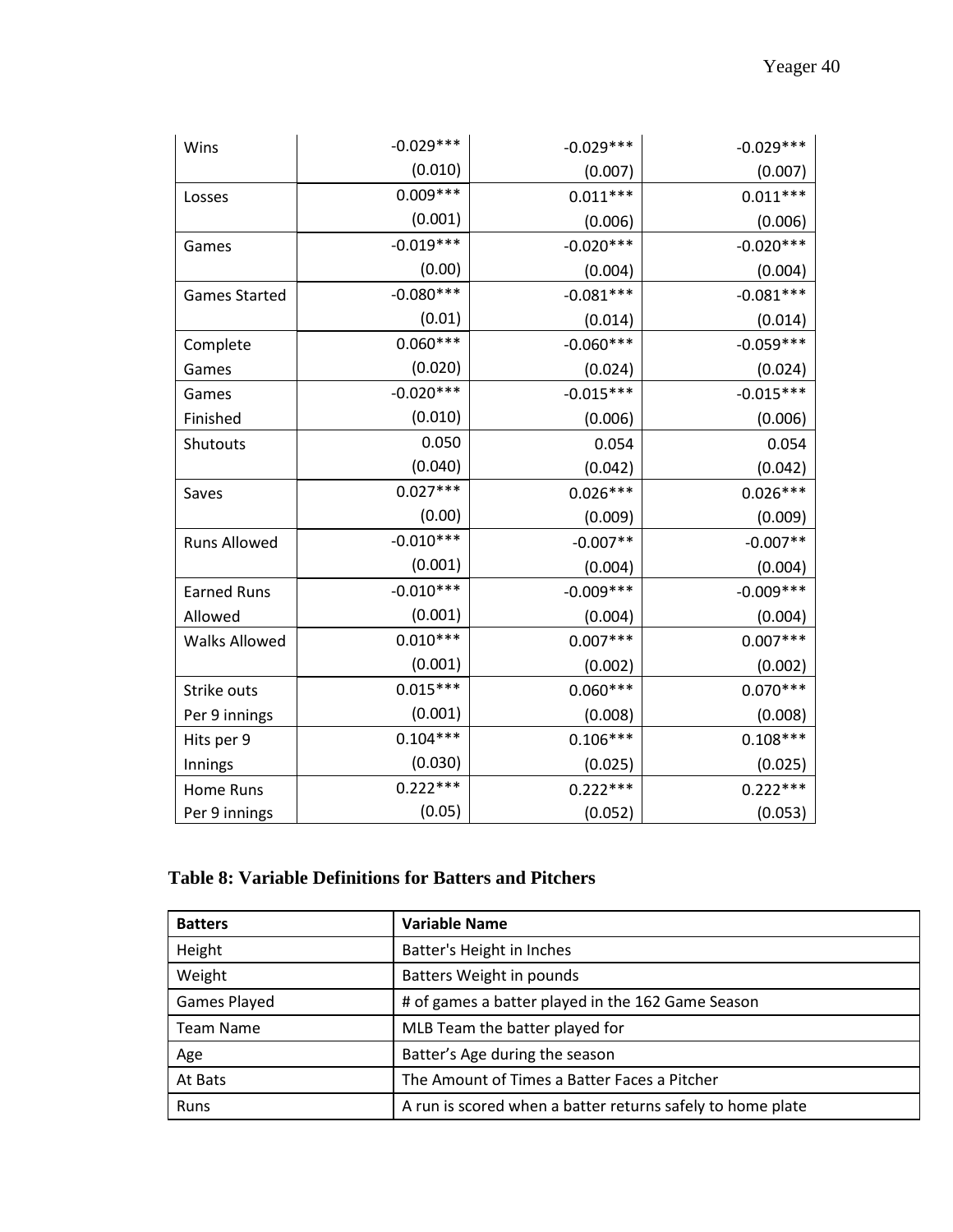| <b>Hits</b>                | When a batter successfully reaches first base                                          |
|----------------------------|----------------------------------------------------------------------------------------|
| <b>Doubles</b>             | When a batter successfully reaches second base                                         |
| <b>Triples</b>             | When a batter successfully reaches third base                                          |
| Home Runs                  | When a batter circles all the bases and scores a run                                   |
| Runs Batted In             | When a batter's actions leads a team member to reach home plate                        |
| <b>Stolen Bases</b>        | When a batter advances to a base to which he is not entitled                           |
| Caught Stolen              | When a batter fails an attempt to steal a base                                         |
| Walks                      | If a batter receives four pitches that are called balls, he                            |
|                            | advances to first base without being called out                                        |
| <b>Intentional Walk</b>    | When a pitcher purposefully walks                                                      |
|                            | a batter so he cannot swing at the pitch                                               |
| Strikeouts                 | When a batter accumulates three strikes during a time at bat, which<br>ends his at bat |
| Sacrifice Fly Balls        | When a batter sacrifices his at bat by hitting                                         |
|                            | the ball into the outfield in order to advance a runner on base                        |
| Hit By Pitch               | When a batter is hit by a pitch he is awarded first base                               |
| Double Plays Grounded Into | When a batter hits a ground ball that leads to two baserunners getting<br>out          |
| <b>Batting Average</b>     | # of hits/# of At Bats                                                                 |
| <b>Slugging Average</b>    | # of Total Bases/ # of At Bats                                                         |
| On Base Percentage         | (Hits + Walks + Hit by Pitch) /                                                        |
|                            | (At Bats + Walks + Hit by Pitch + Sacrifice Flies)                                     |
| <b>OPS</b>                 | On Base Percentage + Slugging Percentage                                               |
| <b>Pitchers</b>            | <b>Variable Name</b>                                                                   |
| Height                     | Pitcher's Height in Inches                                                             |
| Weight                     | Pitcher's Weight in pounds                                                             |
| Innings Pitched            | # of Innings Pitched for Pitchers                                                      |
| <b>Team Name</b>           | MLB Team the pitcher played for                                                        |
| Age                        | Age during Season                                                                      |
| Wins                       | A pitcher receives a win when he                                                       |
|                            | is the pitcher who holds, or takes the lead                                            |
| Losses                     | A pitcher is accredited with a loss when                                               |
|                            | he gives up runs that lead to the other team taking the lead                           |
| <b>Games Played</b>        | Total amount of games pitched in                                                       |
| <b>Games Started</b>       | When a pitcher throws the first pitch for his team                                     |
| <b>Complete Games</b>      | When a pitcher throws the entire game regardless of length                             |
| Shutout                    | When a pitcher(s) holds the opposition to zero runs                                    |
| <b>Games Finished</b>      | When a pitcher pitches the last pitch of a game                                        |